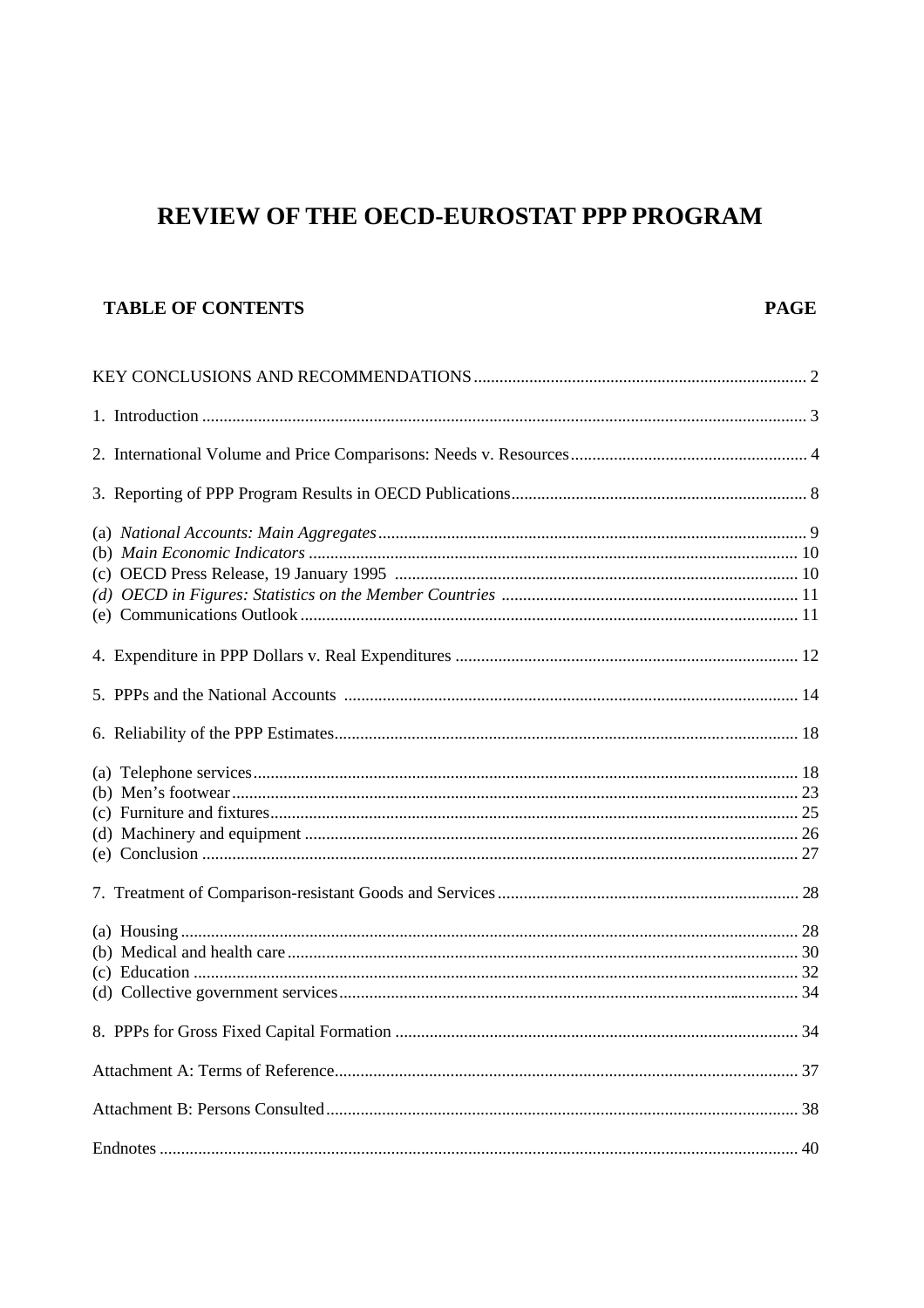## **KEY CONCLUSIONS AND RECOMMENDATIONS**

In the 1980s and 1990s, comparisons of prices and volumes of GDP and its components for countries accounting for the greater part of world GDP have depended on the OECD-Eurostat PPP program. [1.1-3]

A fully functioning world statistical system should include, as one of its central elements, the capacity to make such comparisons. [2.15-19]

With the progressive development and implementation of international standards respecting statistical methodology and comparability, the PPP program should be capable of adaptation and extension as part of an integrated system to support inter-country comparisons of industrial structure, productivity, patterns of factor incomes and of the distribution of real incomes and expenditures of households. [5.20]

The resources employed in the PPP program are minuscule, and this is reflected in the quality of the results. [2.12-14, 6.1-32]

Improvement of the quality of the estimates and extension of their scope will require some expansion in the resources employed and, in particular, the full-time services of an expert co-ordinator who is familiar with, and capable of using to maximum advantage, the information available from databases in national statistical offices, other international organisations and other Directorates within the OECD. [6.33]

In order to obtain the additional resources required, funding assistance might be sought from the key international organisations which place increasing reliance on PPP estimates in their work. [2.16, 6.34]

Extensive liaison with national and international statisticians and other experts is essential, but the collection of data by standardised questionnaires should be kept to a minimum. [6.16]

Responsibility for the estimates should be accepted by OECD/Eurostat, and should not be shared with statistical agencies in Member countries. [6.2]

Initially, the focus of an enhanced PPP program should be to improve the quality and visibility of price and volume data in the comparison-friendly categories of final consumption expenditure. [6.1-27]

Collection of the prices of inputs for non-marketed services provided by governments serves little purpose. The possibility of using price parities derived from the prices of outputs of marketed services should be investigated. Co-operative studies by the Statistics Directorate and other Directorates of the OECD on the methodological issues involved in the measurement of performance in the provision of general govenment services would be of mutual benefit. [7.1-40]

Comparisons of prices and real values of expenditure on capital goods (construction and equipment) raise particular difficulties, and the outcome is of marginal value in relation to those uses of PPP estimates examined in this report. The case for increased resources to support this capital investment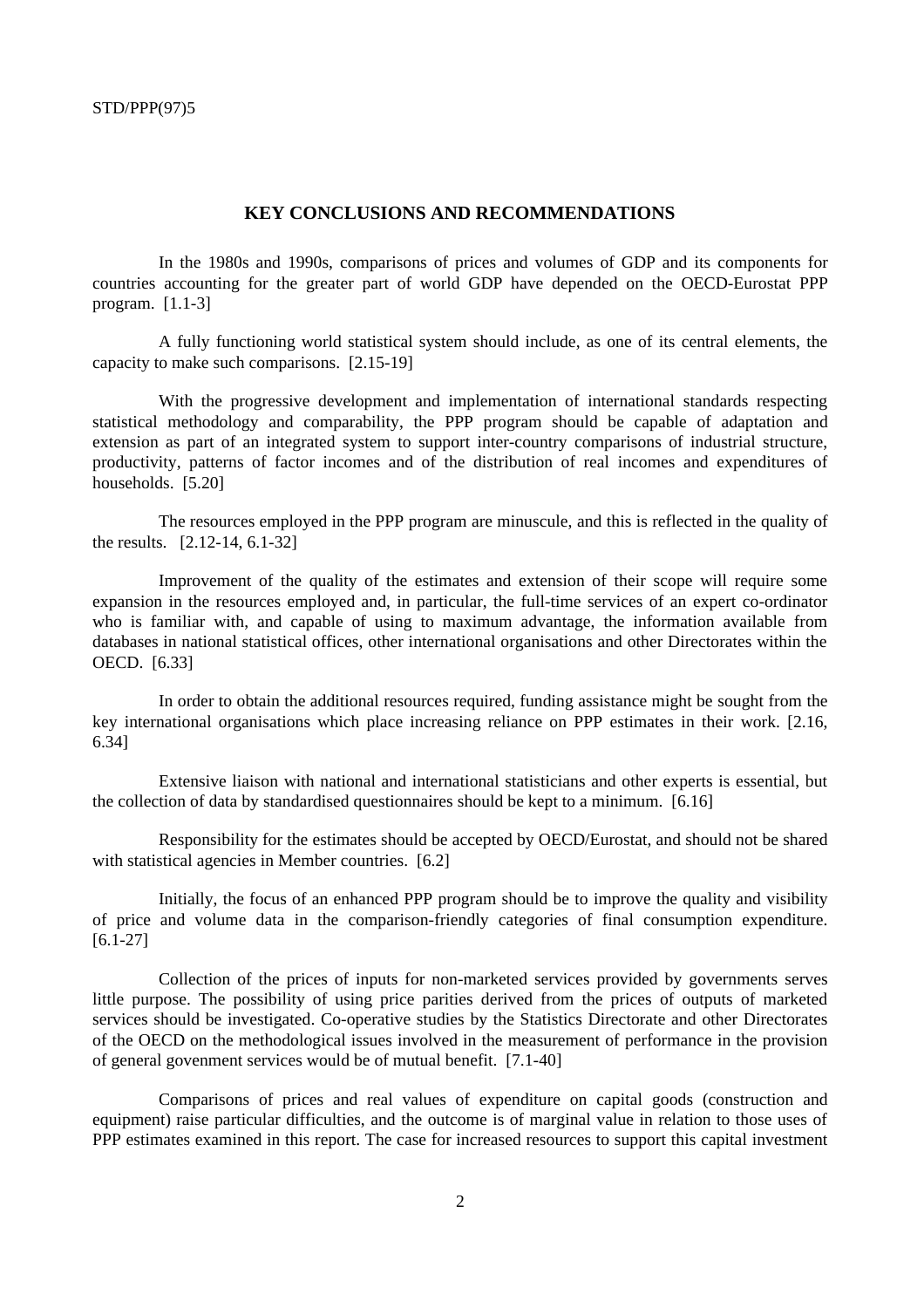component of the program requires study of the uses of PPPs for cross-country comparisons of output and productivity by industrial sector. [6.32, 8.1-10]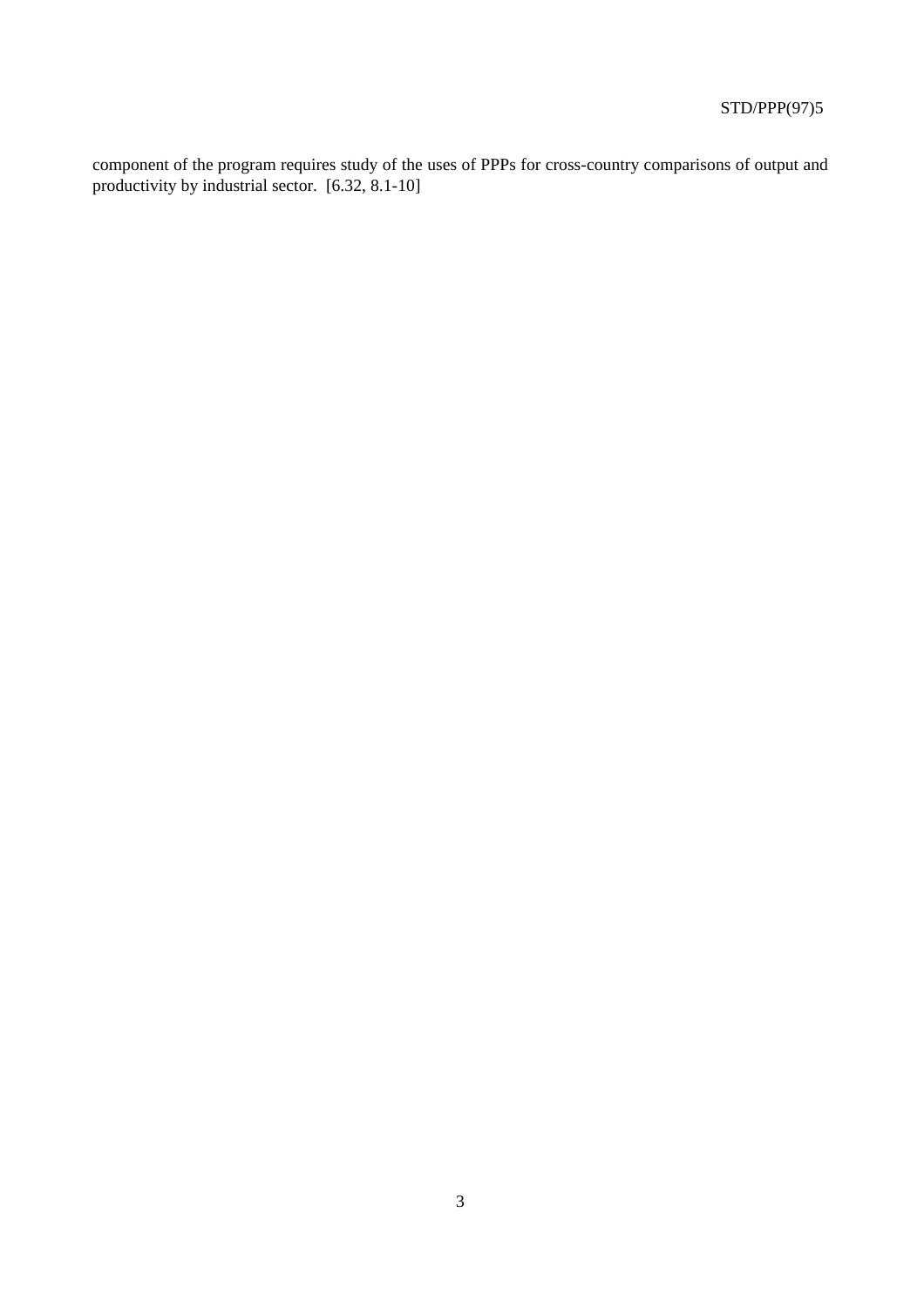# **1. Introduction**

1.1 This is a review of the OECD-Eurostat Purchasing Power Parity (PPP) program, which provides estimates of the volume of GDP and its component expenditures for countries accounting for the greater part of world GDP. The terms of reference of the review, as agreed at the initial meeting of the Steering Committee on 25-26 November 1996, are appended as Attachment A.

1.2 The consultant, Ian Castles, transmitted a draft report to the OECD and to members of the Steering Committee before having discussions with specialists in several national statistical offices and international organisations, and with Professor Robert Summers at the University of Philadelphia, in April 1997. Persons consulted in the course of preparing this report are listed as Attachment B. The consultant extends his thanks to all of those who assisted him so freely and wishes to recognise, in particular, the unfailing helpfulness and co-operation throughout the entire exercise of Derek Blades, David Roberts and their colleagues in the Statistics Directorate at the OECD.

1.3 At a further meeting of the Steering Committee on 24-25 April 1997, the consultant gave an oral report on his consultations with specialists, and discussed with the Committee and with experts at the Statistics Directorate the way in which he proposed to interpret his mission in finalising his report.

1.4 With the agreement of all participants in these discussions, the terms of reference have been interpreted broadly in this report. In particular, it was agreed that the review of the issue "How well do PPPs produced by OECD/Eurostat meet the needs of the users ...?" should extend to a consideration of the concerns expressed by specialist prices and national accounts statisticians about the reliability of the estimates. Whilst a comprehensive audit of the program was beyond the scope of the review, it was considered that it would be useful to apply some checks of consistency and plausibility to the results for selected components of expenditure, in order to test whether doubts about the quality of the estimates had substance.

1.5 The OECD-Eurostat PPP program was established in the early 1980s, with the purpose of enabling price and volume comparisons of GDP and its component expenditures to be made for OECD Member countries.

1.6 To date, such comparisons have been published for four benchmark years: 1980, 1985, 1990 and 1993. The 1980 and 1985 comparisons included, respectively, 18 and 22 OECD Member countries, and the 1990 and 1993 comparisons included all 24 countries which were then Members of the OECD.

1.7 The program is an independent one with its own methodology, timetable and *raison d'être*. However, its results were used in the 1980, 1985, 1990 and 1993 rounds of the European Comparison Programme (ECP) of the United Nations Economic Council for Europe (UNECE) and in the 1980 and 1985 rounds of the International (or global) Comparison Programme (ICP) of the United Nations Statistical Division.<sup>1</sup> The results of the four ECP comparisons were processed by Eurostat; Eurostat also processed the results of the 1985 ICP comparison.

1.8 Results of the 1996 round of the OECD-Eurostat program, which includes 28 countries, will be published by the OECD during the first half of 1998; and those for the 1999 round, which is likely to include 40 countries<sup>2</sup>, are scheduled to become available during the first half of  $2001$ .

1.9 In the meantime, Eurostat will continue to calculate and publish price and volume comparisons of GDP and of its component expenditures for EU Member States annually, as it has done since 1990.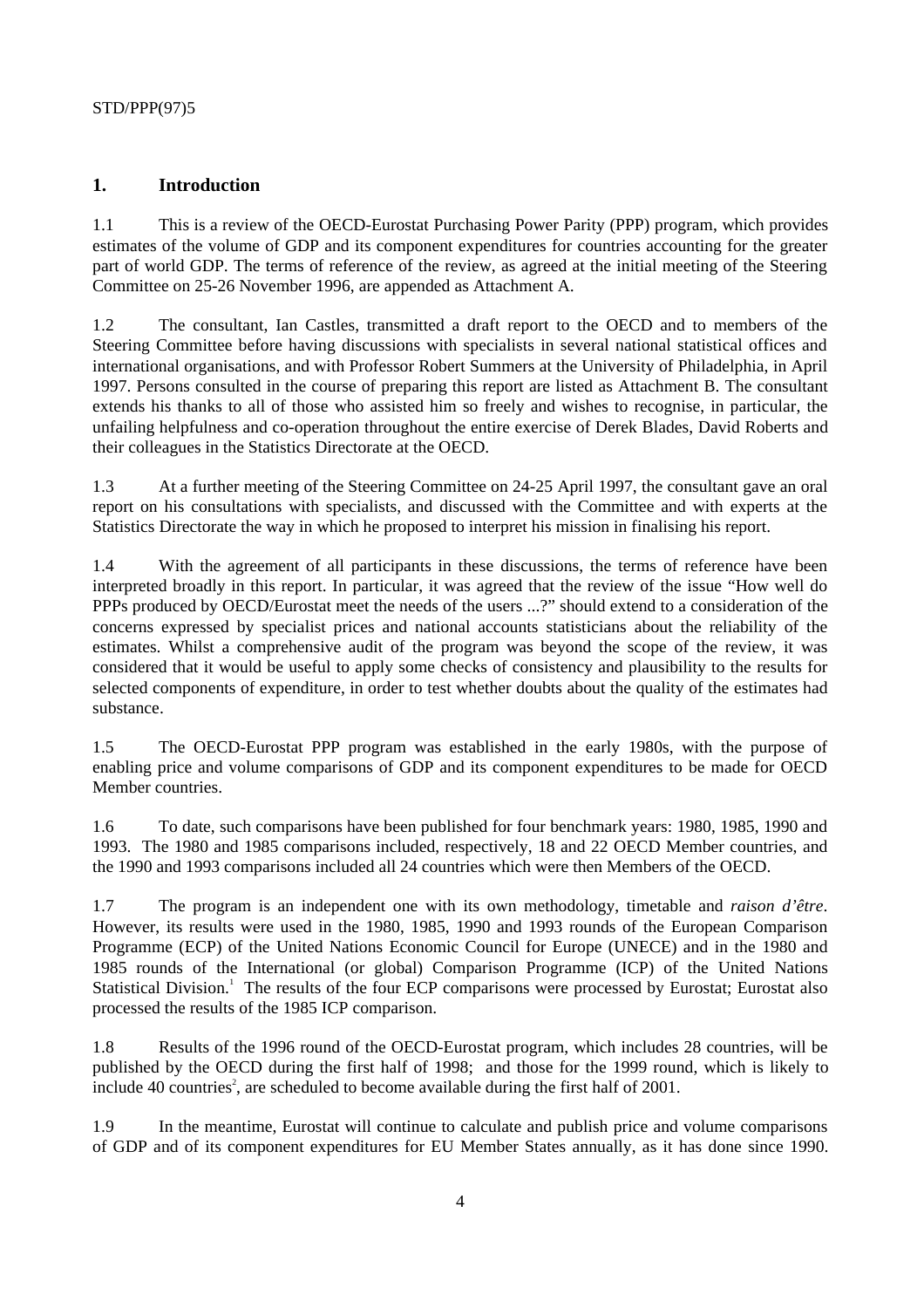These comparisons have the ECU as the numeraire and the EU as base, whereas the OECD comparisons have the US dollar as the numeraire and (since 1990) the OECD as base.

1.10 In order to calculate the price and volume comparisons, Eurostat and the OECD require for each participating country a common breakdown of national expenditure (over the whole range of expenditure on GDP), and a set of national annual average prices for a selection of products chosen from a common basket of goods and services. The basket is made up of product lists detailing the different types of goods and services to be surveyed, which are established by Eurostat and the OECD in consultation with the participating countries.

#### **2. International Volume and Price Comparisons: Needs v. Resources**

2.1 In the publication reporting the initial results of the 1980 benchmark study, the OECD gave the following explanation of its decision to undertake the program:

The decision by the OECD in the autumn of 1982 to embark again on the calculation of real GDPs and PPPs, after a break of over 25 years, has been influenced by two factors. First, the absence of PPPs creates a vacuum in a system of international statistics, as it is **impossible** to make price or volume comparisons between countries without them. The use of exchange rates as proxies for PPPs has become **quite unacceptable** in recent years as a result of major fluctuations in exchange rates which have made them erratic currency convertors for statistical purposes. Second, the costs of any OECD program have been greatly reduced because PPPs for half of the Member countries of the OECD are already being calculated on a regular basis by the Statistical Office of the European communities  $(EUROSTAT)^3$  (emphasis added)

2.2 The claims about the merits of using PPPs rather than exchange rates to make inter-country comparisons of prices and volumes of expenditure and output, which were advanced as the first factor influencing the OECDs decision, are strongly supported in the writings of the most respected economists who have studied issues related to the measurement of income and wealth. There is a notable example in a recently-published essay entitled "The Concept of Wealth", by Amartya Sen, Lamont University Professor at Harvard University:

... in making international comparisons we may be misled by variations in relative prices. Real income comparisons are meant to be performed at constant relative prices, not - as is frequently done in making quick statements on international living standards - at their own respective prices adjusted for exchange rates. Even when constant relative prices **are** used**,** the results may depend on **which** set of relative prices is employed. The use of real-income techniques with varying prices needs a careful integration of theory with practice.<sup> $4$ </sup> (emphasis in original)

2.3 As an example of such careful integration, Professor Sen explicitly commended the ICP report *International Comparisons of Real Product and Purchasing Power<sup>5</sup>, noting that "Many of the difficult* issues of international comparisons have been tackled with great skill and imagination by Kravis, Heston and Summers (1978)."<sup>6</sup>

2.4 The world of floating exchange rates which was born in the early 1970s added weight to the argument that the use of exchange rates as proxies for PPPs was totally unacceptable. As Paul Samuelson pointed out: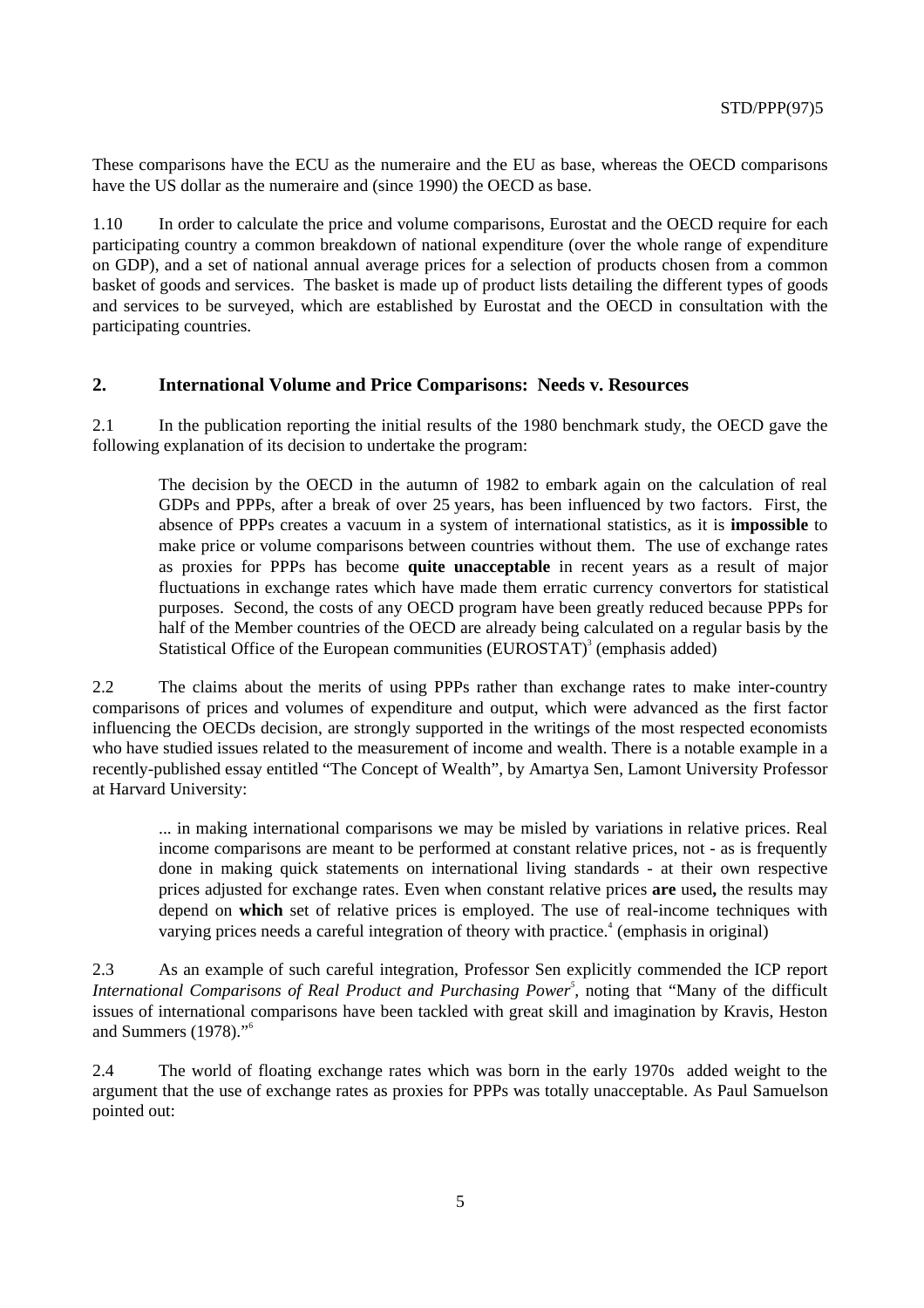One day in 1973 the United States moved from being decidedly the most affluent nation to being definitely below Sweden. Does anybody believe in such violent changes in relative real income? You must if you rely on official or market exchange rates for your purchasing power parity deflators.<sup>7</sup>

2.5 In the event, relationships between exchange rates and PPPs were to become even more uncertain in the years following the OECD's decision to embark again upon the calculation of real GDPs and PPPs. This is illustrated in Table 1 which shows, for selected years since 1970, Japan's GDP expressed as a percentage of the GDP at current prices of the United States, the total of the 15 Member States of the European Union as now constituted and Canada. The comparisons are based on the conversion of GDP in national currency units on the two different bases - at current exchange rates and at current PPPs - and the extent of divergence between the two bases of comparison is indicated by expressing each of the exchange rate-converted percentages as a ratio of the PPP-based percentages:

## **Table 1. GDP of Japan Expressed as % of GDP of United States, EU 15 and Canada, Converted at (A) Current Exchange Rates and (B) PPPs: Selected Years, 1970 to 1995**

|                      |                     | 1970  | 1978  | 1982  | 1988  | 1990  | 1995  |
|----------------------|---------------------|-------|-------|-------|-------|-------|-------|
|                      |                     |       |       |       |       |       |       |
| <b>United States</b> | A. Exchange rates   | 20.1  | 43.6  | 34.5  | 59.7  | 53.4  | 73.5  |
|                      | B. PPPs             | 29.0  | 32.2  | 36.9  | 37.5  | 39.6  | 39.3  |
|                      | Ratio: AB           | 69.3  | 135.4 | 93.5  | 159.2 | 134.8 | 187.3 |
| EU 15                | A. Exchange rates   | 26.2  | 38.6  | 36.8  | 53.9  | 43.6  | 60.7  |
|                      | B. PPPs             | 28.2  | 31.3  | 34.5  | 37.3  | 38.7  | 39.4  |
|                      | <i>Ratio:</i> $A/B$ | 92.9  | 81.1  | 106.7 | 144.5 | 112.7 | 154.0 |
| Canada               | A. Exchange rates   | 241.3 | 462.5 | 360.5 | 593.7 | 516.1 | 913.2 |
|                      | <b>B.</b> PPPs      | 382.0 | 366.1 | 404.3 | 397.4 | 427.3 | 438.4 |
|                      | <i>Ratio:</i> $A/B$ | 63.2  | 126.3 | 89.2  | 149.4 | 120.8 | 208.3 |

Sources: 1970-1990: Derived from OECD, *National Accounts Main Aggregates Volume 1 1960-1994,* Part VI, Table 13, pp. 128-9 and Part VII, Table 1, pp. 148-9. 1995: Derived from OECD, *Main Economic Indicators*, January 1997, pp. 198-201.

2.6 If the 1995 ratios based on exchange rates are compared with those for 1982, Japans GDP relative to that of the United States is shown as **more than doubling** (from 34.5% to 73.5%) over the 13-year period. Yet the PPP results show Japan's economy growing only marginally relative to that of the United States between 1982 and 1990, and remaining unchanged in relative terms between 1990 and 1995 (notwithstanding a huge relative increase during this period in Japan's nominal GDP). The PPP results also showed little change between 1990 and 1995 in the scale of Japan's GDP relative to the total GDP of the European Union countries, despite an apparent increase of almost 40% in this relationship if exchange rate-converted values are used as a proxy for real values.

2.7 But the manifest unsuitability of exchange rate conversions emerges most obviously from the Japan/Canada comparisons in Table 1. The relationship of Japan's GDP to Canada's based on an exchange rate conversion, relative to that based on PPPs, increased 3.3 times (equivalent to an average compound rate of 5% per annum) over the 25-year period. By 1995, the PPP-based comparison showed Canada's GDP to have become **more than twice as great**, relative to Japan's, than would have been indicated by converting GDPs in national currencies on the basis of exchange rates.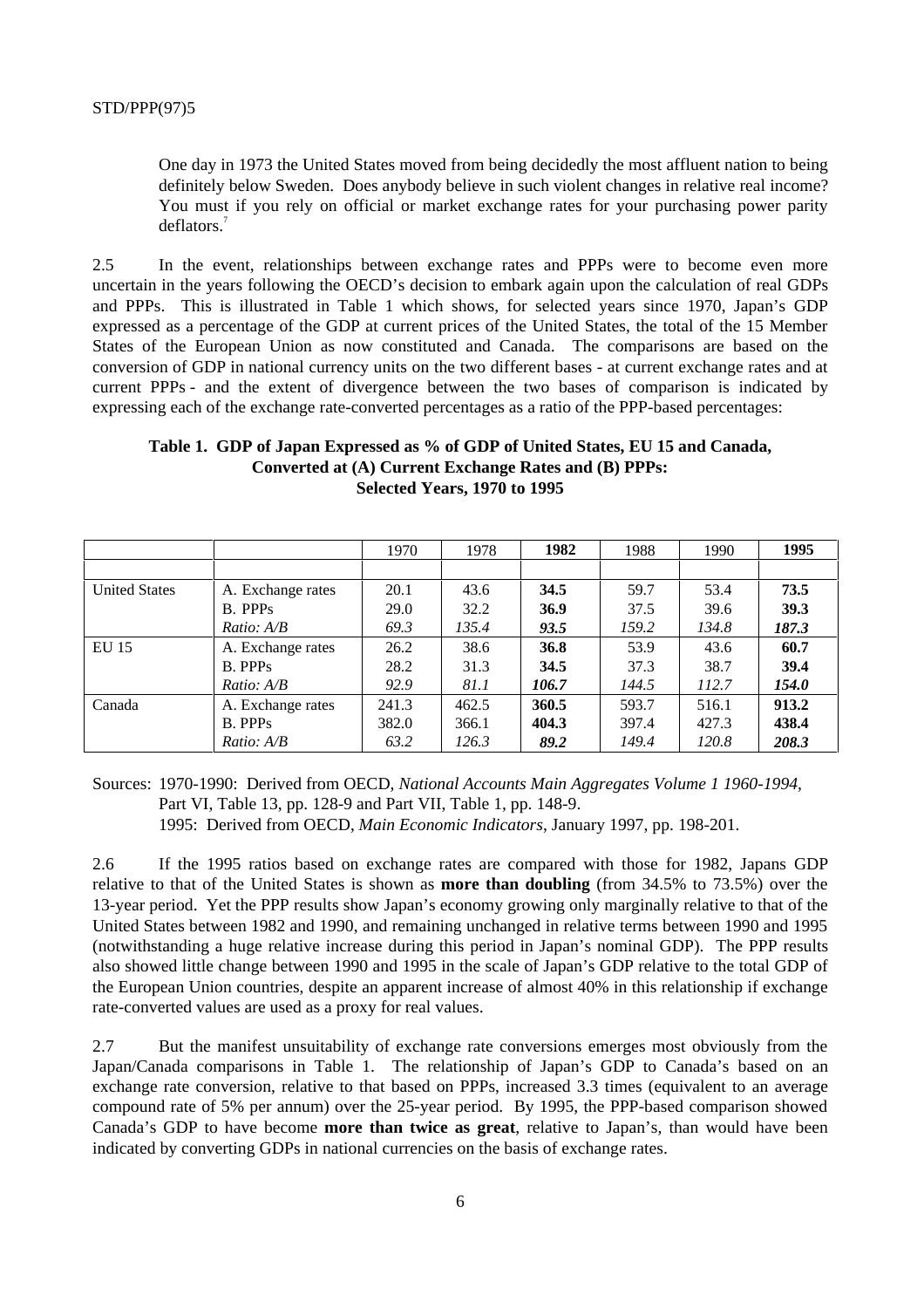2.8 In "Comparative Studies of National Incomes and Prices", which was published in 1985, Irving Kravis had written:

Furthermore, ... the direction of bias [in measuring relative real incomes by exchange rate conversion] can be predicted: when a low-income country is compared with a higher income country, the exchange rate conversion tends to understate the relative income of the low-income country**. When the difference in income is large, the exchange-rate converted income figure can be** as little as one-half or even one-third of the purchasing-power converted figure.<sup>8</sup> (emphasis added)

2.9 The 1995 comparisons revealed that the exchange-rate converted per capita income figure for one country (for example, Canada) could be as little as one-half of that for another country (for example, Japan), even when both countries were at similar levels of average real income as estimated with the use of PPPs.<sup>9</sup> With divergences between the exchange-rate adjusted and PPP-converted levels of GDP as large and persistent as those which developed between 1985 and 1995, it has become more obvious than it was in the early 1980s that the use of exchange rates to compare output levels in different countries is quite unacceptable.

2.10 The argument that differences in price levels can be ignored when comparing the aggregate output or expenditures of countries and regions cannot be sustained: it is no more sensible than a contention that statistical agencies could serve the needs of economic analysts by confining their time series data of the national accounts to estimates of GDP and its components in **nominal** terms. Whilst such estimates are produced and published, the main focus of interest in contemporary national accounts estimates is in the estimates of changes in GDP in constant prices. In fact, statements that a countrys GDP has increased by x% or at an average annual rate of y% are, unless otherwise specified, invariably taken to be referring to trends in **real** rather than in nominal GDP.

2.11 Moreover, the measurement of movements in final prices, and in the real values of output and expenditure and of its components, absorbs a significant proportion of the resources of national statistical offices, and has long been seen by them as being at the heart of their function.

2.12 By way of contrast, the resources devoted to inter-country comparisons of prices and volumes are negligible, notwithstanding the very extensive use of such estimates by government agencies, the business community, universities and research institutes and, especially, international organisations.

2.13 Although comprehensive estimates of the cost of the PPP program to statistical offices of Member countries is not available, some indication is afforded by the results of a survey conducted by Eurostat in  $1995<sup>10</sup>$  which suggested that the staffing resources which EU countries devote to a major component of the PPP study - the collection of data relating to consumer prices (other than rent) - was of the order of 1 staff year per annum for each country. For non-EU countries, the average staff input devoted to this component would be significantly smaller.

2.14 In relation to the EU Member States, Eurostat makes a standard financial contribution of 16,500 ecus (\$US18,000 approx) per Member State towards the consumer price survey work. Eurostat also organises contracts with specialist firms in nearly all Member States to conduct price surveys relating to construction and capital equipment. In the case of the non-EU countries, the OECD does not make any financial contribution towards the consumer price survey work of the statistical offices, but does incur some expenditure in relation to data collection for equipment and construction prices in several countries. Relevant information, including the staffing resources devoted to the PPP program at Eurostat and at the OECD, is summarised in Table 2.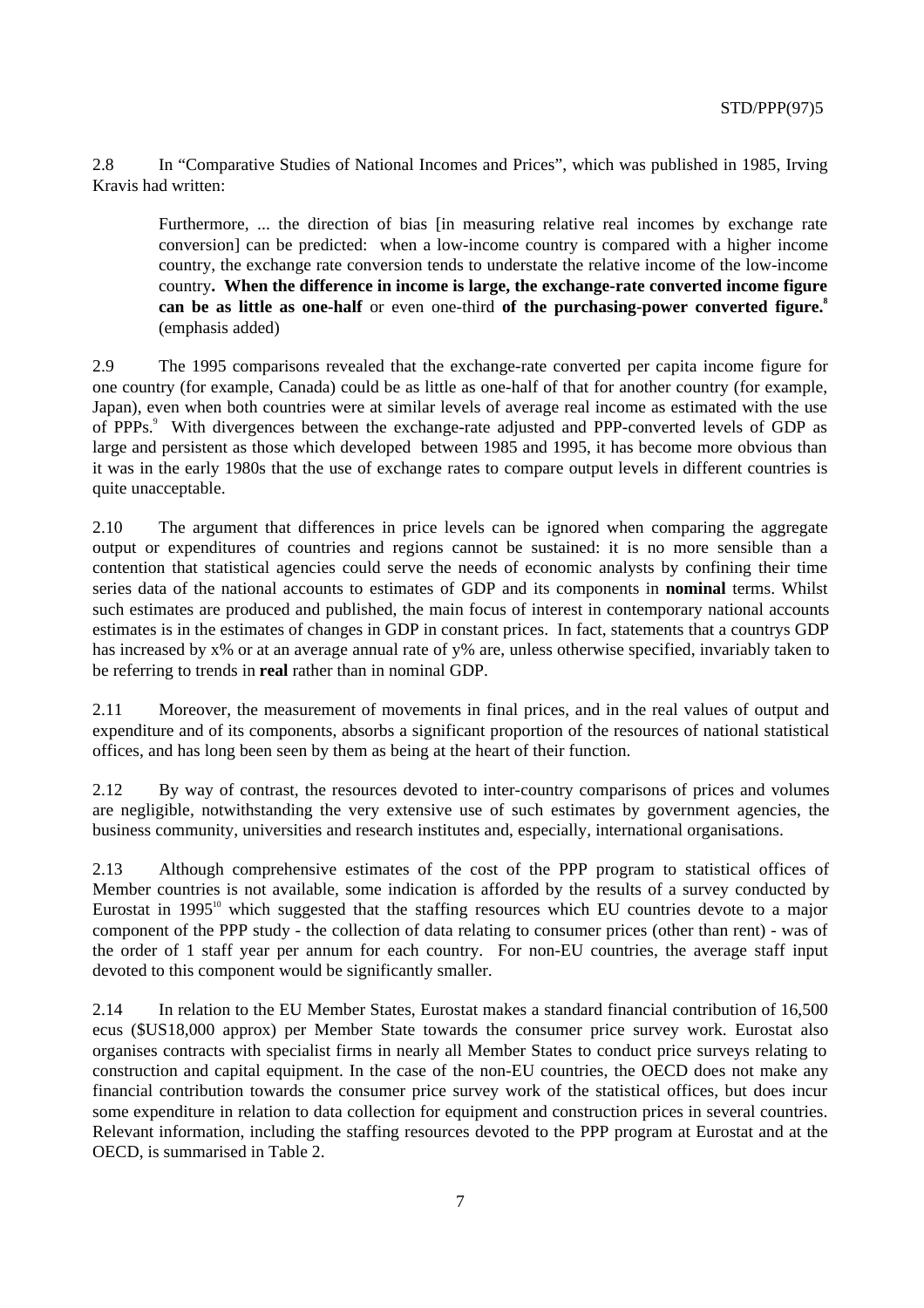|                                                                      | Eurostat         | <b>OECD</b>      | Total            |
|----------------------------------------------------------------------|------------------|------------------|------------------|
|                                                                      | <b>\$US '000</b> | <b>\$US '000</b> | <b>\$US '000</b> |
| Consumer price survey: Financial contribution<br>to EU Member States | 262              | N <sub>il</sub>  | 262              |
| Construction and capital equipment price<br>surveys                  | 360              | <u>13</u>        | 373              |
| <b>Total</b>                                                         | 622              | 13               | 635              |
| <b>Staff resources (staff years)</b>                                 | 11.3             | 2.5              | 13.8             |
| Number of countries (1993)                                           | 15               | 9                | 24               |
| % of World output at PPPs (1990)                                     | 20               | 34               | 54               |

## **Table 2. Cost and Staffing Resources of PPP Program**

Sources: Information provided by Eurostat and OECD (original data in ecus and FF).

% of World output at PPPs: IMF, *World Economic Outlook*, October 1993, pp. 122-125. The IMF's category Industrialised Countries consists of the then-Member countries of the OECD, with the exception of Turkey.

2.15 It will be evident that, in relation to a global statistical industry which costs billions of dollars annually, the total resources devoted to the program are minuscule. Addressing the fiftieth session of the International Statistical Institute at Beijing in 1995, Jean-Claude Milleron, Under-Secretary General of the United Nations, expressed the view that, in this area, "We cannot continue to be as weak as we are today." Mr. Milleron nominated the need for improved international comparisons of major macroeconomic aggregates as one of two particularly urgent priorities which called for major investigations, both conceptually and empirically in order to strengthen the global statistical system.<sup>11</sup>

2.16 The unsatisfactory nature of comparisons of volume based on exchange rates has increasingly been recognised by the key international organisations with global interests and responsibilities. This is seen, for example, in:

- the use by the IMF of PPPs to estimate the weights of major regions in world GDP in *World Economic Outlook* (beginning in 1993)<sup>12</sup>
- the use of PPP-based estimates to offer ... an alternative view of a country's income level relative to others in the World Bank Atlas (introduced in the 1995 edition)<sup>13</sup>
- the extension of the use of PPPs in the 1997 edition of the World Bank's World Development Indicators<sup>14</sup> from comparisons of GNP per capita in PPP terms for over 140 countries, comparisons of PPP price levels with exchange rates for over 120 countries, and comparisons of the structure of consumption in PPP terms for over 60 countries; and
- the use of PPP comparisons by agencies of the United Nations including, especially, the United Nations Development Programme (UNDP) in the widely cited Human Development Index (HDI) computations in its annual Human Development Report.<sup>15</sup>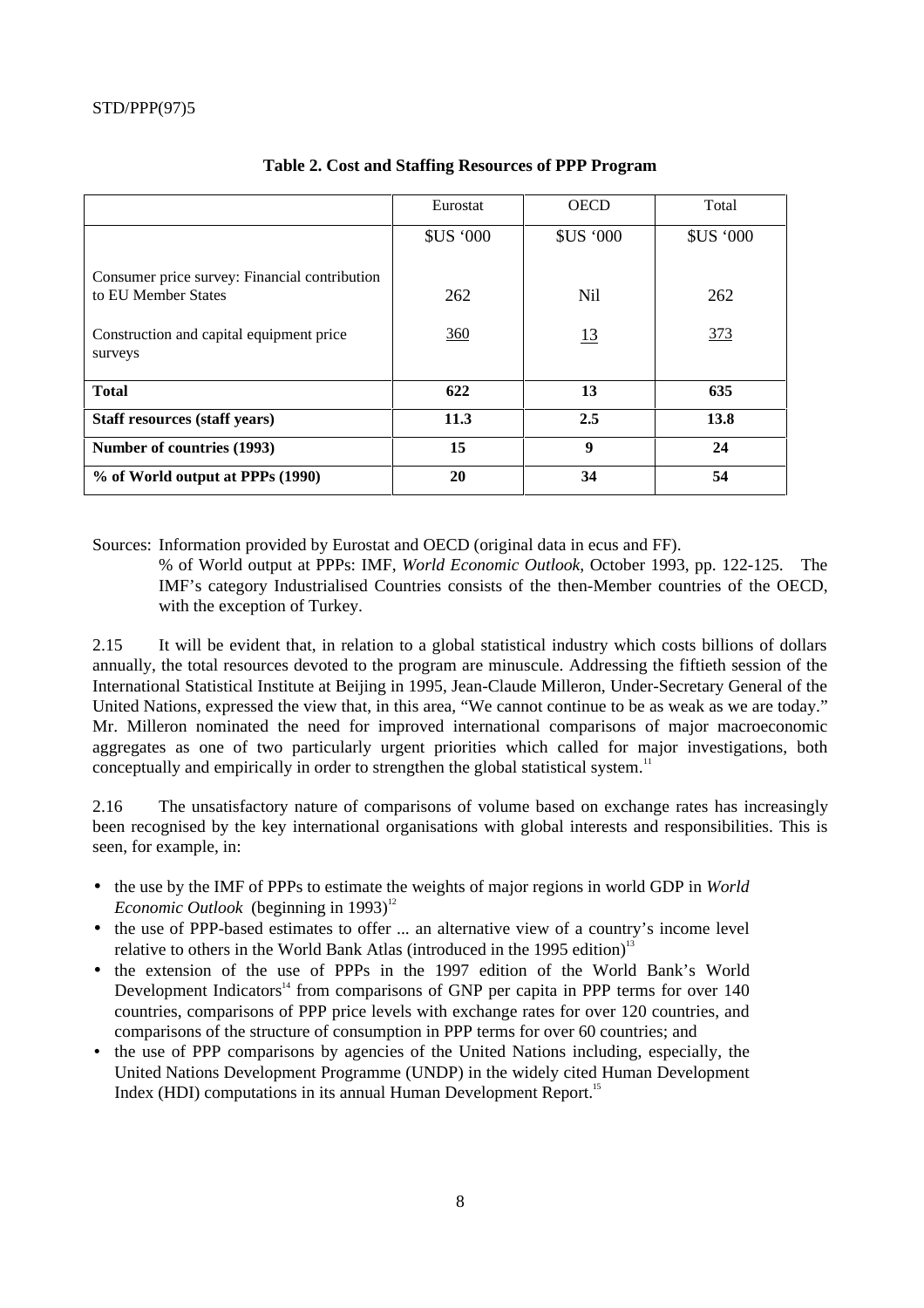2.17 Some indication of the extent of use of PPP comparisons in the academic literature is afforded by statistics of the number of citations of the benchmark monographs of the ICP and the associated Penn World Tables which have been listed in the Social Science Citation Index produced by the Institute for Scientific Information. By early 1995, the number of such citations had exceeded 1000 and the number of different (first) authors represented in the citations list approached  $600$ .<sup>16</sup>

2.18 The reality that there are significant inter-country differences in price levels has always been recognised in the internal arrangements which all international organisations (and all national organisations with international activities) must make in order to manage their transnational operations. It is, for example, quite fundamental to the work of the International Civil Service Commission of the United Nations, whose function includes the making of recommendations to the General Assembly on "... the scales of salaries and post adjustments for staff in the Professional and higher categories"<sup>17</sup> in the world-wide operations of the United Nations and other international organisations which participate in the United Nations common system.

2.19 There is a sobering contrast between the substantial resources which international organisations continue to devote to the collection and compilation of comparative price level and cost-of-living data for purposes related to the remuneration of their own officials, and the meagre resources which their statistical units have been able to direct to similar activities for the benefit of their organisations and of the world at large. As a step towards making more effective use of funds which must ultimately be provided by the taxpayers of member countries, every effort should be made to ensure that price and cost of living data collected by the international organisations for post adjustment purposes is exploited, to the maximum extent possible, for the benefit of the global statistical system.

## **3. Reporting of PPP Program Results in OECD Publications**

3.1 As noted in paragraph 2.1, the OECD recognised many years ago that, without PPP measures, it is not possible to make valid price and volume comparisons between the economies of Member countries. Whilst this view has been maintained in the publications reporting the main results of the PPP benchmark studies - for example, the explanatory notes to the publications entitled *Purchasing Power Parities and Real Expenditures* state that **PPPs**, and not exchange rates, **are the appropriate currency conversion rates with which to make international comparisons of output and expenditure in volume terms.<sup>18</sup>** (emphasis added) - it has not gained general acceptance, even within the OECD itself. On the contrary, a range of other OECD publications continue to use exchange rate conversions (to an equal or greater extent than PPP conversions) in making comparisons between economic quantities.

3.2 This section reviews the practices followed in reporting PPP program results and alternative data, and the explanations given in these respects, in some key OECD publications, including several in which comparisons based on PPPs appear to take second place to comparisons based on the conversion of values in national currencies by official or market exchange rates. For reasons which have been outlined in the preceding discussion, comparisons of the latter kind have serious limitations for **most** of the purposes for which they are commonly used - the key exception, as Irving Kravis recognised in his 1985 paper, being that "Exchange rate conversions are essential in the analyses of international transactions involving trade flows, debt ratios and capital flows and for some related purposes".

#### *(a) National Accounts: Main Aggregates*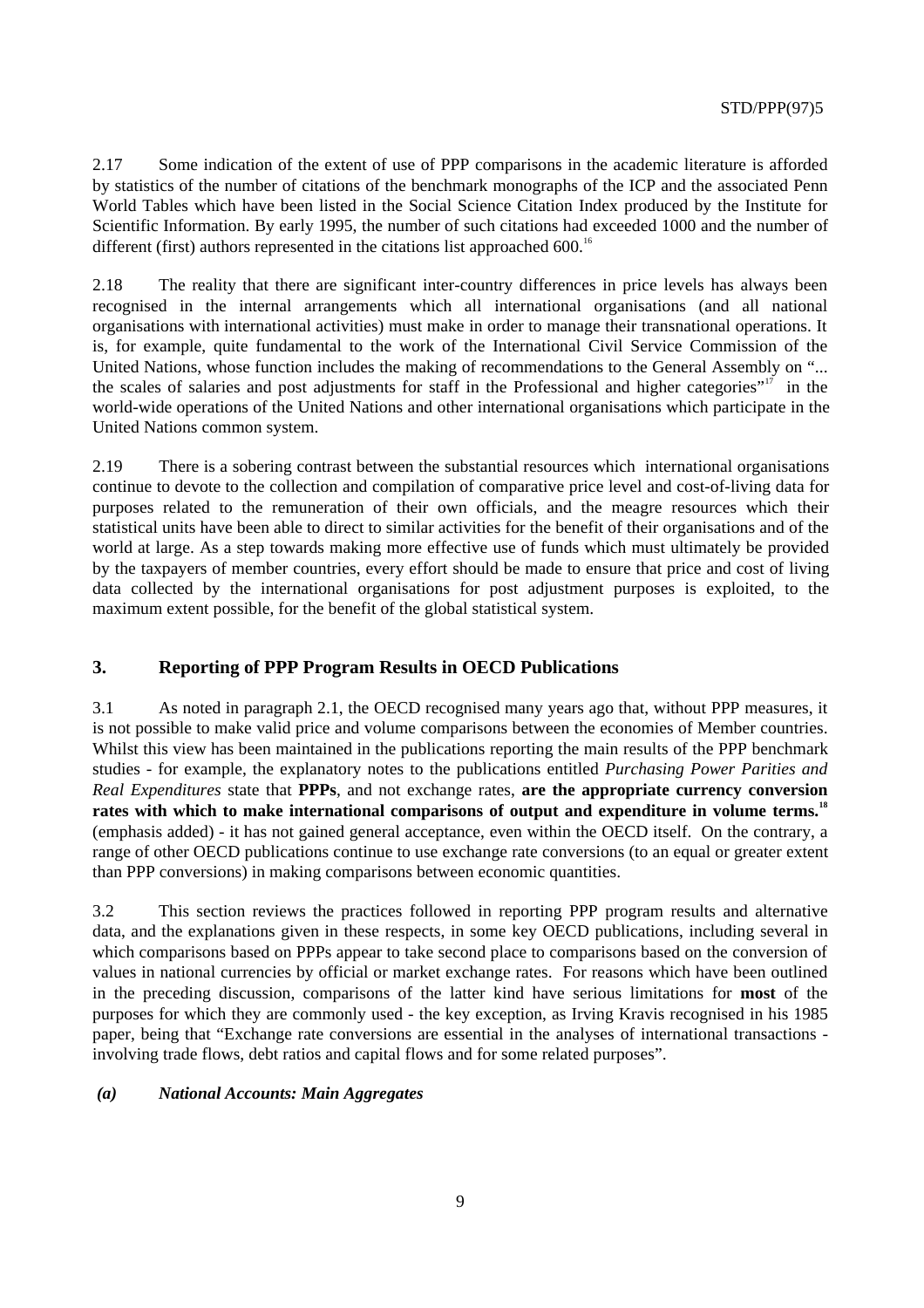3.3 In this annual publication<sup>19</sup>, the set of time series tables entitled "Comparative tables based on exchange rates" occupies 24 pages and the set of time series tables entitled "Comparative tables based on PPPs" occupies only 8 pages. The explanation of the contents of these sections reads as follows:

**Part six** gives a set of comparative tables based on **exchange rates** ... The national accounts data have been converted into US dollars using market or official exchange rates. It must be emphasised that these rates do not **necessarily** reflect the relationships between the internal purchasing power of currencies and **may** consequently distort intercountry comparisons of GDP and its components.

**Part seven** contains a set of comparative tables based on **purchasing power parities.** These tables enable **direct comparisons** to be made **of** the **volumes** of final goods and services produced in the Member countries<sup>20</sup> (some emphases added)

3.4 Although the explanation of the comparative tables based on exchange rates recognises that intercountry comparisons may be distorted because they do not necessarily reflect purchasing power parities, it may be doubted whether these warnings are sufficient to discourage users from making, or accepting, (distorted) intercountry comparisons based on exchange rates as measures of volume, or economic quantity. And this implication is supported by the method of calculation of tables based on exchange rate conversions in which volume indices (1990 = 100) for zones (i.e., OECD - Total, OECD - Europe and EU 15) are calculated for GDP and its component expenditures - the exchange rate-converted volumes being used to derive weights for each of the composite indices.

3.5 Moreover, Part six of the publication (the exchange rate conversion section) includes tables expressed at the price levels and exchange rates of 1990. This means that it is **these** tables (rather than those in Part seven) which, if read horizontally, enable direct comparisons to be made [over time] of the volumes of final goods and services produced in [each of] the Member countries.

3.6 By way of contrast, all of the Part seven tables are denominated in current prices and current PPPs. It follows that, contrary to the clear implication of the explanation of their purpose, these tables can **not** be used to make comparisons of final volumes of goods and services over time. Because the values are expressed in the prices and PPPs of each year, with the PPPs being backdated to 1970 using each countrys inflation relative to the United States, the volume comparisons which can be made from these tables are restricted to **vertical** comparisons: the relative real value of expenditure on goods and services in each OECD country in a particular year. Although the tables are in the form of time series, they do not permit the comparisons of volumes between one year and another - a significant drawback which probably discourages the use of PPPs and leads many analysts to make use of the group of "Comparative tables based on exchange rates" which are expressed at the price levels and exchange rates of 1990.

3.7 It would encourage the greater use of comparisons of volume based on PPPs if the OECD were to publish, in *National Accounts: Main Aggregates,* tables showing each Member countrys expenditure on GDP and its major components, expressed at the price levels and PPPs of 1990 (or of the latest PPP benchmark year) - that is, a disaggregation by countries of the relevant section (Main aggregates based on PPPs) of the tables for OECD - Total, OECD - Europe and EU 15 in Part two of the publication.

#### *(b) Main Economic Indicators*

3.8 In the concluding section of each issue of the OECDs flagship monthly statistical publication *Main Economic Indicators<sup>21</sup>*, key economic indicators for each Member country are summarised under the heading Basic Structural Statistics. The only indicator of the total scale of each OECD economy in this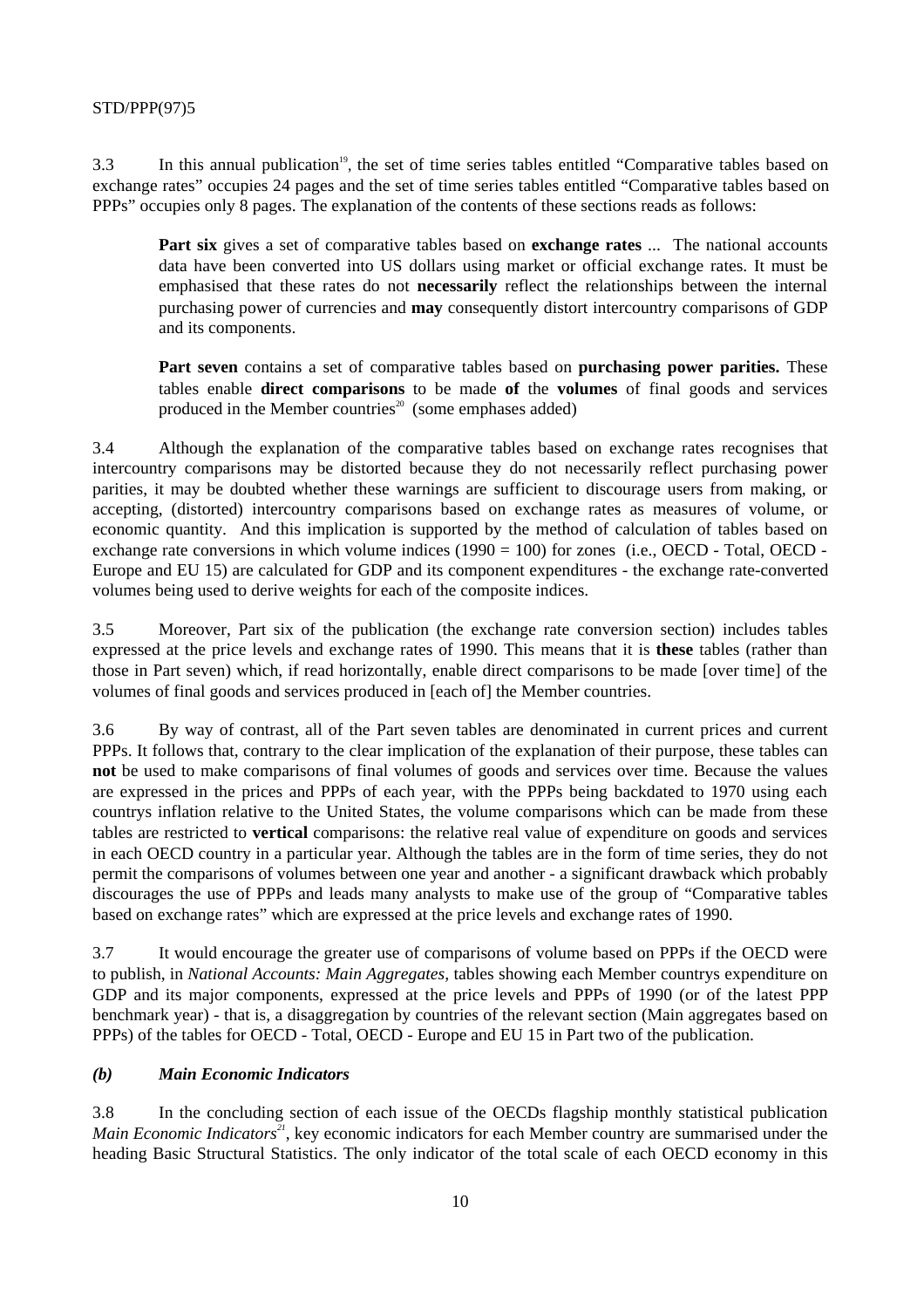tabulation is the latest years figure for GDP using current prices and current **exchange rates** (emphasis added), expressed in billions of United States dollars.

3.9 The Basic Structural Statistics section of *Main Economic Indicators* also shows, for each OECD country, household disposable income per capita expressed in United States dollars. The method of conversion from national currency units into a common currency is not stated, but it is clear that current **exchange rates** have been used in preference to the superior alternatives (PPPs for GDP or PPPs for private final consumption expenditure) which have been produced by the PPP program.

3.10 The use of exchange rates in this section leads to such anomalous results as Japan's household disposable income per capita for 1994 being shown as \$25,306 in the same table as the much larger aggregate of GDP *per capita* for 1995 is given as \$21,795.<sup>22</sup>

3.11 Japan's GDP for 1995 was shown in the January 1997 issue of *Main Economic Indicators<sup>23</sup>* as greater than Canadas in the ratio of 9.1 : 1, the comparison being based on an exchange rate conversion. The corresponding ratio revealed by the estimates from the PPP program was 4.4 : 1. The volume comparison based on PPP estimates - that is, from the program which was established for the specific purpose of making volume comparisons - is not shown explicitly in *Main Economic Indicators* and must be deduced by multiplying the per capita PPP estimates by population data.

3.12 The only comparison based on PPPs in Basic Structural Statistics is the **per capita** GDP for each country. Apart from any other aspect, the focus on the per capita measure tends to encourage users to take a league table interpretation of the data, and to concentrate their attention on country rankings. As the per capita GDPs (based on PPPs) of most OECD countries are bunched within a relatively narrow range<sup>24</sup>, changes in rankings which appear to be significant can occur as a result of quite minor adjustments to PPP estimates or to differences in the way that the results are expressed (e.g., whether the per capita adjustment relates to the **total** population, which is the OECD's practice, or to the **employed** population, which might be regarded as more appropriate in the context of studies of productivity).

#### *(c) OECD Press Release, 19 January 1995 - Purchasing Power Parities and International Price and Volume Comparisons for the European Community and the OECD*

3.13 This point may be illustrated by an examination of the presentation of the initial results of the 1993 PPP study in an OECD press release of 19 January 1995.<sup>25</sup> The commentary in the text of the release focussed on the per capita results, suggesting that OECD Member countries (Turkey excepted) could be classified into four groups according to their **income** levels:

Within the OECD, four groups of countries can be identified on the basis of the per capita **volume** indices: a high income group - Luxembourg (149), the United States (128), and Switzerland (122); a high middle income group - Japan (108), Belgium (102), Denmark (102), Norway (102), Canada (101), Iceland (101), Austria (100), France (98) and Germany (97); a low middle income group - Italy (92), Netherlands (92), Australia (90), the United Kingdom (89), Sweden (88), Finland (82) and New Zealand (81); and a low income group - Ireland (73), Spain (70), Portugal (63) and Greece (57).

3.14 The categorisation of OECD countries would have been very substantially different if the data in the press release had been presented so as to show relative levels of income (rather than product) per head of the employed population (rather than the total population). With these two differences in presentation, Belgium would have ranked above the United States; and Switzerland, which was classified in the high income group in the press release, would have ranked below Belgium, France and Germany in the high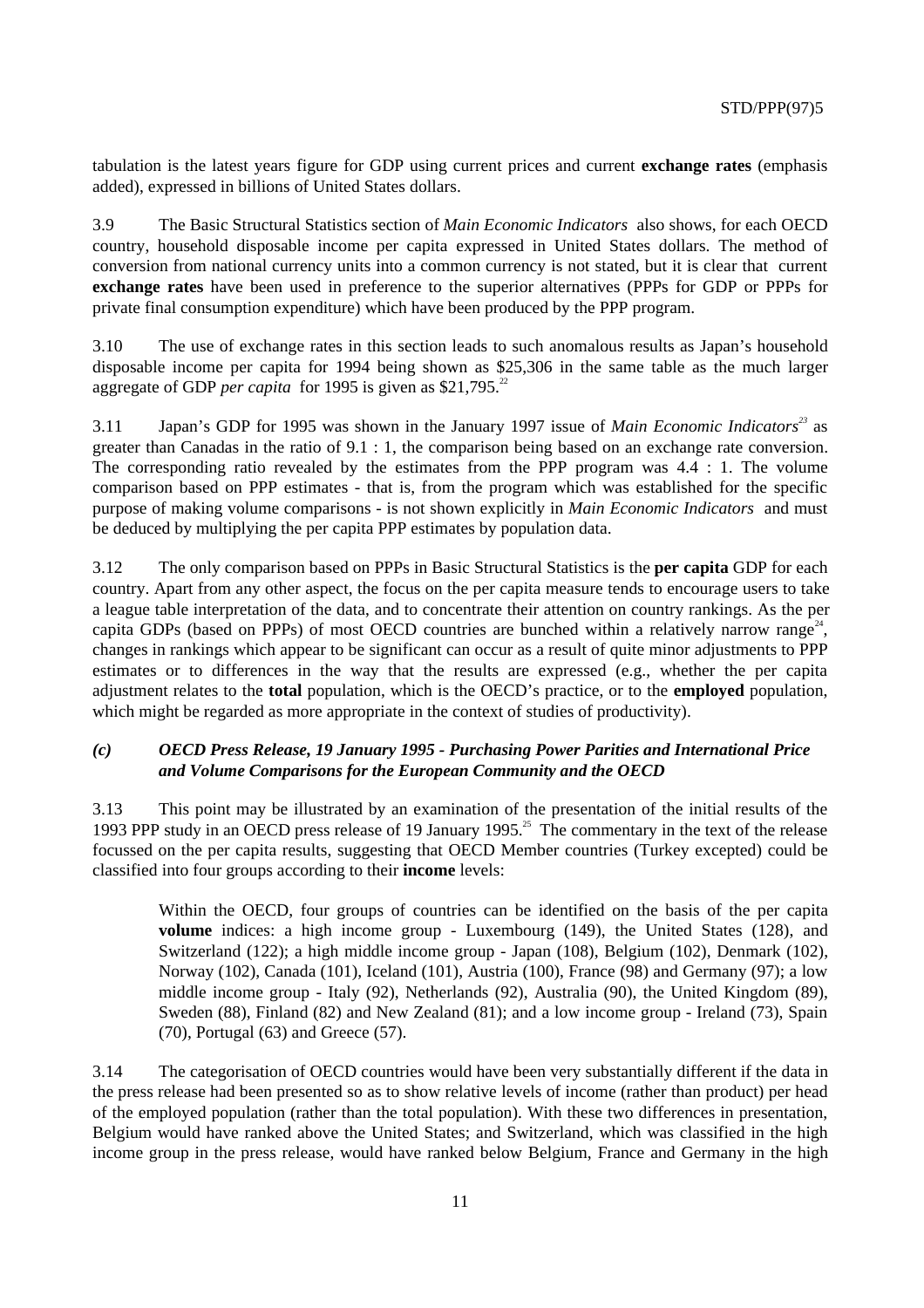middle income group, Italy from the low middle income group and Ireland and Spain from the low income group.26

## *(d) OECD in Figures: Statistics on the Member Countries*

3.15 An annual lift-out supplement to *The OECD Observer* entitled *OECD in Figures <sup>27</sup>* aims to give a picture of the economies of the OECD member countries and the extent of structural adjustment within them. Outputs of the PPP program are published in a number of the tables in this publication:

- The table Money<sup>28</sup> shows, for each OECD country for the latest two years, two sets of **price** comparisons from the PPP program (Purchasing Power Parities for GDP and Comparative Price Level for GDP) and one set of **volume** comparisons from the program (Per capita Volume Indices for GDP, which show the size of the GDP per capita of each country relative to that of the United States).
- The table National Product<sup>29</sup> shows, for each OECD country for the latest available year, one set of volume comparisons from the PPP program (per capita GDP at current prices using current PPPs).
- The table Health $30$  (sourced to OECD Health Data 96, OECD, 1996) shows, for each OECD country for the latest available year and 10 years earlier, the per capita expenditure on health in PPP \$.
- The table Research and Development<sup>31</sup> (sourced to STI database, February 1996) shows, in current PPP \$ for each OECD country, the Gross Domestic Expenditure on R & D (both in total and in per capita terms) and the expenditure on R  $\&$  D of the business enterprise sector and the higher education sector; and, again as totals in current PPP \$ for each OECD country, the Government Budget Appropriations for R & D.

3.16 Thus, in this publication, the only comparisons of the **total** GDPs of Member countries are based on exchange rate conversions. And the only volume measures for real (i.e., PPP-converted) GDP are shown not in total but in **per capita** terms.

3.17 The Research and Development table shows a series of inter-country comparisons of total R & D expenditures in PPP \$. These numbers represent expenditures on R  $\&$  D in national currency units, converted into a common currency unit (US dollars) by using the PPPs for total GDP of each country. The estimates of expenditures per capita in PPP \$ in the Health table are derived in the same way: health expenditures per head, measured in national currency units, are converted into US dollars using PPPs for the total GDP of each Member country.

#### *(e) Communications Outlook*

3.18 The biennial publication *Communications Outlook,* which is prepared in the context of the OECD's work on the analysis of communication policy in Member countries, and is drafted by the staff working in the OECD's Science Technology and Industry Directorate<sup>32</sup> (STI) includes detailed comparisons of the prices (tariffs) relating to selected telecommunication baskets in Member countries, which are expressed in US\$ based on PPP.

3.19 For example, the 1995 edition of the publication includes a table showing, for each Member country, the cost in January 1994 of the OECD basket of residential telephone charges (distinguishing fixed charges and usage charges including a representative basket of calls), denominated in 1993 US \$ based on PPP. The heading to the table, stating that the values express the average annual spending by a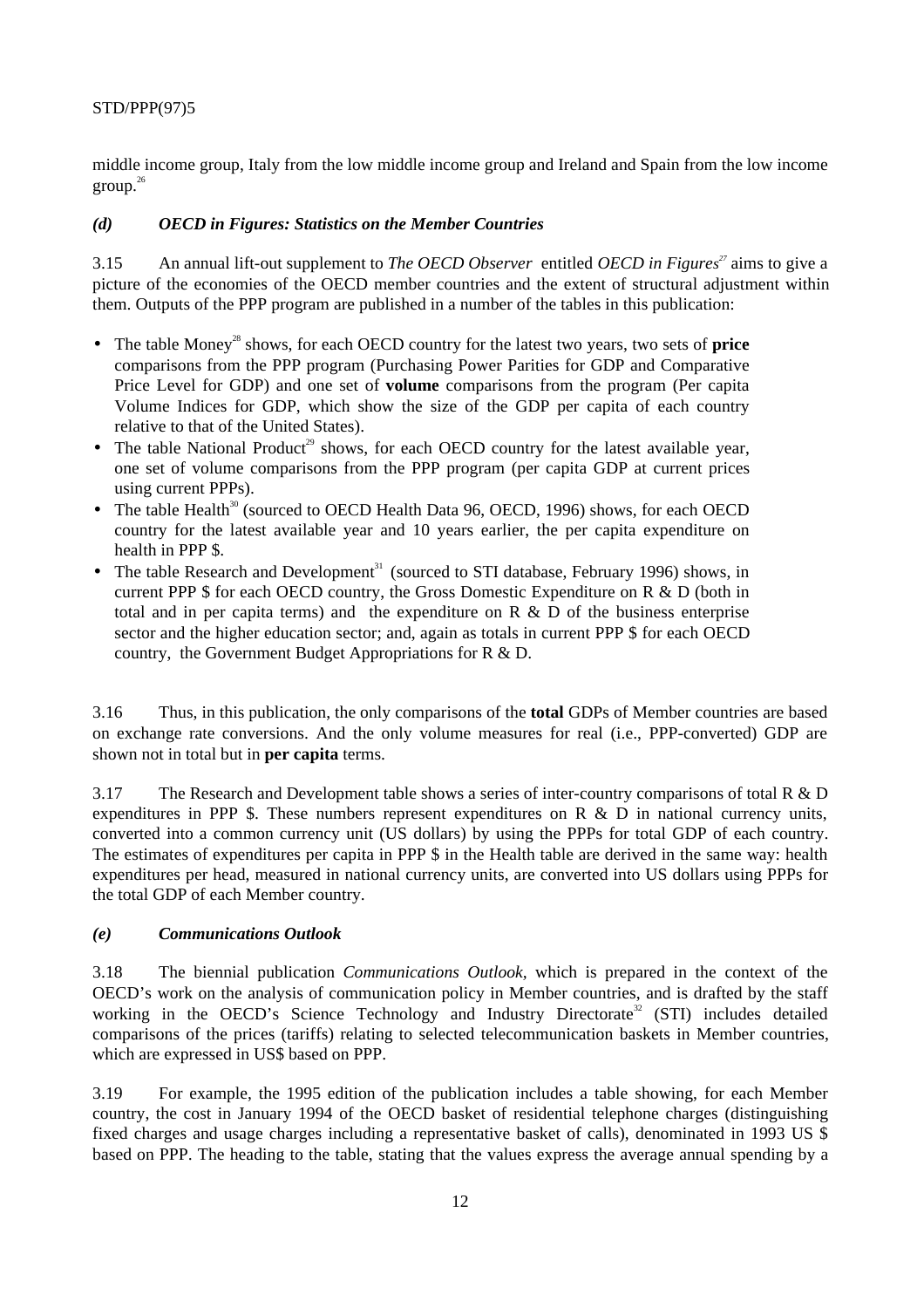residential user, in 1993 US\$ based on PPP, suggests that the comparisons relate to **expenditure** (in the same way as, for example, expenditure on health per capita in PPP \$ is compared in *OECD Health Data 96).* But in fact these tariff data compare the **prices** in each country, expressed in PPPs, of the specified basket of communication services. The information on tariffs underlying them was furnished by Public Telecommunications Operators to the STI Directorate, and was drawn together using the tariff comparison methodology developed within the OECD for the purpose.

## **4. Expenditures in PPP Dollars v. Real Expenditures**

4.1 Whilst comparisons of expenditure in PPP \$, such as those in the Health table of *OECD in Figures,* are valid and valuable if their meaning is fully understood, it is important to recognise that they are neither pure price comparisons (as are the alternative sets of PPPs applicable to expenditure on telephone services discussed in the preceding paragraph), nor pure volume comparisons (such as the estimates of real value of final expenditure produced by the PPP program). Rather, they are a combination of a volume comparison of the relevant component of expenditure and the **relative** price of that component of expenditure.

4.2 Unfortunately, the explanation in *OECD in Figures* is ambiguous. Few users would realise that the concept **expenditure in PPP \$** is entirely different from the concept **real value of expenditure** (as shown, for example, in publications reporting PPP program results) - and that the pattern of inter-country relativities revealed by the two bases of comparison is also entirely different.

4.3 The relevant footnote to the Money table in *OECD in Figures* defines Purchasing Power Parities as the rate of currency conversion which eliminates the differences in price levels between countries. This means that a given sum of money, when converted into different currencies at these rates, will buy **the same basket of goods and services** in all countries<sup>33</sup> (emphasis added)

4.4 There are cross references to this footnote in the footnotes to the tables headed National Product, Health and Research and Development in the same publication. And another footnote to the Money table describes the comparative price level for GDP tabulation as showing the number of US dollars required in each country to buy **the same representative basket of final goods and services** costing \$100 in the United States. $34$  (emphasis added)

4.5 These descriptions follow, with minor variations, the definitions and explanations in *Purchasing Power Parities and Real Expenditures, National Accounts Main Aggregates* and other publications of the Statistics Directorate. Strictly speaking, they are correct descriptions which are consistent with explanatory sentences included in the OECD news release which announced the results of the 1993 benchmark study.<sup>35</sup> But, as expressed, they would convey to many readers the impression that the PPP program seeks to establish the total price of a specific basket of goods and services which has **the same composition** in all countries.

4.6 In fact, of course, PPPs at the level of total GDP or of its major component expenditures are **weighted** averages of price relatives which take into account (subject to the constraints of index number problems) the patterns of expenditure within each of the countries which are the subject of the comparison. The way in which basic parities at the basic heading level are aggregated to higher levels, using as weights the composition of expenditure in the reference country, is carefully explained in the following extract from an article by Katharine Kemp of Statistics Canada: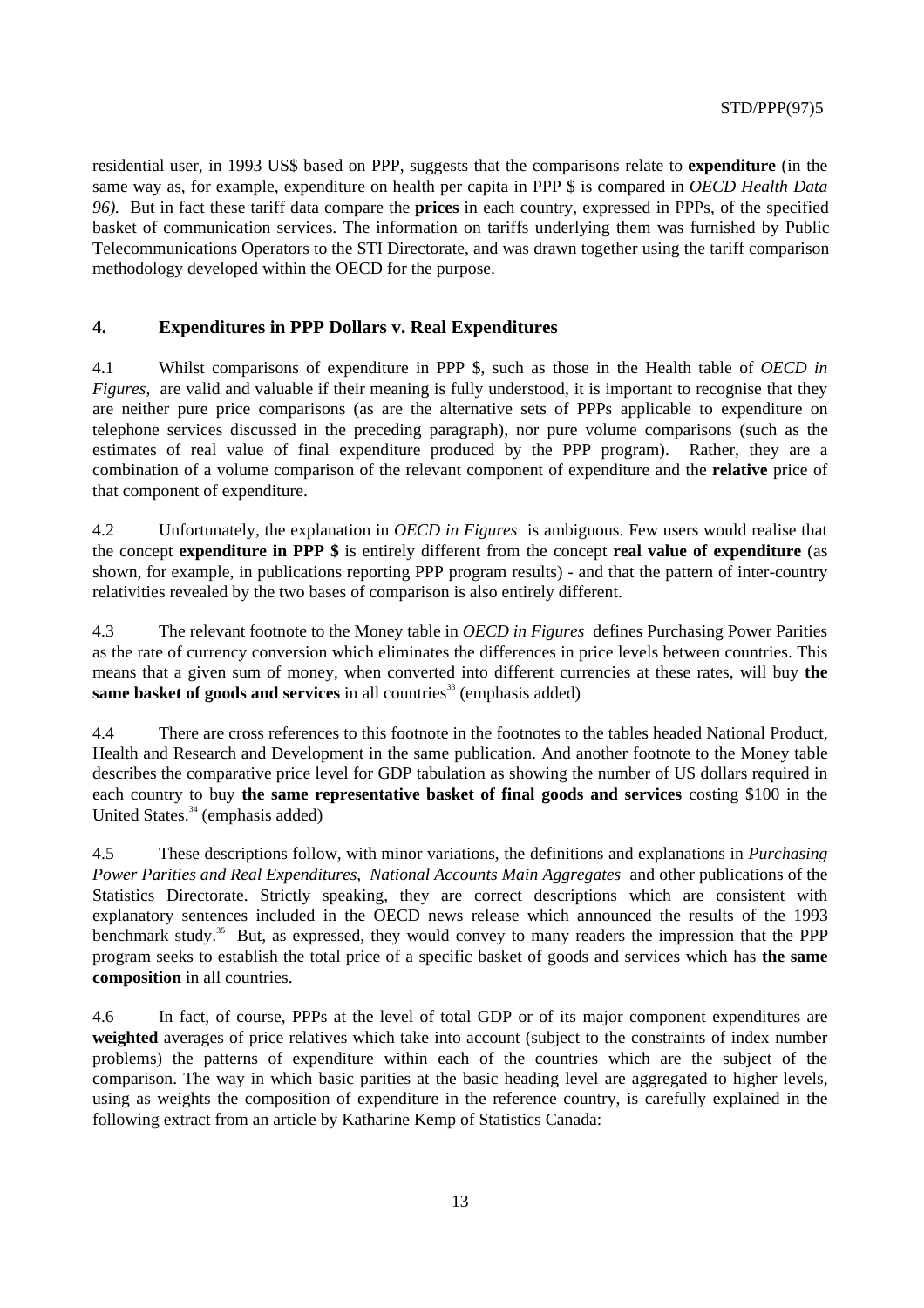A purchasing power parity at the most basic level is a ratio of prices for a particular commodity in two countries with the prices expressed in the two national currencies. Such a ratio is calculated by dividing the price of a specific quantity of an item of a specific quality in one countrys currency by the price of the same item in the other country, in the currency of the other country. The purchasing power of the different currencies is thus equal (or has parity) in terms of the specific quantity of a particular good or service that can be purchased. The PPP can be described therefore as the rate of currency conversion that equalizes the purchasing power of different currencies. These parities have also been referred to as product-specific cross-currency price indexes. In practice, the ratios are determined for individual items by directly pricing the same good or service in different countries in their own currencies.

Individual item price ratios of this form are averaged to calculate parities for basic headings. These are groups of similar, well-defined commodities constituting the most detailed level of commodity classification in the PPP program. In principle, it would be preferable to weight the price ratios within basic headings ... but the expenditure data available are not sufficiently detailed. PPPs for larger aggregates, such as the Gross Domestic Product ... are obtained by aggregating parities at the basic heading level to higher levels using as weights expenditures on Gross Domestic Product categories **in the appropriate country** depending on the formula used.. $36$ .(emphasis added)

4.7 This discussion also brings out the fundamental point that, because PPPs at the most basic level are simply ratios of the price of a defined item (or the total price of some composite combination of items) in different places, there is an infinite number of PPPs even in a two-country world. The PPPs which measure the price relationship of the goods and services composing one country's GDP and its component expenditures, *vis-a-vis* the corresponding aggregates in another country, are but part of the population of PPPs which measure price relationships between policy-relevant composites of commodities (e.g., the composite commodity represented by the objects of final expenditure by households of a particular composition and income level).

4.8 A recent application of PPPs outside the national accounting context was in the inter-country comparisons of real wages in various occupations in the World Bank's *World Development Report 1996.* In this study, the convertors applied to the nominal wage levels were stated to be exchange rates adjusted for purchasing power parity (PPP), which equalize the price of **the same** bundle of goods and services across countries.<sup>37</sup>

4.9 It would have been preferable, if the information had been available, to measure the real levels of wages in specific occupations in different countries by applying commodity-specific PPPs to typical patterns of expenditure by the wage-earners concerned (see paragraph 7.4 below). It is legitimate to convert nominal wages into real terms by the use of parities derived as the relative price levels of macroeconomic aggregates (i.e., GDP or private final consumption expenditure), but it is not legitimate to present such parities as being derived by adjusting exchange rates. In practice, most of the wages of most employees in most countries are used to purchase goods and services whose prices are expressed in the same currency as the wages themselves.

4.10 The main title of the useful World Bank publication which draws together a comprehensive range of data from successive phases of the ICP -"Purchasing Power **of Currencies"** - raises a similar difficulty. The PPP studies do not seek to measure the purchasing power of different **currencies** but the purchasing power of money, on average, in different **countries.** This can be demonstrated by a simple example. In any particular place, the Belgian franc has the same value in exchange as the Luxembourg franc; but this common value varies from place to place and, in particular, has a different **average** value in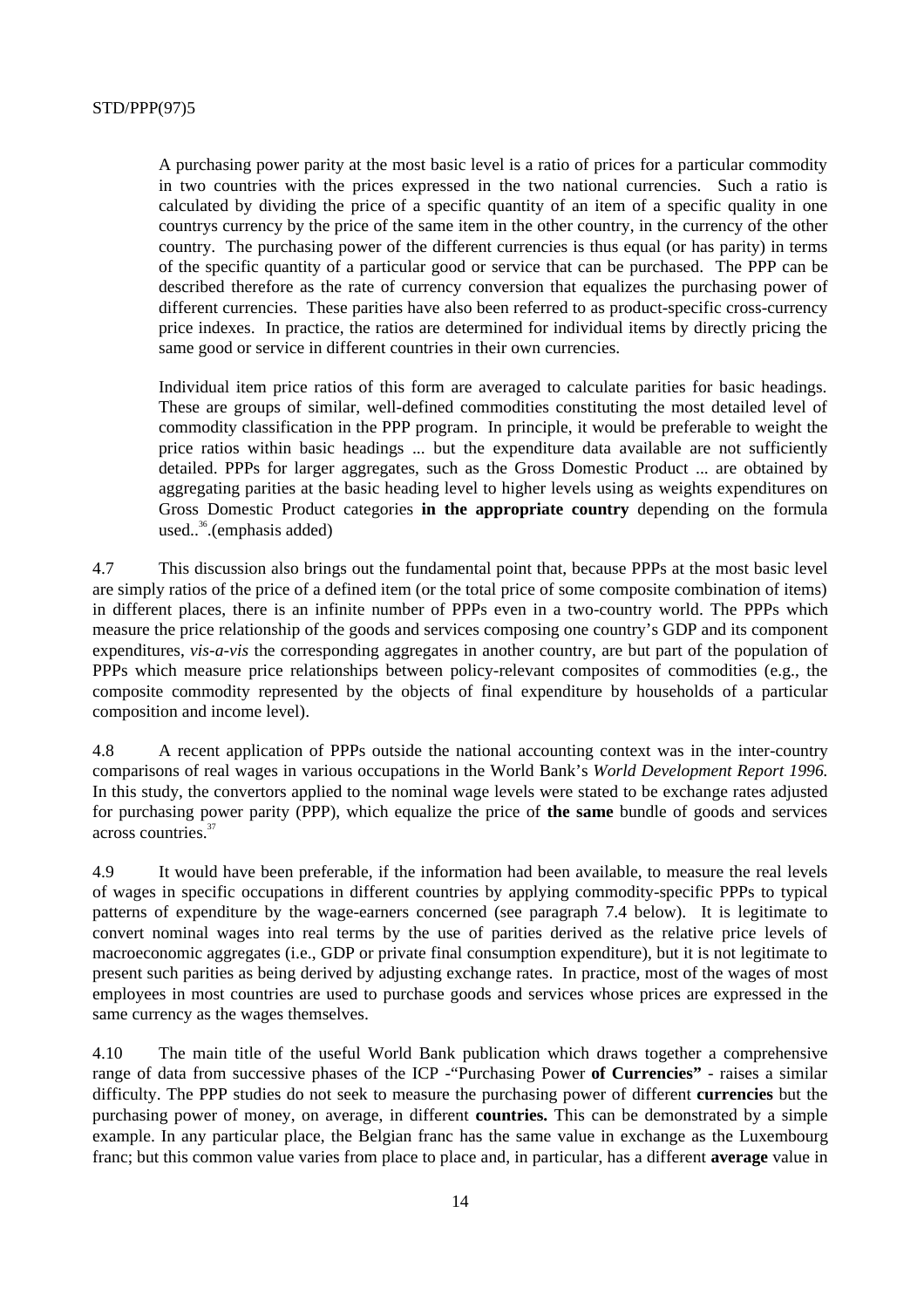Luxembourg than it has in Belgium. Indeed, the PPP program results for the two most recent benchmark years have suggested that:

- in 1990, the average internal purchasing power of the Belgian and Luxembourg francs fell short of the corresponding exchange value (i.e., the average purchasing power of their equivalent in other currencies in the OECD as a whole) in both countries in 1990; but
- in 1993, the average purchasing power of the Belgian franc within Belgium exceeded its exchange value, whereas the average purchasing power of the Luxembourg franc within Luxembourg still fell slightly short of its exchange value.

# **5. PPPs and the National Accounts**

5.1 Historically, the use of the concept of purchasing power parity to make price and volume comparisons between countries has been closely linked with the development of national accounting methodology, and the first study comparing real national income for many countries - Colin Clark's Conditions of Economic Progress<sup>38</sup>, published in 1940 - was also the first comprehensive investigation of the relative value of money in different countries.

5.2 Explaining that measuring the real income of ... countries ... amounts to the same thing as the actual equivalent of goods and services produced ... measured at an international price level<sup>39</sup> Clark introduced the international unit (IU) of real income, which he defined as the quantity of goods and services exchangeable in the USA for \$1.00 over the average of the decade 1925-1934.

5.3 The next comprehensive international comparisons of real income and product - and the first by an international organisation - was the pioneering study by Milton Gilbert and Irving Kravis which was published by the OEEC (predecessor to the OECD) in  $1954<sup>40</sup>$  Again there was a close connection with the national accounts, as the OEEC had requested the submission of national income and product estimates for Member countries compatible with those set forth in a standard system of national accounts in  $1953<sup>41</sup>$ (i.e., in the preceding year).

5.4 It is important to recognise, however, that the **prime** purpose of the Gilbert and Kravis study was the comparison of levels of real product, not of the purchasing power of currencies. As Gilbert said in the first sentence of his Foreword:

This study was undertaken in order to explore the practical possibilities of securing realistic international comparisons of the level of real national product. $42$ 

5.5 And it was stated in the introductory chapter:

that the comparisons of the individual product classes have been based **as far as possible on quantity information** and, hence, that the results are to a considerable extent independent of differences in the degree of statistical accuracy of the national product estimates of the various countries in value terms. Furthermore, we have not hesitated to make adjustments in the estimates of the various countries that were required on the grounds of ensuring comparability.<sup>43</sup>. (emphasis added)

5.6 In a report to the OECD in 1966, Wilfred Beckerman emphasised: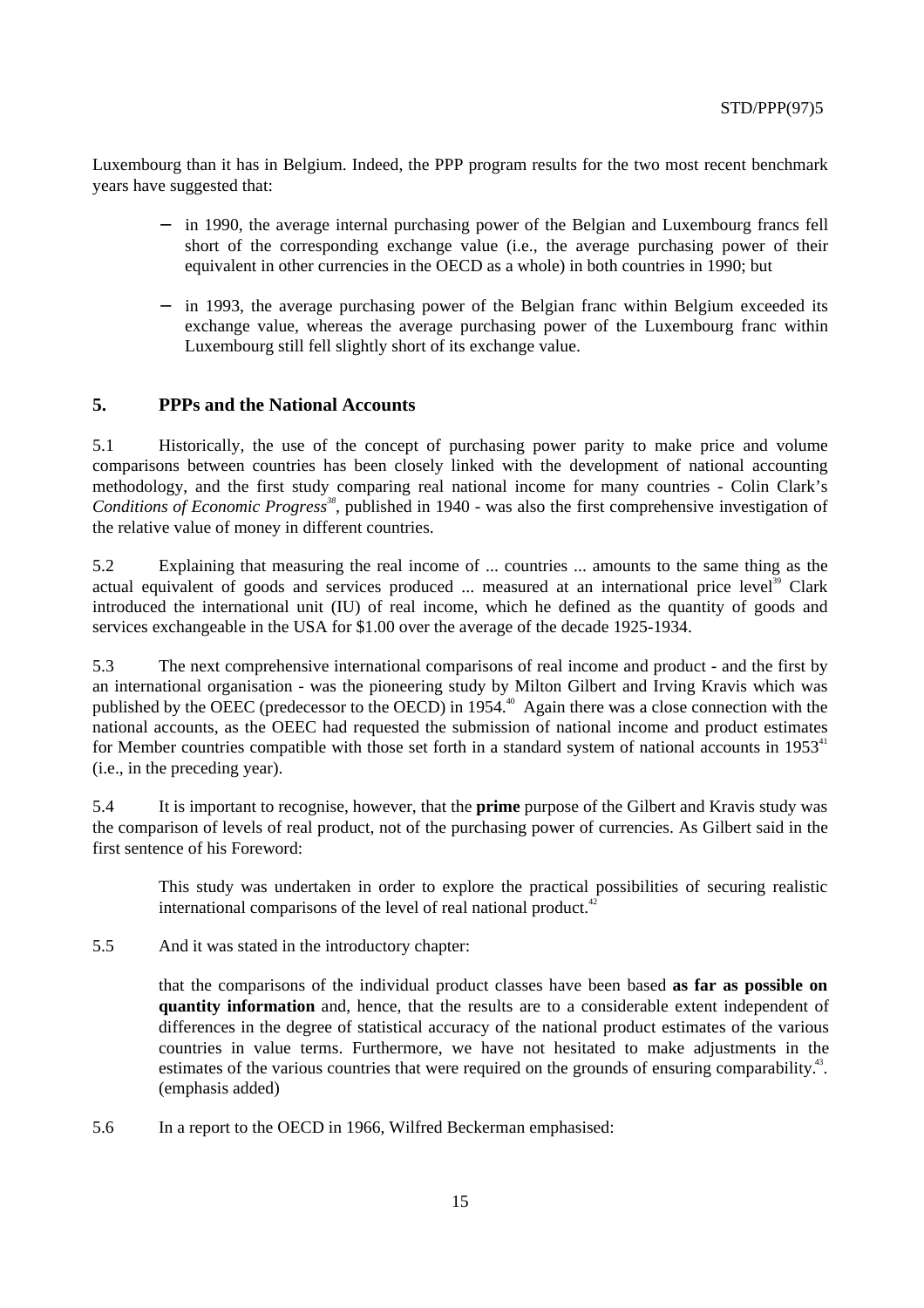that the ultimate objective [of the Gilbert and Kravis studies] was to obtain the quantity comparisons - i.e., the relative levels of real national product and its components. Relative prices were only of interest insofar as they had to be used **for some items**, as a means of deriving relative quantities, given the relative values of expenditures on the items concerned. But where possible, direct quantity indicators were obtained, so that for these items the implied relative prices have to be interpreted in a rather special way. $44$  (emphasis added)

5.7 In the subsequent development of the International Comparison Project (ICP) and the re-entry of the OECD into the field of PPP estimates (see paragraph 2.1 above), the emphasis has been reversed. The interest of Gilbert and Kravis in the collection of direct quantity indicators wherever possible has been replaced by a strong emphasis on the need to collect prices data wherever possible, including data for the comparison-resistant expenditures included in GDP. In a detailed exposition of the methodological approach of the ICP, Summers and Heston (1991) stressed that:

Basically, an ICP benchmark study is **a pricing exercise.** Prices of hundreds of identically specified goods and services prevailing in each participating country are collected and processed. The price comparisons that emerge are estimates of price parities for each countrys currency at a number of aggregation levels, including an overall purchasing power parity ... The price parities and PPPs are used to convert the countries national currency expenditures to a common currency unit, thus making real quantity comparisons across countries possible.<sup>45</sup> (emphasis added)

5.8 Because PPP benchmark studies are primarily seen as pricing exercises, the units within national statistical offices which are primarily responsible for the provision of data for PPP estimates are usually those which compile prices statistics rather than the national accounts. In fact, the 1995 Eurostat survey<sup>46</sup> revealed that, of 19 statistical offices participating in the PPP program which responded to the questionnaire, 13 identified consumer price statistics as the unit primarily responsible for the PPP program and 2 said that the consumer price statistics and national accounts units were both primarily responsible. Of the remaining 4 countries, only 1 identified the national accounts unit as primarily responsible.

5.9 In the case of the United States, the Bureau of Labor Statistics (BLS) provides the prices data and the Bureau of Economic Analysis (BEA) provides information on the estimated value of expenditure within each basic heading. In many areas of expenditure, the degree of detail sought is greater than is used in the United States national accounts, though it is not necessarily greater than that available from other sources. For example, the value of expenditure on men's clothing and on women's clothing in the United States was reported to the OECD as identical in the 1985, 1990 and 1993 benchmark surveys, notwithstanding the fact that consumer expenditure surveys conducted by the BLS regularly showed that, in the United States as in most other countries, expenditure on women's clothing exceeded that on men's clothing by a large margin.

5.10 It is significant that the organisational units primarily responsible for the submission of data for the PPP program were generally concerned with **consumer** price statistics (rather than with statistics relating to the prices of government services and of investment goods) because it is, of course, in the areas of expenditure other than private consumption that PPP estimates face their most formidable conceptual and practical difficulties.

5.11 Criticis of Colin Clark's pioneering estimates have noted that he relied on estimates of relative **consumer** prices in order to establish overall purchasing power relationships and real income levels. For example, Gilbert and Kravis claimed that: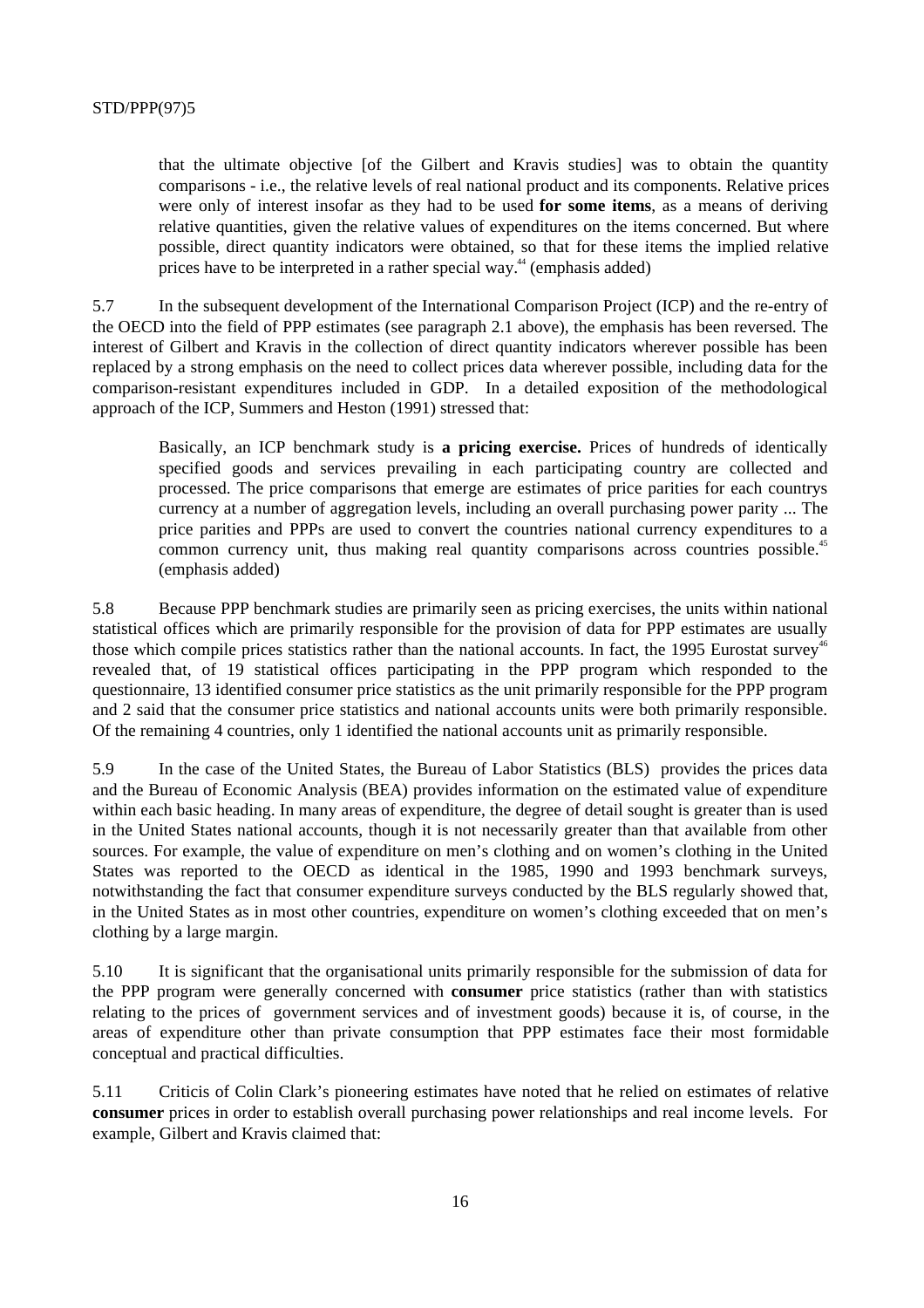While Professor Clark's work represents an enormous statistical *tour de force* and has been extremely useful and stimulating, it has not been fully adequate for the needs of recent years, both because its aim was extensive rather than intensive in the study of comparative income levels and because **purchasing power relationships for consumption only** were used in preparing the estimates. $47$  (emphasis added)

5.12 And, 30 years later, Irving Kravis was to write:

A very different kind of comparison was Colin Clark's tour de force, *Conditions of Economic Progress* (1940). ... The comparisons were based on price materials gathered from an impressive variety of secondary sources. **Clark could not**, **however, include prices for capital goods and government product** ...<sup>48</sup> (emphasis added)

5.13 The argument in the succeeding sections will support the view that Clark's concentration on the prices of consumer goods and services may have been sound, and that his practice of deflating the values of other components of expenditure by the purchasing power relationships established for private final consumption expenditure may be preferable to the course which has in fact been followed in subsequent studies of real expenditures, i.e., the deflation of government final consumption expenditure and fixed capital formation by prices relating directly to those components of expenditure, rather than by the prices of consumer goods and services.

5.14 The reasons for this view differ as between the two main components of expenditure other than private final consumption expenditure. In the case of government final consumption expenditure, the deflation of expenditures by the prices of selected inputs used to produce government services in different countries raises difficulties similar to those faced by national accountants in measuring the real value of these expenditures over time (see paragraphs 7.37 - 7.38 below). In relation to fixed capital formation, the issue turns on whether the purpose of PPP estimates is to measure relative levels of real **output** - in which case the output of investment goods and consumer goods industries are equally relevant aspects of overall performance; or of real **income** - in which case the proportion of income which is not expended for current purposes (i.e., which is saved) may properly be conceived of, and measured, as consumption foregone (i.e., deflated by the price relatives applicable to consumer goods and services).

5.15 Because the OECD-Eurostat PPP program relies on the deflation of the value of final **expenditures** rather than of the value of **production**, the results are of limited value for analysts concerned with the measurement of the output or productivity of particular industries but are of much greater usefulness for those concerned with the measurement of real incomes and the command over goods and services enjoyed by the recipients of income in their capacity as consumers.<sup>49</sup>

5.16 This was certainly Colin Clark's perspective. In the preface to the first edition of *Conditions of Economic Progress,* he wrote that:

Purposive scientific generalisation differs from the meaningless accumulation of facts only in that the former uses the method of **comparison.** Comparisons of economic welfare between one community and another, one economic group and another, and between one time and another, are the very framework of economic science. Anything which can be done to promote the scope and improve the technique of such comparisons is of fundamental importance ... Deprive economics of the concept of welfare and what have you left? Nothing ...<sup>50</sup> (emphasis in original)

5.17 It was also the perspective of J R Hicks, who concluded in his influential paper The Valuation of the Social Income<sup>51</sup>, which was published in the same year as *Conditions of Economic Progress*, that: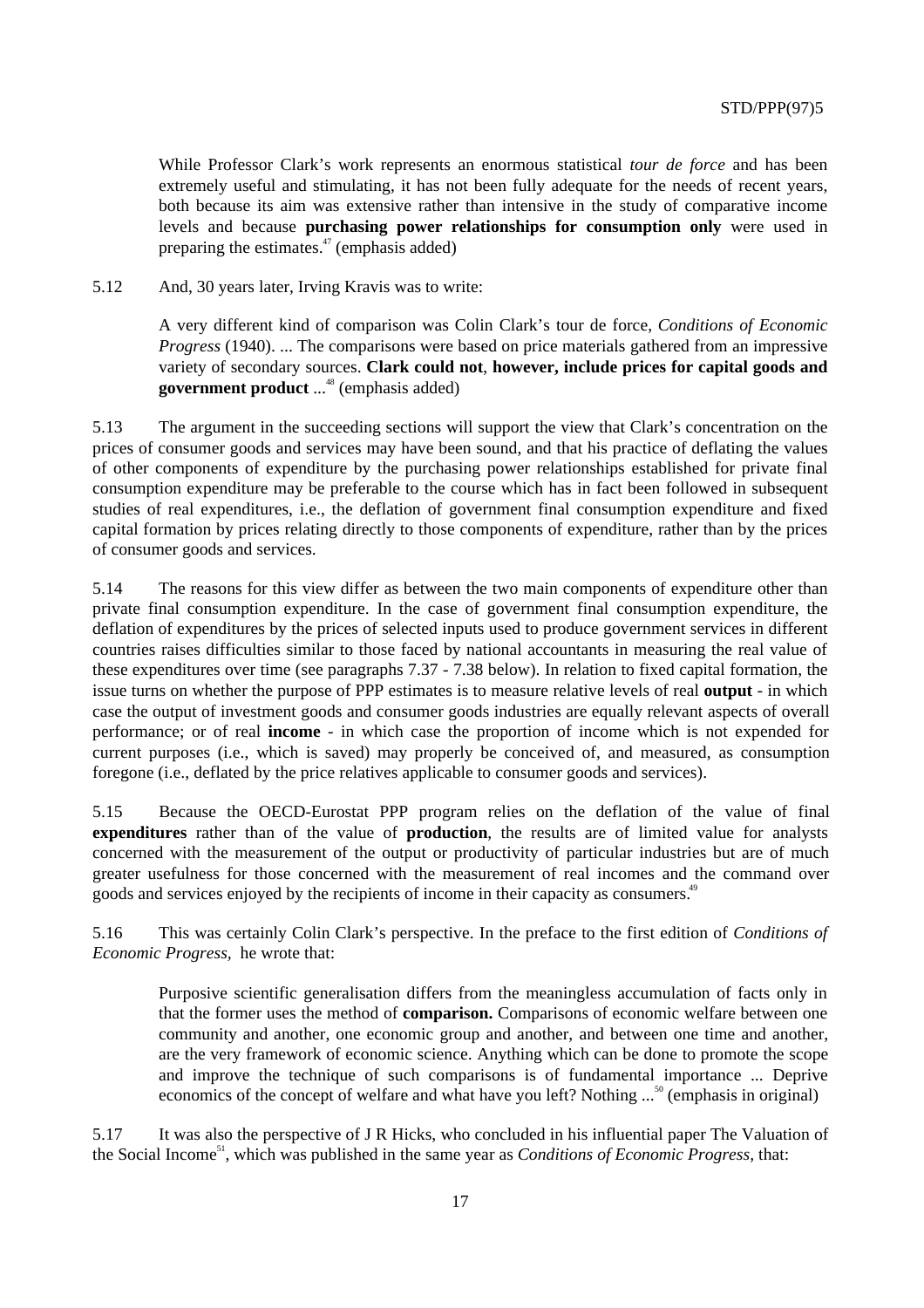The measurement of economic welfare and the measurement of productivity are in fact **quite different things**. ... In practice, nearly every doubtful point about the Social Income is clarified by separating out these two distinct aspects. ... It is only consumption which contributes directly to current welfare. ... (I)f we do decide to include saving in our Welfare index, the appropriate concept of individual income can be nothing else but what the individual *thinks* he can consume without making himself worse off. ... When it comes to the measurement of productivity  $\ldots$ . consumption and investment goods are all on a par; there is no significant difference between them from this point of view. $52$ . (emphasis added)

5.18 In their 1954 study for the OEEC, Gilbert and Kravis referred to this paper and appear to have accepted some of its implications: but their own study of national products and the purchasing power of currencies, and all of the subsequent PPP studies within the framework of the ICP and by OECD-Eurostat, have effectively assumed that the measurement of economic welfare and the measurement of productivity are in fact **the same thing.** In rejecting Hicks doubts, Gilbert and Kravis argued as follows:

It is essential to recognise that whether the quantitative comparison be focused on productivity or on economic welfare, one is dealing with the same complex of goods and services coming out of the productive process in the two countries. ... (T)he obvious fact that the purpose of economic activity is to satisfy the present and future wants of the population does not dictate that the welfare approach must be used or that it is somehow more fundamental than the productivity approach. The difference between the two approaches is only between concern with the relative cost or the relative utility aspects of output ... . For this study the production approach is used as being more in keeping with its purpose of comparing the **relative economic strength** of the countries. $53$  (emphasis added)

5.19 If the purpose of the present OECD-Eurostat PPP program was to measure the relative economic strength of the countries, one would expect the emphasis in the presentation of the results to be on the relative **total** GDPs of Member countries. In fact, as noted in paragraph 3.12 above, the focus of attention tends to be on per capita comparisons - and users are encouraged to treat the results as indicators of real income per capita.

5.20 In the decades since the publication of the pioneering Gilbert and Kravis study, the quality of the national accounts in most OECD countries has been greatly improved, as have the international standards respecting statistical methodology and comparability and their implementation by national statistical offices and international bodies. In many countries, the relationships between statistics of expenditure, production and income have been strengthened and the role of the national accounts in integrating many of the key elements in national statistical systems has increasingly been recognised. Accordingly, there is now an enhanced opportunity for the OECD-Eurostat PPP program to be adapted and extended as part of an integrated system to support inter-country comparisons of industrial structure, productivity, patterns of factor incomes and of the distribution of real incomes and expenditures of households.

## **6. Reliability of the PPP Estimates**

6.1 In the Notes on Tables introducing each edition of *Purchasing Power Parities and Real Expenditures*, a general statement on the quality of the PPP benchmark results is made in the following terms:

**The quality of the results** published in the tables is dependent on the product specifications, the expenditure classification and the data collection and pricing methods agreed on by the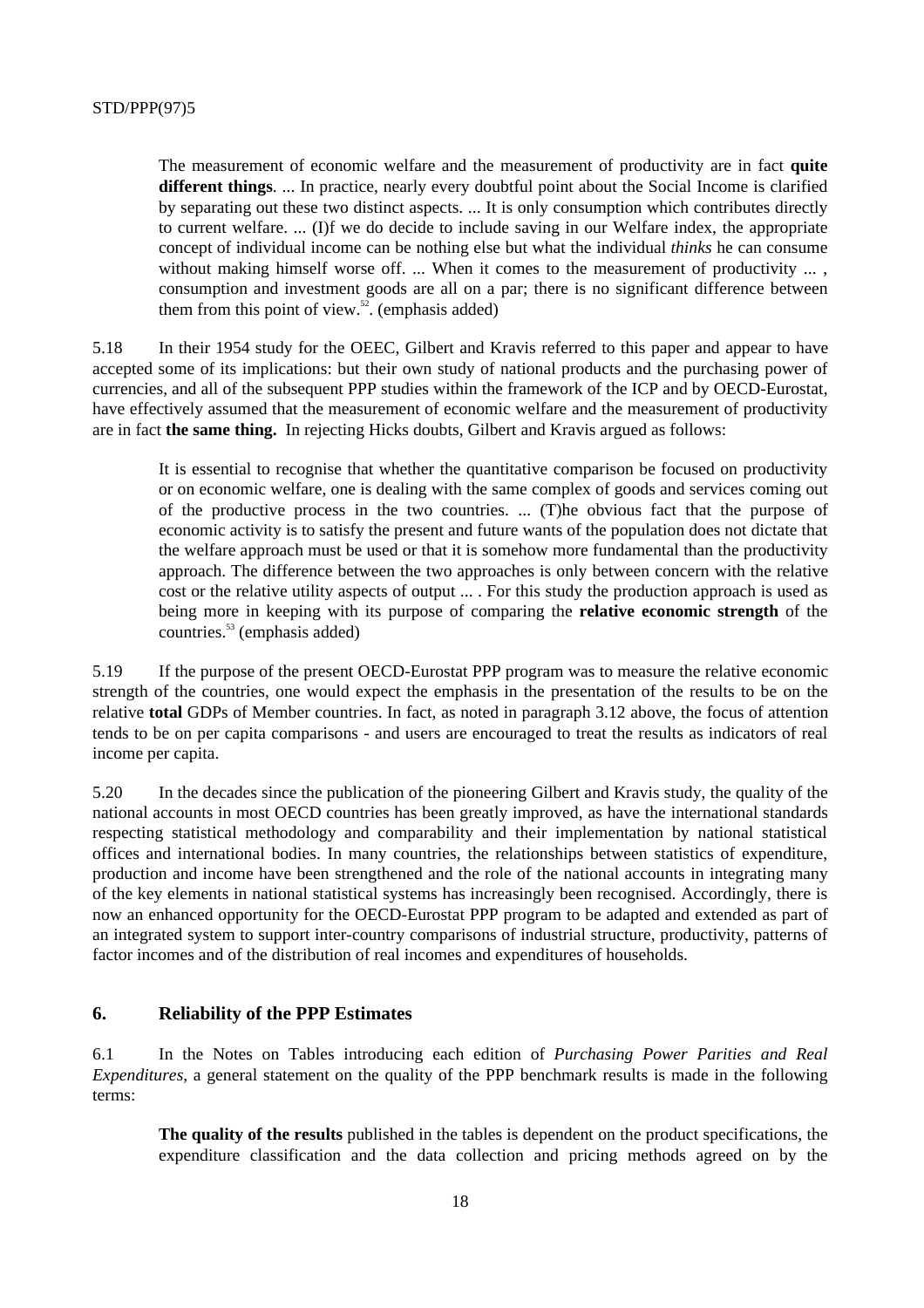participating countries, Eurostat and the OECD. It is also dependent on the extent to which uniformity of procedures can be maintained across countries. While the overall reliability of the data is believed to be high, the reliability of individual expenditure categories can vary.<sup>54</sup>

6.2 Whilst the observations in the first two sentences of this extract are factually correct, they reveal a situation in which there is considerable ambiguity about the locus of responsibility for the PPP estimates. There are substantial differences between the participating countries in the extent to which they can satisfy the requirements of the methodological desiderata upon which they have agreed; and, in any case, their agreement means little more than an acceptance that nothing better can be done within the framework of the program as it has developed, and within the constraints of the extremely limited resources available for its implementation (see paragraphs 2.12-15 above).

6.3 The statement in the concluding sentence about the reliability of the estimates raises a more fundamental issue. Whilst experts in national statistical offices believe that the central co-ordination of the PPP program results in Paris and in Luxembourg has been carried out with professionalism and competence, many of them are equally emphatic in dissenting from the view that the overall reliability of the data is ... high. Although it is accepted that the results at the aggregate (GDP) level appear reasonable, many national experts attribute this outcome to the effects of compensating errors. They are concerned about the apparent unreliability of the estimates in individual expenditure categories - not only because of doubts about whether the law of large numbers can be relied upon to produce sounder estimates at higher levels of aggregation, but also because they believe that much of the potential value of PPP results (e.g., to support the analysis of price structures and demand patterns) will not be realised unless the quality of the component estimates can be improved.

6.4 Whilst a comprehensive audit of the PPP program is beyond the scope of the present study, an examination of recent results for three selected basic headings within private final consumption expenditure - Telephone, telegraph, telex services, Men's footwear and Furniture and fixtures - has been undertaken in order to assess the plausibility of those results and to test whether concerns about the quality of the estimates have substance. The reliability of the results in the machinery and equipment expenditure category has also been tested by comparing, for each OECD country, the relative prices reported for two major components - non-electrical equipment and electrical equipment - from the two most recent benchmark surveys.

#### **(a) Telephone services**

6.5 As noted above (paragraphs 3.18-19), comparisons of the prices (tariffs) of selected telecommunications baskets in OECD Member countries have for some years been provided to the OECD to support the Organisations work on the analysis of communications policy in Member countries. Relevant data relating to residential telephone charges for January 1994, denominated in 1993 \$US based on PPP (i.e., using the **global** PPPs produced by the OECD-Eurostat PPP program to express the tariff comparisons in a common currency), were included in a report presented to the Working Party on Telecommunications and Information Services Policy at its meeting on 13-14 June 1994, which was subsequently published as *Communications Outlook 1995.*

6.6 By converting the US \$ based on PPP prices of the OECD residential telephone basket in each country, as published in this report, back into national currency units, it is possible to derive commodity-specific PPPs for the residential telephone tariff package which can be compared with the PPPs produced from the 1993 round of the OECD-Eurostat PPP program for the basic heading Telephone, telegraph, telex services. As telegraph and telex services represent a very small proportion of total expenditure within this basic heading<sup>55</sup>, the set of price relativities calculated from the data furnished by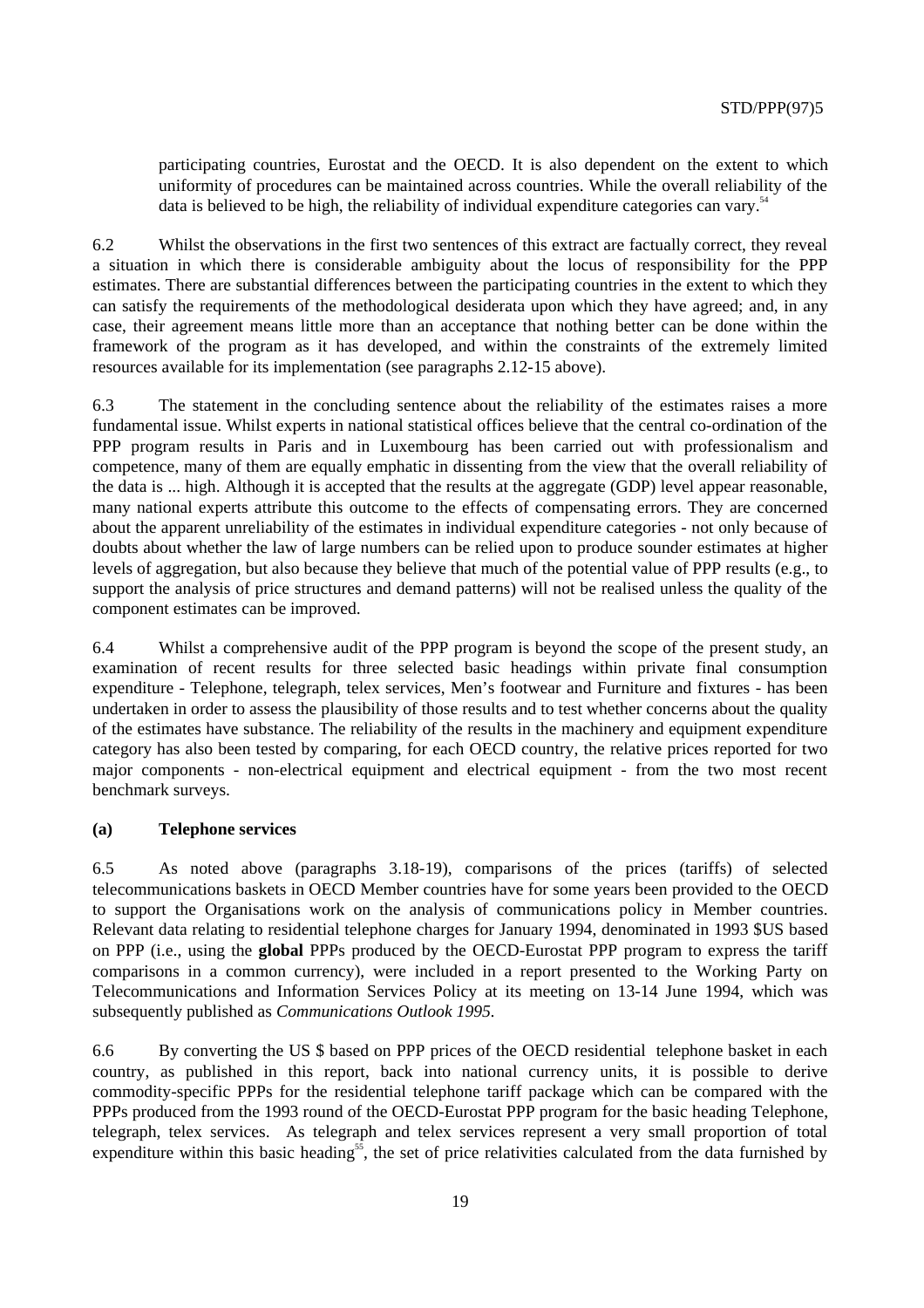Public Telecommunications Operators to the Science, Technology and Industry Directorate should, in principle, be similar to those calculated from the data on telephone charges provided to the Statistics Directorate by national statistical agencies in response to the prices survey conducted as part of the 1993 PPP benchmark study.

6.7 It might be supposed that the measurement of relative prices and real expenditures on telephone services would be simpler than for most components of expenditure. In fact, the difficulties of comparison in relation to this component of expenditure were recognised by Gilbert and Kravis in their pioneering study in 1954:

Another type of difficulty arises with services sold on the basis of rather diverse rate structures, such as telephone facilities. In measuring the quantity of services in one country, the problem might be solved by taking each type of service offered as a separate product - unlimited service, limited service types, one-party lines, multiple-party lines, phones with one extension, long-distance service, etc., though it is generally impracticable to work the measures out in this sort of detail. For international comparisons, this solution is not available, since the types of service offered and the basis of assessing charges are widely different. Hence the unit of product was taken to be a monthly service consisting of 50 local calls and 4 toll calls of a specified distance.<sup>56</sup>

6.8 During the succeeding four decades the advance of communications technology, and the effects of increasing competition on the options for service available to customers and the associated tariffs, have added to the difficulties of making price and volume comparisons in this area. Against this background, it is perhaps not surprising that the 1993 price relativities for this component of expenditure which were produced from the PPP benchmark study differ substantially from the January 1994 price relativities implied in the report by the Science, Technology and Industry Directorate. The scale of these differences is illustrated in Table 3.

6.9 The table shows alternative estimates of PPPs and real final expenditure per head on telephone services for the non-European Member countries of the OECD which participated in the 1993 benchmark study. The reference country for all of the price and volume comparisons is the United States, and the results of the two compilations for that country are **assumed** to be identical. The table also shows, for each of the countries, the number of residential mainlines per 100 households: a volume indicator relating to final expenditure on telephone services which is independent of data on prices or values.

6.10 The figures in bold type highlight the most extreme difference between the two sets of comparisons: that between New Zealand and Japan. Whereas the PPP benchmark study implies that the real value of final expenditure per head on telephone services in New Zealand is **less than one-fifth** of that

|                                                      | Australia | NZ.    | Japan  | Canada | US     |
|------------------------------------------------------|-----------|--------|--------|--------|--------|
| Expenditure per head (units of<br>national currency) | 197.66    | 319.65 | 24.296 | 224.15 | 264.37 |
| Units of national currency /\$US                     |           |        |        |        |        |

## **Table 3. PPPs and Real Expenditure per head on Telephone Services 1993**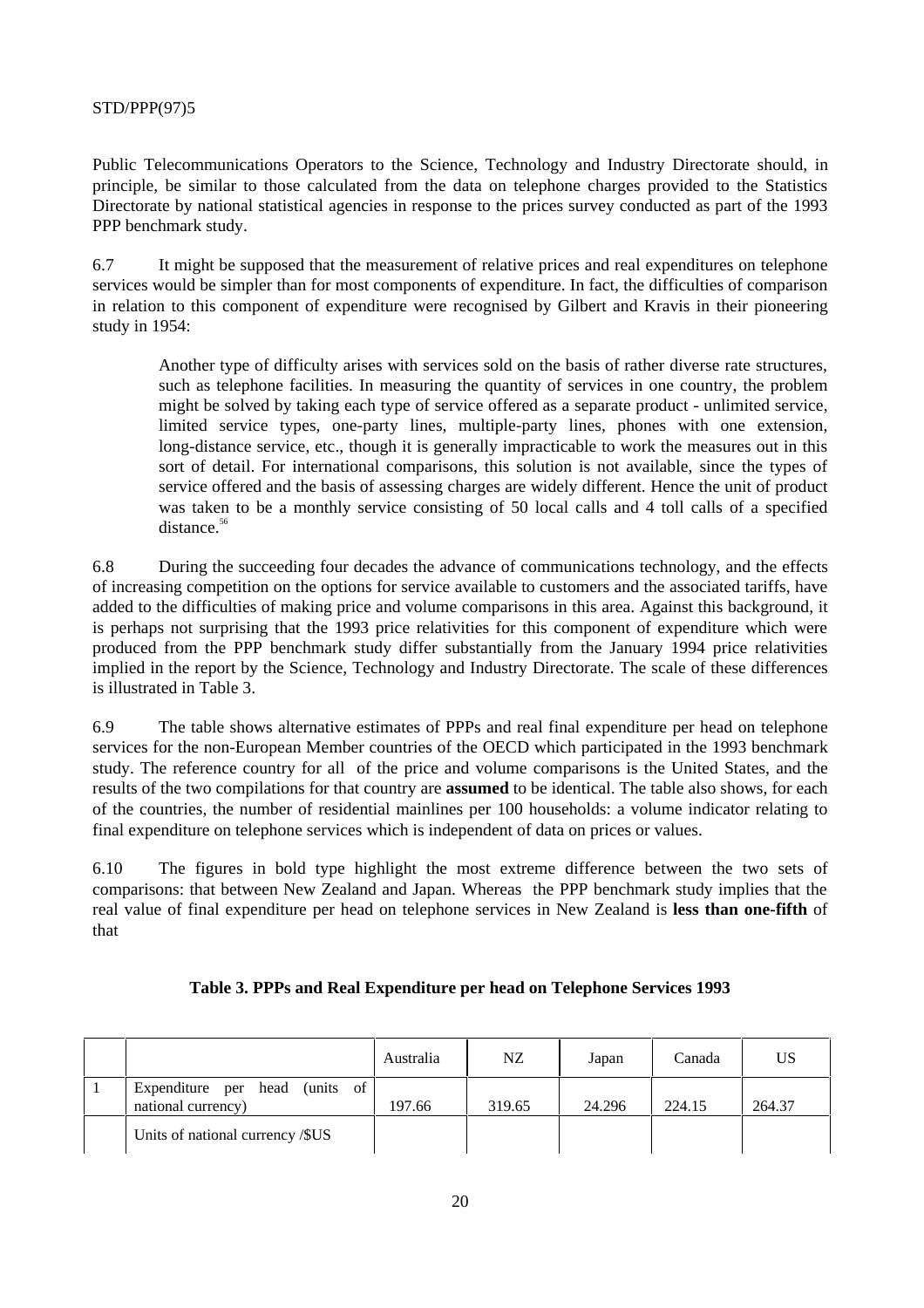| $\overline{2}$ | Exchange rate                                                | 1.471  | 1.851  | 111.19 | 1.290  | 1.000  |
|----------------|--------------------------------------------------------------|--------|--------|--------|--------|--------|
| 3              | PPP: Telephone: Stat (a)                                     | 0.892  | 3.744  | 55.44  | 1.458  | 1.000  |
| $\overline{4}$ | PPP: Telephone: STI (b)                                      | 1.403  | 1.446  | 151.74 | 0.862  | 1.000  |
|                | Price level $(US = 100.0)$                                   |        |        |        |        |        |
| 5              | PPP: Telephone: Stat (a)                                     | 60.6   | 202.3  | 49.9   | 113.0  | 100.0  |
| 6              | PPP: Telephone: STI (b)                                      | 95.4   | 78.1   | 136.5  | 66.8   | 100.0  |
|                | Real expenditure per head (\$US)<br>compared using:          |        |        |        |        |        |
| $\overline{7}$ | PPP: Telephone: Stat (a)                                     | 221.59 | 85.38  | 438.24 | 153.74 | 264.37 |
| 8              | PPP: Telephone: STI (b)                                      | 140.88 | 221.08 | 160.12 | 259.97 | 264.37 |
|                |                                                              |        |        |        |        |        |
|                | Real exp. per head $(US = 100.0)$                            |        |        |        |        |        |
| 9              | PPP: Telephone: Stat (a)                                     | 83.8   | 32.3   | 165.8  | 58.2   | 100.0  |
| 10             | PPP: Telephone: STI (b)                                      | 53.3   | 83.6   | 60.6   | 98.3   | 100.0  |
| 11             | Memo.: Residential mainlines per<br>100 households, 1992 (c) | 98.9   | 96.9   | 88.0   | 112.4  | 103.9  |
|                |                                                              |        |        |        |        |        |

(a) PPPs for Telephone, telegraph, telex services from 1993 PPP benchmark study.

- (b)Implied PPPs for the OECD basket of residential telephone charges, January 1994, converted from 1993 US\$ based on PPP prices in OECD, *Communications Outlook 1995*, Table 5.2, p. 57, using EKS PPPs. The estimates of real expenditure per head were derived by deflating nominal values from the PPP benchmark survey by the implied PPPs for the OECD basket of residential telephone charges.
- (c) Source: OECD, *Communications Outlook 1995*, Table 4.2, p. 40.

in Japan, the alternative estimate shows real expenditure per head in New Zealand as **almost 40% higher** than in Japan. The direct quantity measure (Line 11) suggests that the PPP study results are highly implausible. In Table 4, the alternative estimates of real expenditure per head on telephone services (as in lines 7-8, Table 3) are presented for 23 Member countries.<sup>57</sup>

6.11 The countries are ranked according to the index in the final column, which relates the real value of expenditure per head on telephone services implied in the *Communications Outlook 1995* table to that estimated for the basic heading telephone, telegraph, telex services in the PPP study.

| $(1)$ PPP  | 2) STI      | $(2)$ as   |
|------------|-------------|------------|
| Study \$US | Report \$US | % of $(1)$ |
|            |             |            |

## **Table 4. Real Final Expenditure per head on Telephone Services 1993: PPP Benchmark Study and STI Report**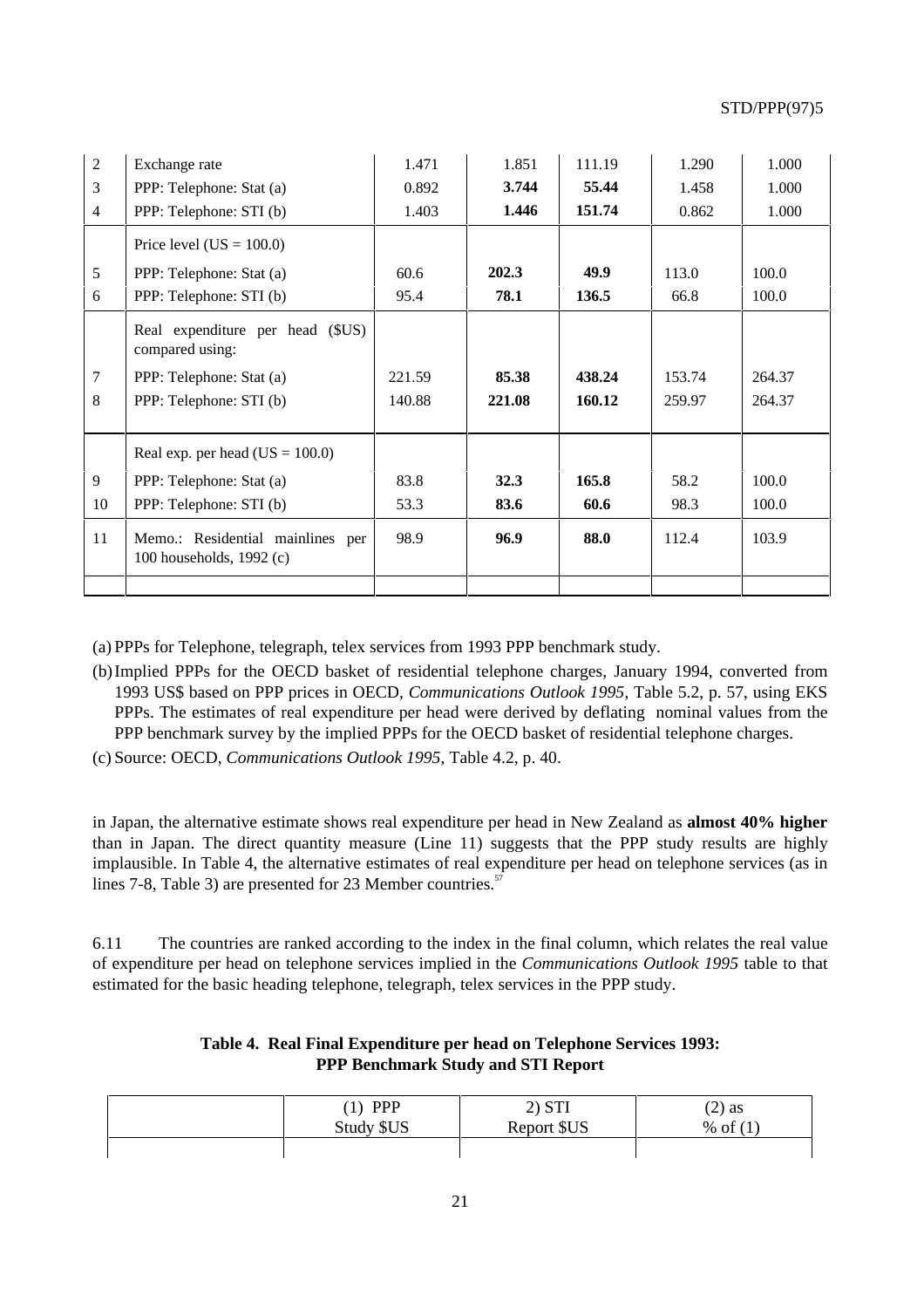| New Zealand       | 85.38  | 221.08 | 259.0 |
|-------------------|--------|--------|-------|
| Canada            | 153.74 | 259.97 | 169.1 |
| Norway            | 150.58 | 220.20 | 146.2 |
| Belgium           | 69.31  | 100.83 | 145.5 |
| Germany           | 156.86 | 213.39 | 136.0 |
| Ireland           | 84.64  | 100.74 | 119.0 |
| Austria           | 128.20 | 146.58 | 114.3 |
| Finland           | 150.33 | 164.85 | 109.7 |
| United Kingdom    | 177.52 | 190.78 | 107.5 |
| Denmark           | 293.33 | 312.79 | 106.6 |
| Netherlands       | 175.09 | 179.99 | 102.8 |
| Switzerland       | 220.88 | 221.29 | 100.2 |
| United States (a) | 264.37 | 264.37 | 100.0 |
| Iceland           | 162.99 | 162.57 | 99.7  |
| Sweden            | 299.27 | 290.56 | 97.1  |
| Spain             | 71.11  | 67.59  | 95.1  |
| Italy             | 121.75 | 108.79 | 89.4  |
| Portugal          | 78.36  | 68.97  | 88.0  |
| France            | 208.25 | 170.58 | 81.9  |
| Turkey            | 29.23  | 20.84  | 71.3  |
| Greece            | 196.15 | 125.87 | 64.2  |
| Australia         | 221.59 | 140.88 | 63.6  |
| Japan             | 438.27 | 160.12 | 36.5  |

(a) The alternative estimates for the U.S. are equated **by assumption.** No inference should be drawn that the results of the two surveys are more consistent for the U.S. than for other countries.

6.12 An alternative way of testing the PPP results for telephone services is to compare the relative real values of expenditure revealed by the 1990 and 1993 benchmark studies. It is recognised that each PPP benchmark study is a discrete exercise, the purpose of which is to provide spatial rather than temporal comparisons. There are conceptual as well as practical reasons why the relative real values disclosed by successive benchmark exercises are not strictly comparable, even if the underlying data are accurate and comprehensive.

6.13 Nevertheless, if successive benchmark studies at intervals as short as three years show dramatically different results for particular components of expenditure, it is impossible to avoid the conclusion that at least one of those sets of results must have been highly inaccurate. Such a conclusion emerges from Table 5:

| Table 5. Real Expenditure per head on Telephone Services 1990 and 1993 |  |  |  |
|------------------------------------------------------------------------|--|--|--|
|                                                                        |  |  |  |

| No. of<br>prices | Mainlines<br>per $100(a)$ | Indices of Real Value<br>per head $(US=100)$ |      | Rank |      |
|------------------|---------------------------|----------------------------------------------|------|------|------|
|                  |                           |                                              |      |      |      |
| 1993             | 1992                      | .990                                         | 1993 | 1990 | 1993 |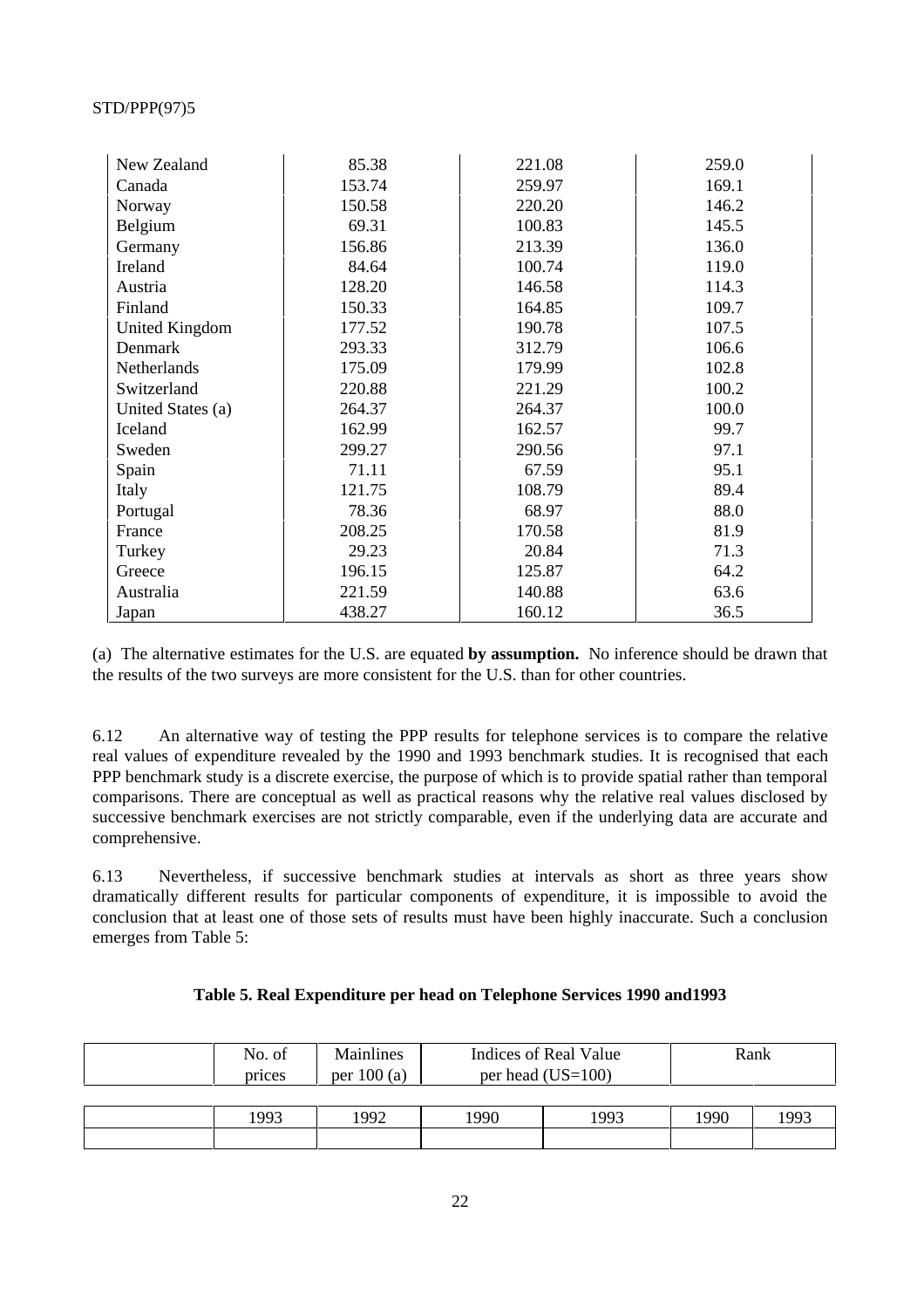| Japan                | 3       | 88.0  | 67.8  | 165.8 | 15             | $\mathbf{1}$   |
|----------------------|---------|-------|-------|-------|----------------|----------------|
| Luxembourg           | 8       | 103.1 | 162.0 | 149.1 | $\mathbf{2}$   | $\overline{c}$ |
| Sweden               | 8       | 120.2 | 102.2 | 113.2 | 6              | $\overline{3}$ |
| Denmark              | $8\,$   | 103.3 | 140.4 | 111.0 | 3              | $\overline{4}$ |
| <b>United States</b> | 5       | 103.9 | 100.0 | 100.0 | $\overline{7}$ | 5              |
| Australia            | 11      | 98.9  | 72.8  | 83.8  | 14             | 6              |
| Switzerland          | 8       | 91.1  | 79.9  | 83.6  | 13             | $\overline{7}$ |
| France               | 8       | 119.8 | 93.1  | 78.8  | 9              | 8              |
| Greece               | 8       | 87.6  | 99.1  | 74.2  | 8              | 9              |
| United               | 5       | 86.9  | 62.1  | 67.2  | 17             | 10             |
| Kingdom              | 8       | 93.5  | 87.6  | 66.2  | 10             | 11             |
| Netherlands          | $\,8\,$ | 132.0 | 105.4 | 61.7  | 5              | 12             |
| Iceland              | 8       | 87.3  | 80.1  | 59.3  | 12             | 13             |
| Germany              | 9       | 112.4 | 81.3  | 58.2  | 11             | 14             |
| Canada               | 11      | 91.7  | 62.1  | 57.0  | 16             | 15             |
| Norway               | 8       | 101.5 | 115.5 | 56.9  | $\overline{4}$ | 16             |
| Finland              | 8       | n.a   | 58.5  | 48.9  | 18             | 17             |
| Austria              | 8       | 88.0  | 53.2  | 46.1  | 19             | 18             |
| Italy                | 3       | 96.9  | 246.6 | 32.3  | 1              | 19             |
| New Zealand          | 8       | 77.2  | 32.3  | 32.1  | 21             | 20             |
| Ireland              | $\,8\,$ | 59.2  | 28.6  | 29.6  | 23             | 21             |
| Portugal             | $\,8\,$ | 89.5  | 51.5  | 26.9  | 20             | 22             |
| Spain                | 8       | 89.1  | 28.7  | 26.2  | 22             | 23             |
| Belgium              | 11      | 58.7  | 23.2  | 11.1  | 24             | 24             |
| Turkey               |         |       |       |       |                |                |

(a) Residential mainlines per 100 households (Table 4.2, *Communications Outlook 1995*).

6.14 In this table, OECD countries are ranked in order of the real value of their final expenditure per head on telephone, telegraph, telex services as estimated from the 1993 PPP benchmark study. In addition, details are given of the number of prices provided under this basic heading by each country in 1993 and as an indicator of volume which is independent of information on prices and values - the number of residential mainlines per 100 households in 1992.

6.15 Again, many of the results are implausible. That New Zealands real per capita expenditure on telephone services could have approached four times the corresponding total for Japan in 1990 seems just as improbable as the 1993 relationship in the reverse direction which has already been noted (paragraph 6.10). It is not credible that Finlands per capita expenditure decreased from 15% above that of the United States in 1990 to over 40% below that of the United States in 1993 - especially given the fact that Finland remained among the minority of OECD countries in which the number of residential mainlines exceeded the number of households. And it seems unlikely that Belgiums real per capita expenditure on telephone services was lower than the corresponding average for Portugal - given that real values implied in the tariff data for the cost of the OECD residential basket (see Table 4) and the numbers of residential mainlines per 100 households (see Table 5) both showed Belgium ahead of Portugal by a margin of more than 50%.

6.16 As indicated in Table 5, the maximum number of prices provided by each country for this basic heading of expenditure in the 1993 PPP benchmark study was 11: the monthly rental of a private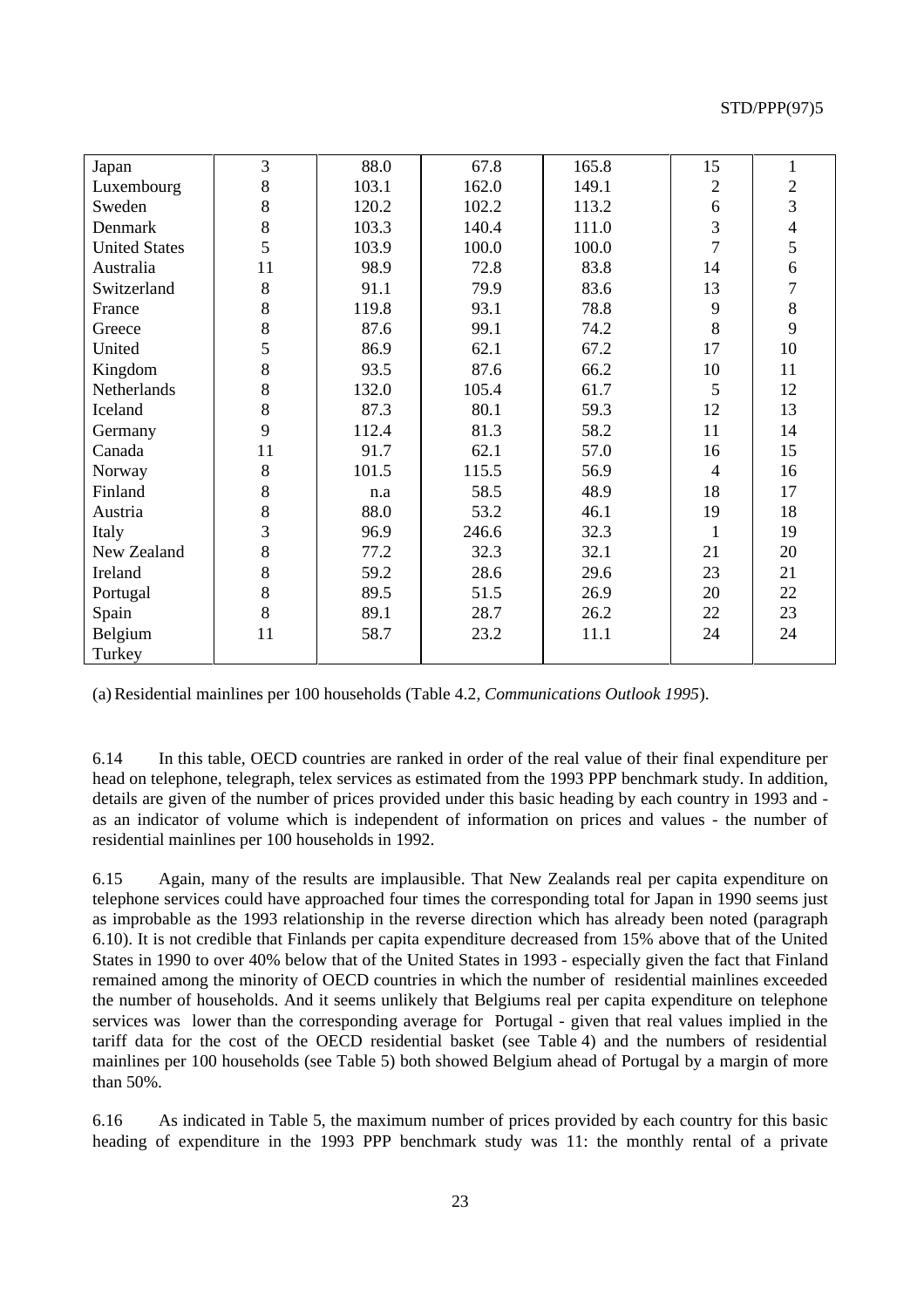telephone, the cost of local calls of 3 minutes and 10 minutes from a private line and a public box, the cost of day and night calls over distances of 75 kilometres and 750 kilometres from a private line, and the cost of night calls over the same distances from a public box. Whilst these product specifications and the pricing methods would have been agreed upon by the participating countries, Eurostat and the OECD, a comparison of the results with those published in *Communication Outlook 1995* suggests that estimates prepared from data collected from standardised questionnaires will be far less reliable than those produced by specialists within the framework of a carefully developed methodology.<sup>58</sup>

#### **(b) Men's footwear**

6.17 The next table compares the indices of real value of expenditure per head on Men's footwear in 1990 and 1993, with countries being ranked according to the relevant estimates from the 1993 PPP benchmark study.

|                       | No. of prices  | Indices of Real Value |       | Rank           |                |
|-----------------------|----------------|-----------------------|-------|----------------|----------------|
|                       |                | per head (US=100)     |       |                |                |
|                       | 1993           | 1990                  | 1993  | 1990           | 1993           |
| Spain                 | 13             | 173.5                 | 137.8 | 1              | 1              |
| Italy                 | 19             | 148.7                 | 123.2 | $\overline{2}$ | $\overline{c}$ |
| Portugal              | 13             | 81.7                  | 117.5 | 9              | $\overline{3}$ |
| <b>United States</b>  | 5              | 100.0                 | 100.0 | $\overline{3}$ | $\overline{4}$ |
| Ireland               | 10             | 82.0                  | 98.2  | 8              | 5              |
| Switzerland           | 20             | 89.4                  | 87.3  | 6              | 6              |
| Austria               | 21             | 97.0                  | 72.4  | $\overline{4}$ | $\overline{7}$ |
| Luxembourg            | 17             | 70.7                  | 71.5  | 12             | 8              |
| Belgium               | 18             | 68.1                  | 65.3  | 16             | 9              |
| <b>United Kingdom</b> | 16             | 88.4                  | 65.1  | $\overline{7}$ | 10             |
| Norway                | 16             | 69.5                  | 64.2  | 14             | 11             |
| Germany               | 20             | 74.0                  | 58.7  | 11             | 12             |
| Denmark               | 15             | 56.1                  | 57.2  | 18             | 13             |
| Sweden                | 14             | 95.2                  | 56.1  | 5              | 14             |
| Canada                | $\overline{4}$ | 68.8                  | 54.9  | 15             | 15             |
| Iceland               | 14             | 75.9                  | 51.7  | 10             | 16             |
| France                | 18             | 47.1                  | 47.0  | 21             | 17             |
| Turkey                | 20             | 47.3                  | 46.3  | 20             | 18             |
| Netherlands           | 15             | 57.3                  | 46.1  | 17             | 19             |
| Japan                 | 6              | 43.2                  | 44.1  | 22             | 20             |
| Finland               | 10             | 55.3                  | 38.8  | 19             | 21             |
| Australia             | 6              | 70.0                  | 38.8  | 13             | 22             |
| Greece                | 14             | 30.3                  | 30.1  | 24             | 23             |
| New Zealand           | 9              | 37.4                  | 27.1  | 23             | 24             |

## **Table 6. Real Final Expenditure per head on Men's Footwear: PPP Benchmark Studies 1990 and 1993**

6.18 It is true that movements in the indices of real values between the 1990 and 1993 benchmark studies may reflect a variety of factors, including the cumulative effect of errors of measurement in price levels either in the United States or the comparator country, and in either or both of the surveys. Making full allowance for these factors, however, some of the movements appear to be exceptionally large. In no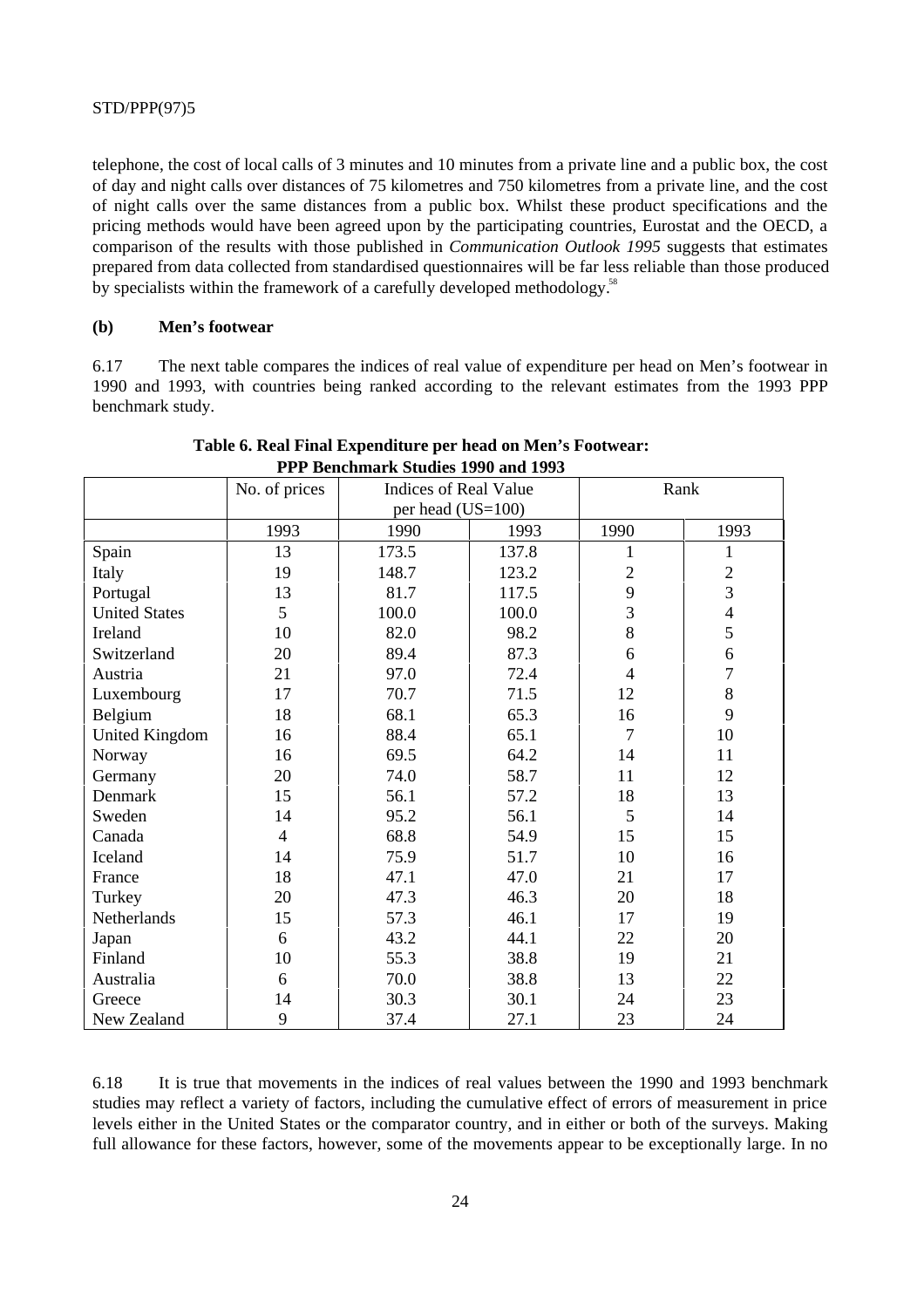less than 11 countries the decreases in real value per head, relative to the United States, exceeded 20% and in the cases of Sweden and Australia these reductions exceeded 40%.

6.19 The range of difference in the levels of real per capita expenditure in 1993 also raises questions. Accepting the possible effects of inter-country differences in consumer tastes and preferences, it is not easy to credit that real per capita expenditure on men's footwear in Spain could have been more than five times that in New Zealand in 1993 - a margin of difference which would imply that the volume of purchases of New Zealanders with high incomes fell short of that of Spaniards with low incomes. Statistics on the value and volume of production and trade might be used to provide an independent check on the accuracy of some of these results of PPP benchmark studies.

6.20 Errors in PPP results at the basic heading level may reflect deficiencies in the data on nominal values of expenditure (for example, differences in the national classifications of expenditure used in the national accounts of individual countries) or in the representativeness and/or accuracy of data on prices. As national statistical agencies devote substantial resources to measuring **changes** in prices as accurately as possible, it is reasonable to assume that changes in the true PPPs at the basic heading level should be consistent with the relative movements in relevant component indices of national price indices (especially of indices of consumer prices). If changes in measured PPPs differ from the movement which would be expected on the basis of the national data, it must be presumed that it is the PPPs rather than the national data which are in error.

6.21 Consider, for example, the estimates of the real value per head of expenditure on men's footwear in Australia, which is shown in Table 6 as declining from 70% of the United States level in 1990 to 39% in 1993. The main factor contributing to this outcome was that, according to the results of the successive PPP benchmark studies, the number of Australian dollars required to buy the volume of men's footwear which 1 US dollar would buy in the United States in 1990 was 1.36, whereas the number required in 1993 had risen to 2.11: an increase of 55%. None of this massive change can be attributed to differential movements in the price of men's footwear: in fact, the relevant component of Australias consumer price index increased by only 2.1% during the three-year period, which was significantly **less** than the increase in the corresponding component of the United States index (6.6%).

6.22 Published results of the PPP program at the basic heading level (e.g., men's footwear) distinguish the expenditure category footwear including repairs. For this category, the apparent real value of expenditure per head for Australia according to the PPP benchmark studies was, at less than one-half of the United States level in 1990, already implausibly low; but by 1993 this ratio had fallen to less than one-third (EKS results).

6.23 The main factor contributing to the reduction was that the successive PPP studies implied that the number of Australian dollars required to purchase in Australia the volume of footwear which 1 US dollar could buy in the United States had increased by 55% (men's), 15% (women's) and 36% (children's) over the three-year period. If allowance is made for the relative movements in the national CPIs, the excess increase in Australian footwear prices vis-a-vis those in the United States which was implied in the PPP results was 61% (men's), 24% (women's) and 33% (children's).

#### **(c) Furniture and fixtures**

6.24 The third basic heading selected for examination was Furniture and fixtures. Table 7 shows, for this component of expenditure, similar details to those shown in Table 6 for men's footwear:

#### **Table 7. Real Final Expenditure per head on Furniture and Fixtures:**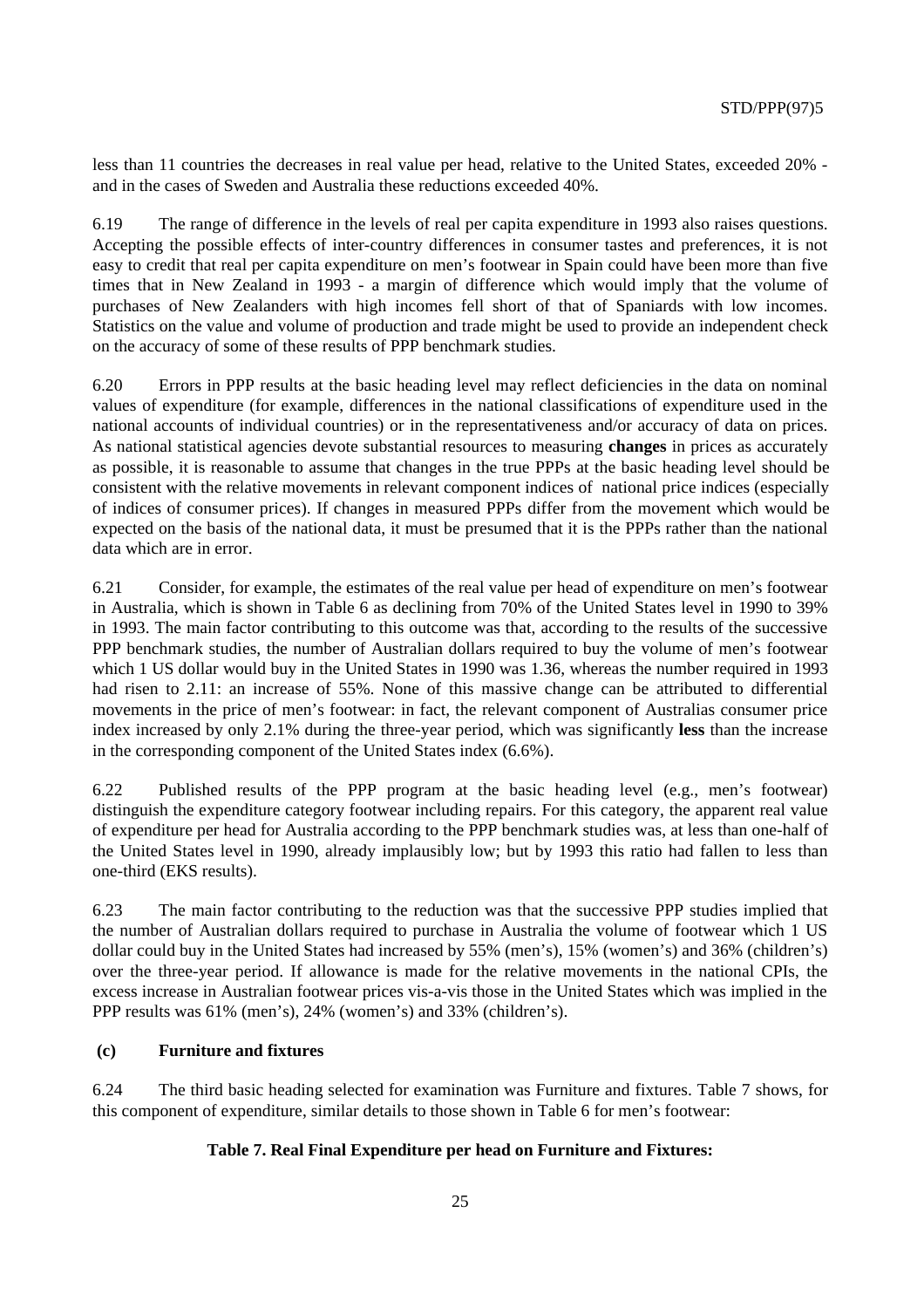|                       | No. of prices | <b>Indices of Real Value</b><br>per head (US=100) |       |                | Rank           |
|-----------------------|---------------|---------------------------------------------------|-------|----------------|----------------|
|                       |               |                                                   |       |                |                |
|                       | 1993          | 1990                                              | 1993  | 1990           | 1993           |
|                       |               |                                                   |       |                |                |
| Luxembourg            | 115           | 204.6                                             | 180.1 | 1              | 1              |
| Austria               | 86            | 165.0                                             | 109.4 | 3              | $\mathfrak{2}$ |
| Switzerland           | 103           | 82.6                                              | 101.8 | 13             | 3              |
| <b>United States</b>  | 21            | 100.0                                             | 100.0 | 10             | $\overline{4}$ |
| Belgium               | 85            | 132.5                                             | 99.1  | 6              | 5              |
| Germany               | 85            | 172.2                                             | 98.8  | $\overline{2}$ | 6              |
| Norway                | 40            | 139.0                                             | 84.8  | $\overline{4}$ | $\tau$         |
| Italy                 | 117           | 132.1                                             | 84.1  | $\overline{7}$ | 8              |
| Iceland               | 27            | 96.0                                              | 73.6  | 11             | 9              |
| Netherlands           | 110           | 109.7                                             | 68.7  | 9              | 10             |
| France                | 124           | 111.3                                             | 67.2  | 8              | 11             |
| Sweden                | 86            | 135.5                                             | 57.4  | 5              | 12             |
| Denmark               | 25            | 81.4                                              | 55.7  | 14             | 13             |
| Spain                 | 65            | 68.5                                              | 46.6  | 16             | 14             |
| Canada                | 10            | 77.9                                              | 39.7  | 15             | 15             |
| <b>United Kingdom</b> | 60            | 65.1                                              | 34.4  | 17             | 16             |
| New Zealand           | 56            | 54.2                                              | 30.8  | 18             | 17             |
| Australia             | 81            | 52.2                                              | 30.4  | 19             | 18             |
| Finland               | 40            | 90.0                                              | 27.7  | 12             | 19             |
| Turkey                | 71            | 40.1                                              | 24.2  | 21             | 20             |
| Ireland               | 33            | 28.0                                              | 23.2  | 23             | 21             |
| Portugal              | 65            | 47.3                                              | 17.6  | 20             | 22             |
| Japan                 | 17            | 31.7                                              | 14.0  | 22             | 23             |
| Greece                | 43            | 14.6                                              | 11.9  | 24             | 24             |

#### **PPP Benchmark Studies 1990 and 1993**

6.25 To an even greater extent than in the case of men's footwear, real expenditure per head on furniture declined in most countries relative to the United States. In only one of the 23 other countries (Switzerland) was there an increase relative to the United States, and in 15 countries the relative decrease was more than one-third. Errors or biases in either benchmark study, and in either the United States or the comparator country, can contribute to these movements. The most likely explanation for the preponderance of large relative decreases in real values was, therefore, that relative prices of furniture in the United States were lower than those reported for the PPP study in 1990, or higher than those reported in 1993, or both. It is relevant to note in this connection that the number of furniture prices reported for the United States was only 21, whereas most countries reported more than 60 prices and five countries reported more than 100 prices within the basic heading furniture and fittings.

6.26 As with men's footwear, almost the whole of the apparent decrease in relative real expenditure in Australia can be attributed to a reported change in the PPPs for furniture which is not reflected in the relevant component of the national CPIs. Whilst the increase in the furniture component of both CPIs between 1990 and 1993 was 6.7%, the number of Australian dollars required to buy the same volume of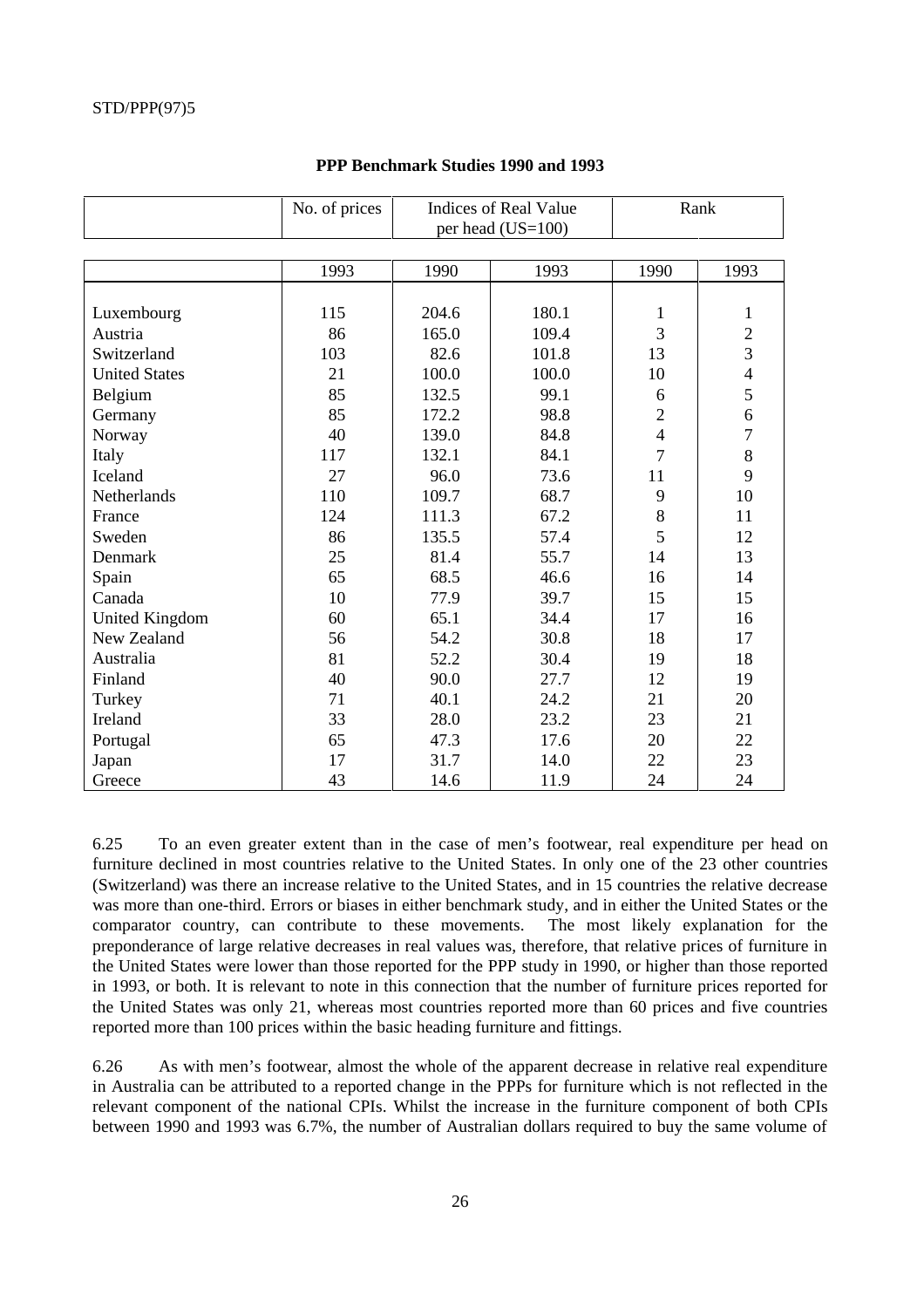furniture in Australian as 1 US dollar in the United States, as estimated in the successive PPP studies, was 1.55 in 1990 and 2.50 in 1993: an increase of 61%.

6.27 As the basic heading Furniture and fittings accounts for much the greater part of the Furniture, floor coverings and repairs component of expenditure in all countries, the apparent errors or biases in the PPPs for furniture have a major influence on the published data.

#### **(d) Machinery and equipment**

6.28 The published results of the PPP benchmark studies distinguish three components of final expenditure on machinery and equipment: transport equipment, non-electrical equipment and electrical equipment. In this section, the reliability of the PPP results is tested by comparing, for each OECD country, the ratio of the final prices of electrical equipment to non-electrical equipment reported for the 1990 and 1993 benchmark studies. The results, using the EKS aggregation method, are shown in Table 8.

|                       | Ratio: Elec./Non-elec. PPPs |       | Rank           |                |
|-----------------------|-----------------------------|-------|----------------|----------------|
|                       | 1990                        | 1993  | 1990           | 1993           |
| Norway                | 81.3                        | 129.9 | 20             | $\mathbf{1}$   |
| Japan                 | 68.8                        | 113.5 | 24             | $\mathbf{2}$   |
| Greece                | 122.8                       | 108.0 | 3              | $\overline{3}$ |
| Germany               | 98.1                        | 107.1 | 11             | $\overline{4}$ |
| Sweden                | 88.8                        | 105.9 | 16             | 5              |
| Switzerland           | 72.5                        | 104.9 | 23             | 6              |
| Belgium               | 99.7                        | 102.3 | 9              | $\overline{7}$ |
| Turkey                | 153.9                       | 101.0 | 1              | $\,8\,$        |
| Italy                 | 97.2                        | 98.7  | 12             | 9              |
| Australia             | 82.0                        | 98.5  | 19             | 10             |
| Denmark               | 88.3                        | 95.3  | 17             | 11             |
| <b>United Kingdom</b> | 84.3                        | 94.4  | 18             | 12             |
| Canada                | 109.7                       | 93.3  | 5              | 13             |
| France                | 105.4                       | 93.0  | $\overline{7}$ | 14             |
| Netherlands           | 100.4                       | 91.9  | 8              | 15             |
| Portugal              | 98.9                        | 90.7  | 10             | 16             |
| Austria               | 107.9                       | 90.3  | 6              | 17             |
| Luxembourg            | 89.4                        | 89.7  | 15             | 18             |
| Iceland               | 96.6                        | 88.0  | 13             | 19             |
| Ireland               | 76.7                        | 84.6  | 21             | 20             |
| <b>United States</b>  | 126.0                       | 83.8  | $\overline{2}$ | 21             |
| New Zealand           | 95.4                        | 80.9  | 14             | 22             |
| Finland               | 72.6                        | 74.9  | 22             | 23             |
| Spain                 | 121.9                       | 74.4  | $\overline{4}$ | 24             |
| <b>Total OECD</b>     | 100.0                       | 100.0 |                |                |

## **Table 8. Ratio of Electrical to Non-electrical Equipment PPPs: PPP Benchmark Studies 1990 and 1993**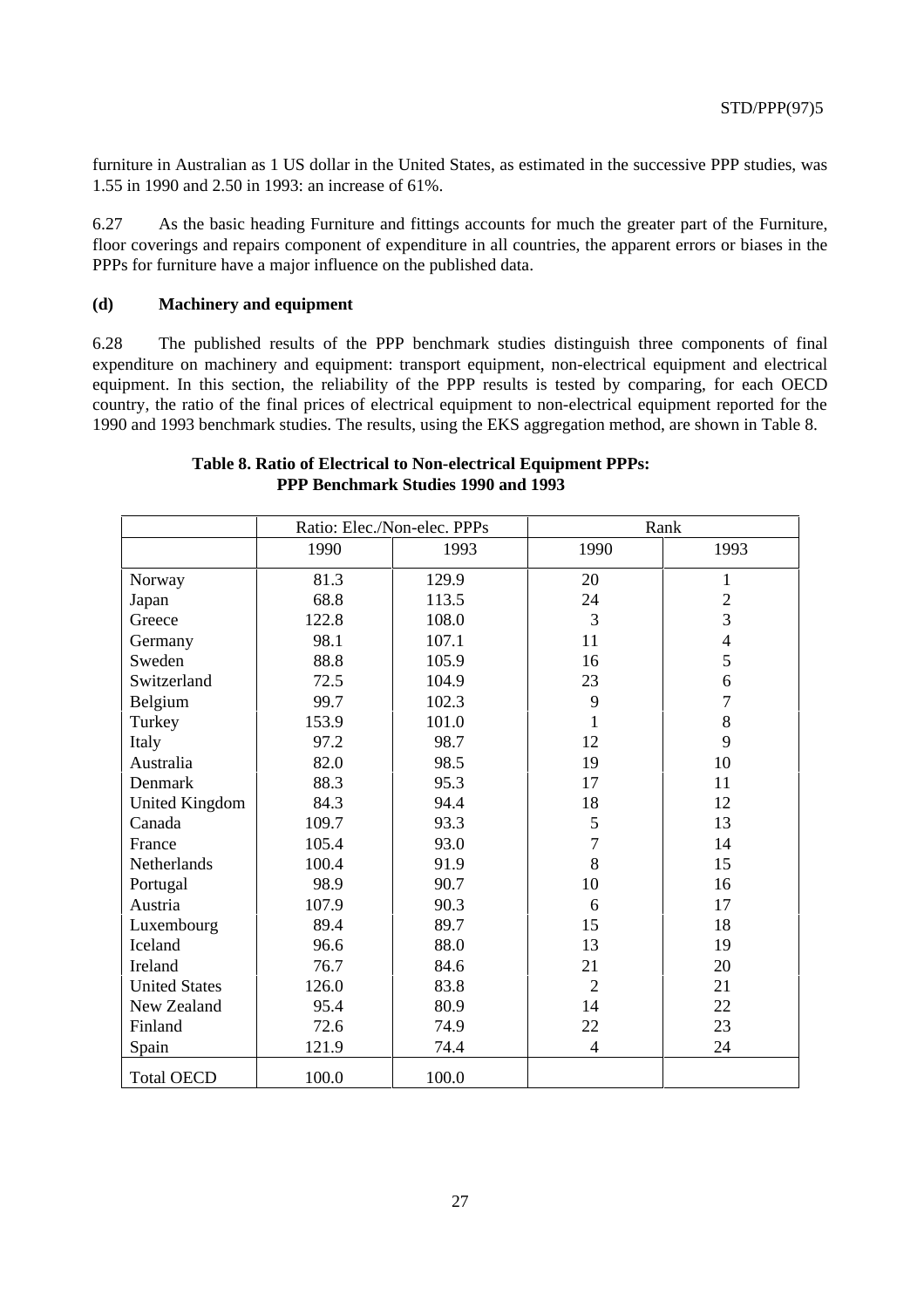6.29 In this table, the average relationship between final prices in the two categories of expenditure for the OECD as a whole is taken as the base (Total OECD =  $100$ ). Values of more than 100 mean that, for the country and year concerned, final prices of electrical equipment were estimated to be higher, relative to the final prices of non-electrical equipment, than in the OECD as a whole - and *vice versa.* Countries are ranked according to the price levels of electrical equipment (compared with non-electrical equipment) in 1993.

6.30 In theory, substantial changes in the ratios of electrical to non-electrical PPPs in any country could result from large differences in price relativities within and between the basic headings included in each of these categories, combined with large compositional changes in expenditure. Whilst this conjunction must be recognised as a possible explanation for some of the sharp movements in PPP relativities shown in the table, the overall extent of these movements in as short a period as three years must raise serious doubts about the quality of the PPP estimates for machinery and equipment.

6.31 For example, the only country included in the top 7 (i.e., highest relative prices for electrical equipment vis-a-vis non-electrical equipment) in both years was Greece. The only countries in the bottom 7 in both years were Ireland and Finland. The United States and Spain were in the top 4 in 1990 and the bottom 4 in 1993, whereas Japan, Switzerland and Norway were in the bottom 6 in 1990 and the top 6 in 1993. Other countries whose ranking changed by 8 places or more between 1990 and 1993 included Austria (11), Sweden (11), Australia (9), Canada (8) and New Zealand (8).

6.32 The most significant change, in terms of its implication for the overall credibility of the estimates in this area, was the reversal of the relative positions of the United States and Japan, which together account for the bulk of expenditure for the OECD as a whole. In 1990 the relative price of electrical equipment to non-electrical equipment in the United States was 83% **higher** than in Japan, whereas in 1993 the corresponding relative price was 27% **lower** in the United States than in Japan. Apparent anomalies of this magnitude must raise serious questions about the value of the PPP estimates in the capital goods components of expenditure.

## **(e) Conclusion**

6.33 The results of the quality checks reported in this section raise serious questions about the reliability of the estimates produced by the OECD-Eurostat PPP program, at least at the sub-aggregate level. There is, however, little doubt that reasonably reliable comparisons of the relative prices and volumes of these components of expenditure could be made if the resources and expertise were available for a centrally-directed program, utilising the full-time services of an expert co-ordinator, which could make effective use of the mass of relevant information now available in the databases of national statistical agencies and of international institutions.

6.34 As it is unlikely that the additional resources required to implement a reorganised program could be provided by individual Member countries (many of whom do not see the PPP estimates as having a high priority), funding assistance might be sought from the group of international organisations which are the principal users of PPPs. Several of these **do** attach a high priority to the program, and place increasing reliance on its output in their work (see paragraph 2.16 above).

## **7. Treatment of Comparison-resistant Goods and Services**

7.1 This section discusses the treatment of what have come to be called comparison-resistant goods and services. For these components of expenditure, the problems which inhibit reliable comparisons are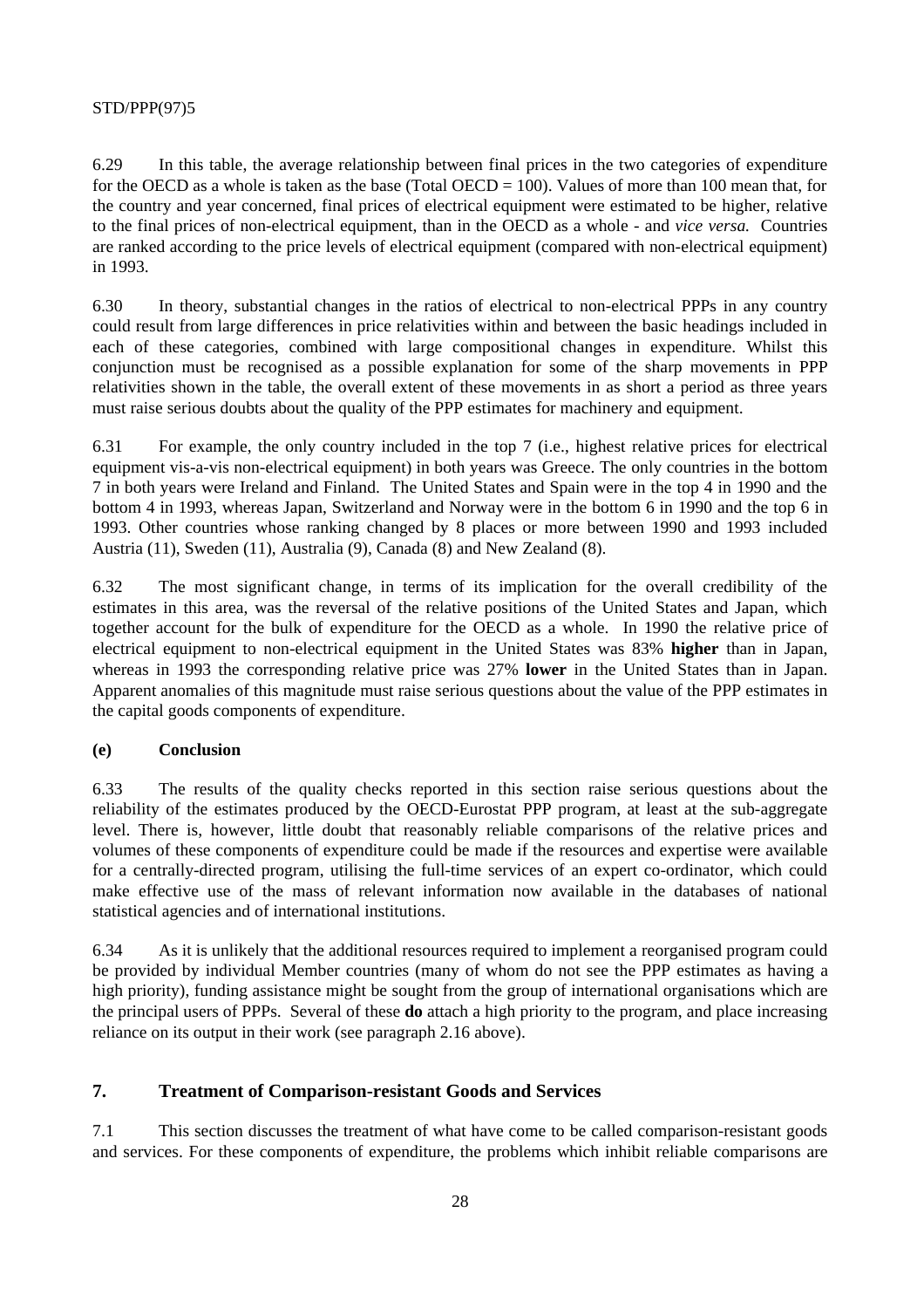conceptual rather than practical. As is pointed out in the Notes on tables introducing each issue of the OECD's *Purchasing Power Parities and Real Expenditures:*

... certain expenditure categories are highly resistant to comparison because they cover products or services which are difficult to specify for pricing across countries, or because they cover consumption for which no market prices exist. $59$ 

7.2 For this reason it may be necessary to accept that, for important and growing components of expenditure, it is no longer possible for statisticians to capture relative quantities or real values. The implications for inter-country and other inter-spatial comparisons such as the PPP program are obvious, though the problem is more commonly brought to notice in the form of increasing doubts about the viability of conventional inter-temporal comparisons (e.g., movements in real GDP). In a recent leading article in *The Economist* it was argued that:

The fact is that economies are becoming increasingly unmeasurable, at least in precise ways. The world must learn to live with it.<sup>60</sup>

7.3 A supporting article in the same issue of *The Economist* developed the argument in some detail:

New goods, shorter product cycles and rapid quality improvements make it harder to measure changes in output and prices over time. Isn't it great that faster recovery times from operations mean patients spend less time in hospital? Not from a statisticians point of view: If measured by occupancy of hospital beds, output would show a decline. ... The problem here is insoluble. To measure the increase in real output over time it is necessary to define a unit of production. This is easy for basic goods, such as tonnes of steel, but for a growing slice of the economy the concept of a unit of output is becoming increasingly fuzzy. .... [I]t is probably an unavoidable, if ironic, fact that in the so-called information age, when super-computers crunch mountains of data and satellites can track the precise movements of every man or machine, peoples knowledge about the economy may be less exact than it was back when adding machines ruled the earth.<sup>61</sup>

7.4 If it proves impossible to establish acceptable indicators of volume for particular categories of comparison-resistant goods and services, the least worst alternative procedure may be to deflate nominal expenditures in these categories by the PPP relatives applicable to the widest possible composite of goods and services which are not comparison-resistant. The resulting estimates would not be meaningful measures of volume of the relevant component expenditures themselves, but rather as measures of the real value of expenditure on other goods and services which had been foregone in order to support expenditure in the relevant comparison-resistant categories.

#### **(a) Housing**

7.5 The housing services component of expenditure on GDP is identified in the PPP studies as Gross rent and water charges. Rents are not included in the main price collections for the PPP program, but are the subject of special inquiries undertaken once every three years. Statistical agencies in participating countries report national average rents obtained from rent surveys or censuses of housing, which are adjusted by Eurostat or the OECD to annual average rents for the benchmark year using temporal indices for rent provided by the countries.

7.6 Non-European countries have difficulties matching the common rent specifications priced by European countries, and report rents for their national specifications instead. However, by using regression methods and rent data collected for its consumer price index, the United States is able to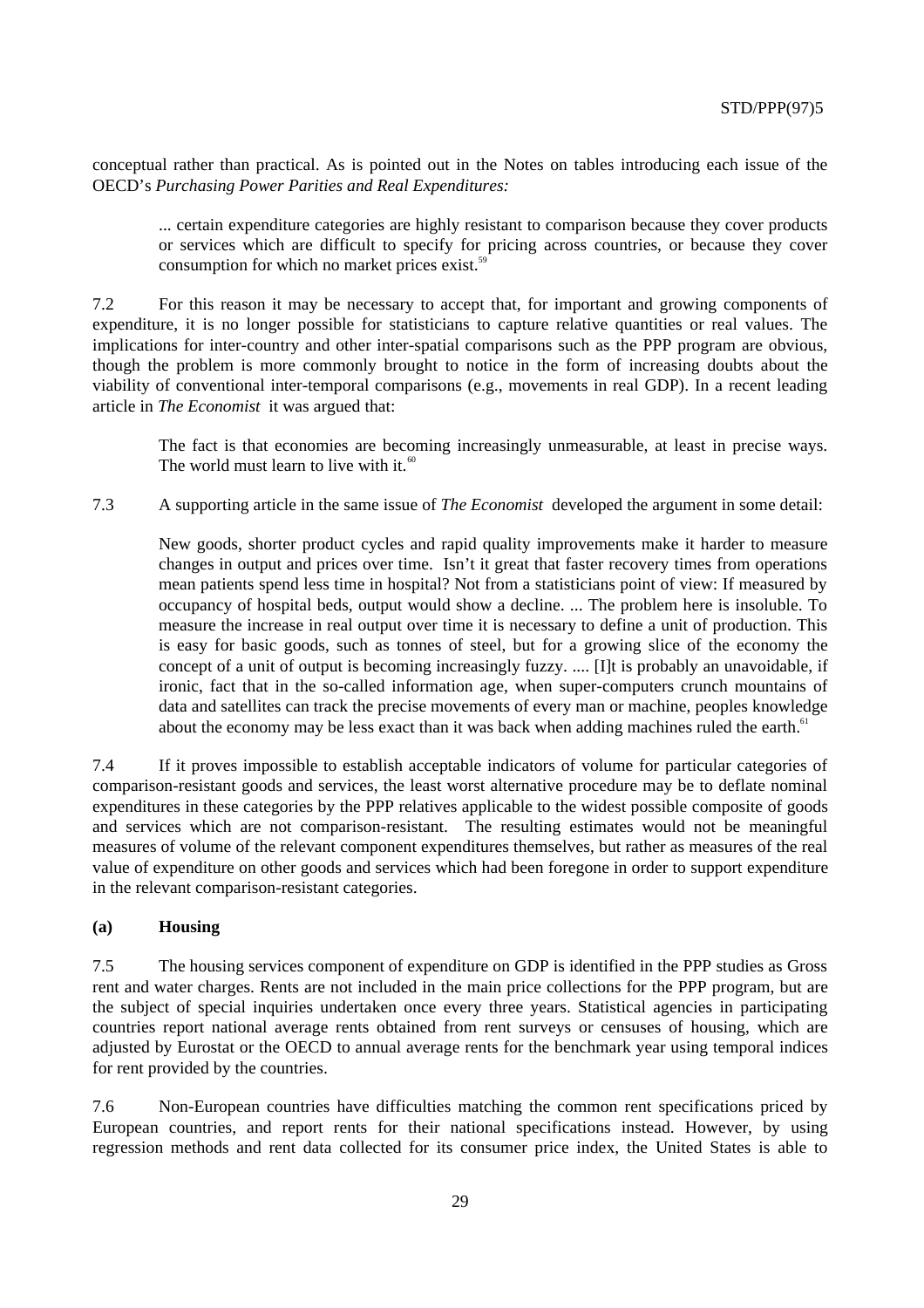estimate prices for the rent specifications priced by the other non-European countries and for the rent specifications priced by European countries. Thus, for the comparison of rents, the United States is the link both between the European and non-European countries and among the non-European countries themselves.

7.7 The main source of difficulty in comparing the real value of expenditure on gross rents is the fact that, in most OECD countries, the prevalent form of housing tenure is owner occupancy. In 1993, the value of actual rents exceeded that of imputed rents in only two OECD countries (Norway and Switzerland), and in 16 of the 24 countries the value of actual rents was less than one-half of imputed rents. In most countries, therefore, national accountants have necessarily been obliged to rely to a large extent on data relating to the **volume** of the stock of housing (i.e., data concerning its quantity and quality, usually derived from censuses and housing surveys) in order to impute, on the basis of the value of rents actually paid for dwellings which are otherwise similar, the rental value of a (much larger) stock of dwellings which are owned by their occupiers. Gross rent and water charges in the national accounts represents the total of actual rents paid and the rental value of houses occupied by their owners.

7.8 A further difficulty arises because the rental values which are generalised from actual rents paid are determined on the basis of a range of physical characteristics and can take no account of location. The reason for this approach was explained in the following terms by Kravis, Heston and Summers, in the context of the release of the results of Phase III of the International Comparison Project (ICP):

An important rent-determining factor that is not taken into account in these [physical] specifications is location. Obviously, a dwelling with a given set of physical characteristics in central Paris or Warsaw is more highly valued by consumers than one in a rural area in the same country.

The ICP, however, has deliberately treated location as a price-increasing factor rather than as a quality variable adding to or subtracting from quantity. Although urban rents are universally higher than rural rents, the view adopted here ... is that the streams of housing services flowing from two identical dwelling units, one in the country and the other in the city, should be valued the same. Therefore, every housing specification is priced at the national average rental for the specification. This has the advantage of simplicity; it avoids the need to match places in different countries having equivalent scarcity values. ... Taking account of the scarcity value of land might lead to the conclusion that, given two countries with identical housing stocks, the country with the more concentrated population has a larger real quantity of housing. Clearly, this is not in the spirit of the ICP. $^{62}$ 

7.9 If this argument is accepted, it should be possible to derive relative real expenditures on gross rents from the wealth of quantitative information available from censuses and housing surveys which is used to compile the expenditure component Gross rents in each country's national accounts. For PPP purposes, the only use made of value data on gross rents would be to determine the weight of this item in total expenditure.

7.10 In fact, the PPP program has followed the alternative course of deflating the values of gross rents from the national accounts by price relatives derived from the reported rental values of representative dwellings. Some of the results emerging from this procedure appear to be implausible.

7.11 For example, the 1990 PPP benchmark study showed Japan's real expenditure per head on gross rents to have exceeded Norways by 55% (EKS results) or 69% (GK results). And in the 1993 benchmark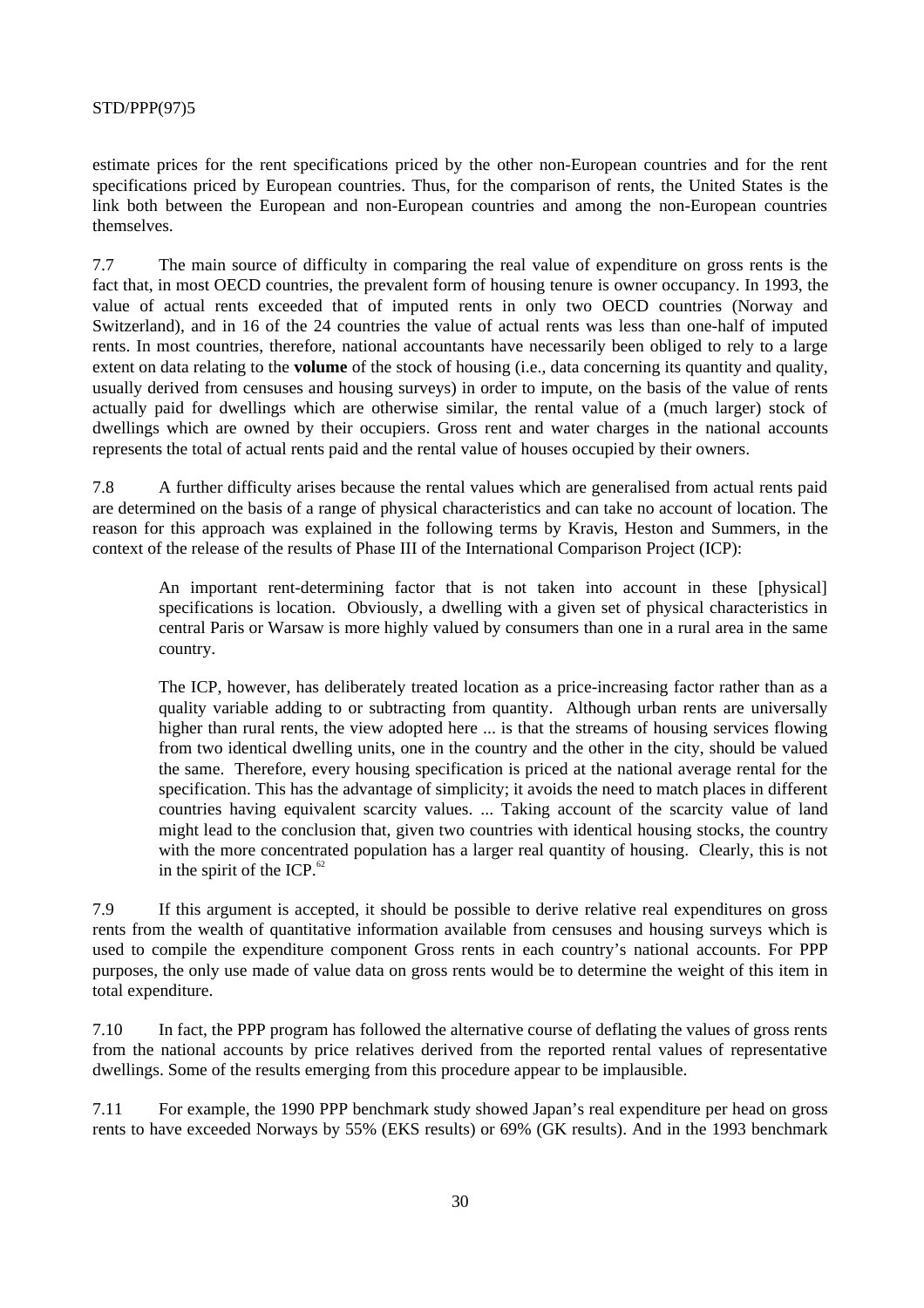study, Japan's real expenditure per head on this item exceeded that of Norway (where most dwellings are tenanted - see paragraph 7.7 above) by 57% according to both the GK and the EKS results.<sup>63</sup>

7.12 Census and housing survey results indicate that the average household size in Japan is approximately 3.0 persons<sup>64</sup>, or about 25% greater than the average household size in Norway (2.4 persons). The PPP results therefore imply that the rental value of the average occupied dwelling is approximately **twice as great** in Japan as in Norway, notwithstanding the fact that the latter country's *Population and Housing Census 1990* revealed that its housing standards were quite high: for example, 94% of households had both bath and WC, 88% possessed a kitchen of 6 square metres or more and 56% were 30 years old or less.<sup>65</sup>

7.13 Many other examples of apparently anomalous results could be cited, reinforcing the view that estimates of the real value of Gross rents should be supported, to the maximum extent possible, by direct quantity comparisons. If the PPP program is to continue to rely on indirect measures of the relative real value of housing services which depend on the deflation of nominal values by price (rental) data estimates, there will be a need to establish procedures to identify the reasons for apparently anomalous outcomes and to adopt remedial procedures.

#### **(b) Medical and health care**

7.14 National accounts data provided to the OECD for the 1993 PPP benchmark exercise showed that expenditure on medical and health care (ICP classification, measured in nominal values and converted at current exchange rates) represented 9.6% of expenditure on GDP for the OECD as a whole. The proportion was highest in the United States, at 13.0%, and was relatively low in Japan, at 6.9%. The very substantial differences between OECD countries in the proportion of GDP devoted to health care is, of course, the subject of widespread attention - as is the apparent weakness of the relationship between, on the one hand, the ratios of expenditure on health care to GDP and, on the other, most of the more commonly quoted measures of health **outcomes.**

7.15 Whilst ratios of expenditures to GDP provide the most readily available and most frequently quoted indicator of relative levels of spending on health care in different countries, the PPP program provides measures based on two alternative approaches.

7.16 The estimates based on the first of these approaches are derived by converting health expenditures in national currency units into real values using PPPs specific to such expenditures, and are published for benchmark years in publications entitled *Purchasing Power Parities and Real Expenditures.* The health-specific PPPs are not derived from the main prices collection for PPP purposes but are the subject of special inquiries undertaken once every three years. The prices reported by countries for medical goods (including pharmaceuticals) and medical services are either market prices or quasi-market prices (that is, the price which the consumer would have to pay if the products were not subsidised). They are obtained from the government or quasi-government bodies responsible for the pricing of such goods and services. The national prices so obtained are adjusted to annual average prices for the benchmark year by Eurostat or the OECD using the temporal indices provided by countries for that purpose.

7.17 The estimates based on the second approach are derived by converting health expenditures measured in national currency units into PPP \$, using PPPs for the **total GDP** of each country. As noted above, the estimates published in *OECD Health Data 96* and in *OECD in Figures* are on the latter basis.

7.18 Estimates on both bases from the 1993 benchmark study, using both the EKS and GK aggregation methods, are shown for the United States and Japan in Table 9. For comparison, the nominal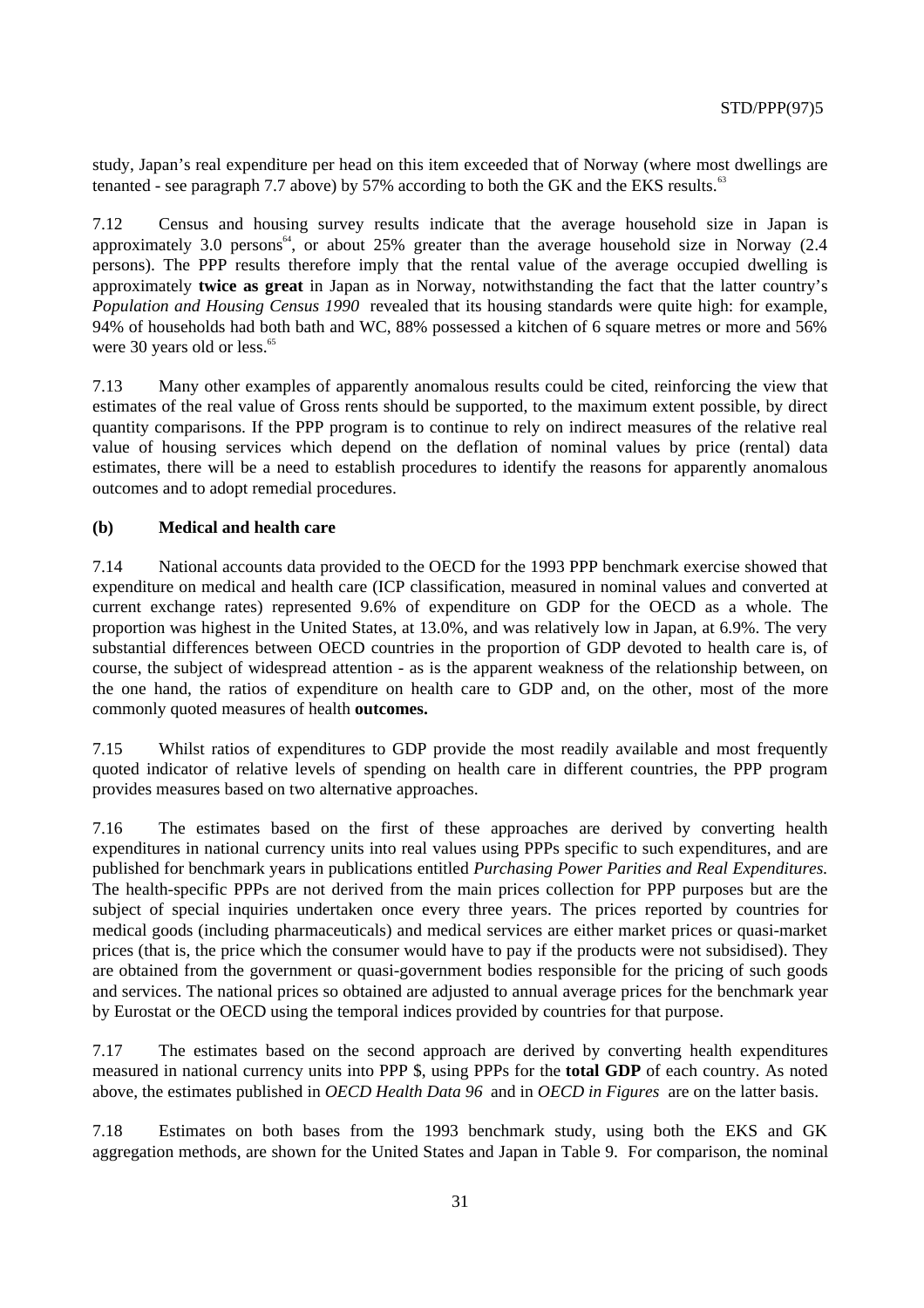values on an exchange-rate converted basis are also shown. All of the comparisons are expressed in per capita terms:

|                                                 | Japan | <b>United States</b> | US as Index     |
|-------------------------------------------------|-------|----------------------|-----------------|
|                                                 | \$US  | \$US                 | $(Japan = 100)$ |
| Nominal (converted at<br>current exchange rates | 2329  | 3154                 | 135.4           |
| Real expenditures at<br>international prices:   |       |                      |                 |
| EKS method                                      | 2673  | 2322                 | 86.9            |
| GK method                                       | 2718  | 2392                 | 88.0            |
| Expenditures in PPP\$:                          |       |                      |                 |
| <b>EKS</b> method                               | 1587  | 3561                 | 224.5           |
| GK method                                       | 1666  | 3460                 | 207.6           |

## **Table 9. Japan and United States: Per capita Expenditure on Medical and Health Care (ICP Classification) 1993, Various Bases**

Sources: Derived from OECD, *Purchasing Power Parities and Real Expenditures: EKS Results Volume I, 1993*: Tables, 1.3, 1.8 and 3.1; and OECD, *Purchasing Power Parities and Real Expenditures*: *GK Results Volume II, 1993*: Table 1.4.

7.19 Whilst all of the numbers in the table are derived from the OECD publications reporting the results of the 1993 PPP benchmark study, those for Expenditure in PPPs are reasonably close to the relevant estimates reported in the Health I table in *OECD in Figures 1996 Edition* (United States, 3498 PPP \$ per capita; and Japan, 1484 PPP \$ per capita).

7.20 The striking feature of the table is the huge difference - in a ratio of the order of 2.5 : 1 - between the comparisons based on real expenditures (i.e., using PPPs specific to health expenditures in the two countries) and expenditures in PPP \$ (i.e., using PPPs for Total GDP of the two countries). The health publications of the Directorate for Education, Employment, Labour and Social Affairs use the latter basis on the advice of the Statistics Directorate, because of the uncertainty of the validity of volume comparisons derived from PPPs specific to health expenditures.

7.21 These doubts are justified. The difficulty in deriving PPPs specific to health expenditures reflects ambiguity in specifying the commodities which are the subject of those expenditures and in measuring and valuing the volume of such commodities which are the subject of final expenditure. For example, average bed-day prices or costs in various countries of a specified quality of in-patient care in hospitals with specified health care facilities may, with difficulty, be established; but the relevance of the data would depend on a range of other factors which might vary between countries - for example, in what circumstances is hospitalisation regarded as necessary and for what period? what is the role of out-patient treatment and domiciliary care? and are preventative care practices reducing the incidence of illness and therefore the need for any treatment, intensive or otherwise?

7.22 It is doubtful whether adequate estimates of real expenditures on health care can be made by refining or extending the range of information collected for PPP purposes by the Statistics Directorate. In fact, it can be argued that the prospect of obtaining such measures depends on a flow of information in the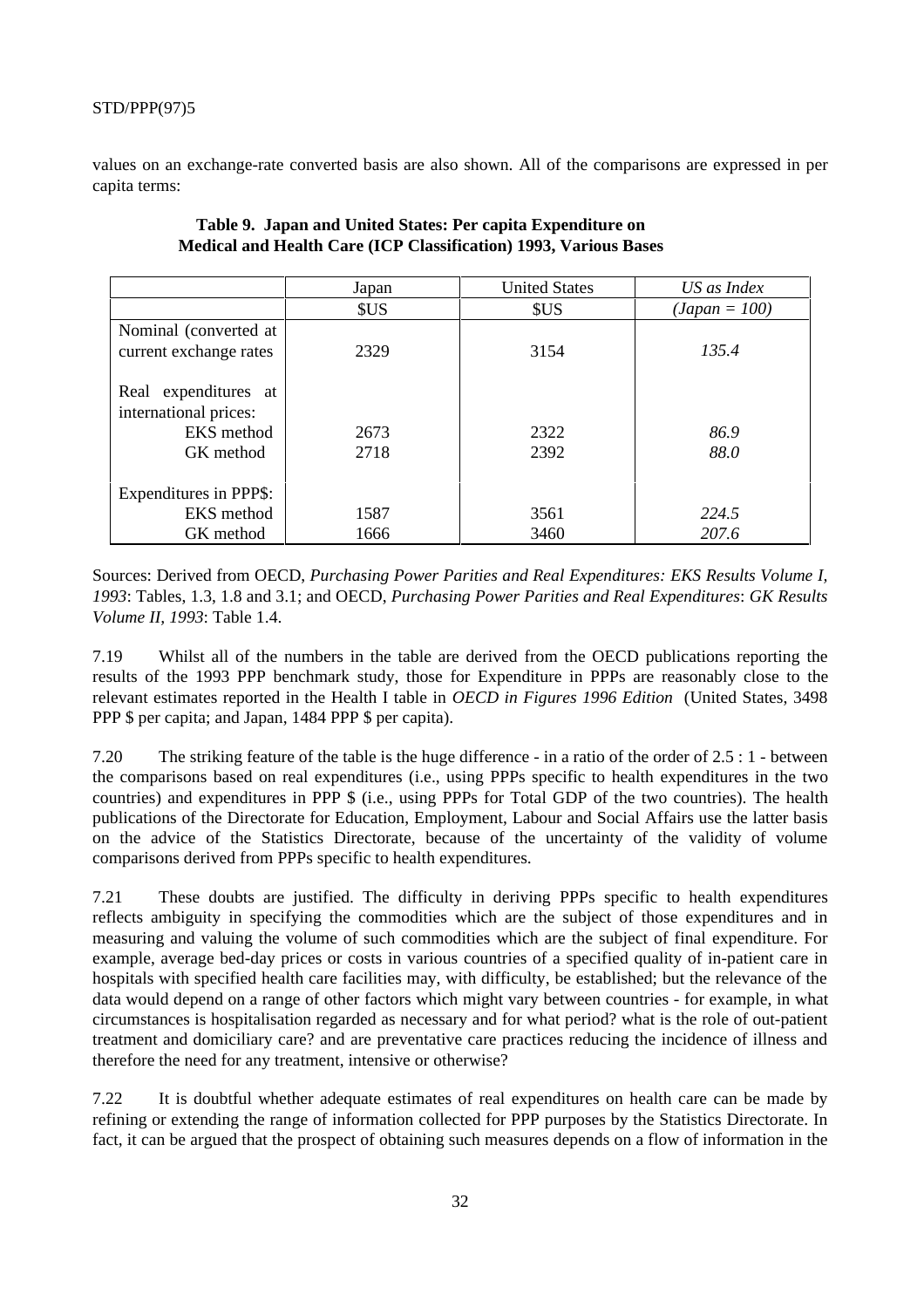opposite direction: that is, that it may be possible for analysts in the area of medical and health care to identify indicators of output or outcomes in this area which have been devised for policy purposes (including for the funding of health care programs) but which would be suitable as measures of volume within the PPP program.

#### **(c) Education**

7.23 In the publication *Education at a Glance: OECD Indicators*<sup>66</sup> (prepared by the Statistics and Indicators Division of the OECD Directorate for Education, Employment, Labour and Social Affairs) estimates based on PPPs are presented in the section headed F3: Expenditure on Educational Services per Student. $67$  At the outset, it is stated that This indicator provides information on annual expenditure per student in **absolute** terms (in equivalent US dollars converted at purchasing power parities).<sup>68</sup>

7.24 As expressed, this description could convey the impression that expenditures per student have been deflated by price relatives produced by the PPP program, derived from the prices of specified education commodities (e.g., the compensation of employees in selected occupations in education).

7.25 Under the heading Definitions, however, it is made clear that the PPP exchange rates used pertain to GDP ...<sup>69</sup>, and a fuller explanation at Annex 2 of *Education at a Glance* includes the statement that

Thus, when expenditure on GDP for different countries is converted into a common currency by means of PPPs, it is, in effect, expressed at the same set of international prices so that comparisons among countries reflect only differences in the **volume** of goods and services purchased.<sup>70</sup>

7.26 In the context, this part of the explanation to the expenditure on educational services per student section of the publication may be misleading, because it appears to imply that the statistical comparisons relate to the **volume** of expenditure **on education** (e.g., to the numbers of teaching staff, support staff, etc). In fact, like the comparisons in PPP \$ in *OECD Health Data 96,* the data on expenditure on educational services per student in *Education at a Glance* are strongly influenced by the **relative** price of expenditures on education *vis-a-vis* the prices of all final goods and services in the country concerned.

7.27 Thus, *Education at a Glance* shows the 1993 level of expenditure on educational services per student, converted using PPPs, to have been much **higher** in the United States (\$7341) than in Canada (\$6466) or Denmark (\$5902)<sup>71</sup> whereas the 1993 PPP benchmark study showed the real value per head of final expenditure on Education (ICP classification) to have been **lower** in the United States (\$1387) than in Canada (\$1462) or Denmark (\$1933).<sup>72</sup>

7.28 Whilst there are other factors which affect the comparisons, undoubtedly the main reason for the different impressions given by the two OECD sources is that those in *Education at a Glance* take into account, and those in *Purchasing Power Parities and Real Expenditure* abstract from, the **relative** price level of expenditure on education. The importance of this factor is shown by the estimates of relative price levels of [each component of] final expenditure on GDP given in the PPP publication: these show that, by comparison with the price level of expenditures on GDP as a whole, the relative price of expenditure on education was 25% higher in the United States, 4% higher in Canada and 15% lower in Denmark.<sup>73</sup>

7.29 The authors of *Education at a Glance* are fully aware of the important impact of relative price levels for education services upon the inter-country comparisons of expenditure made in the publication, as the following extract shows: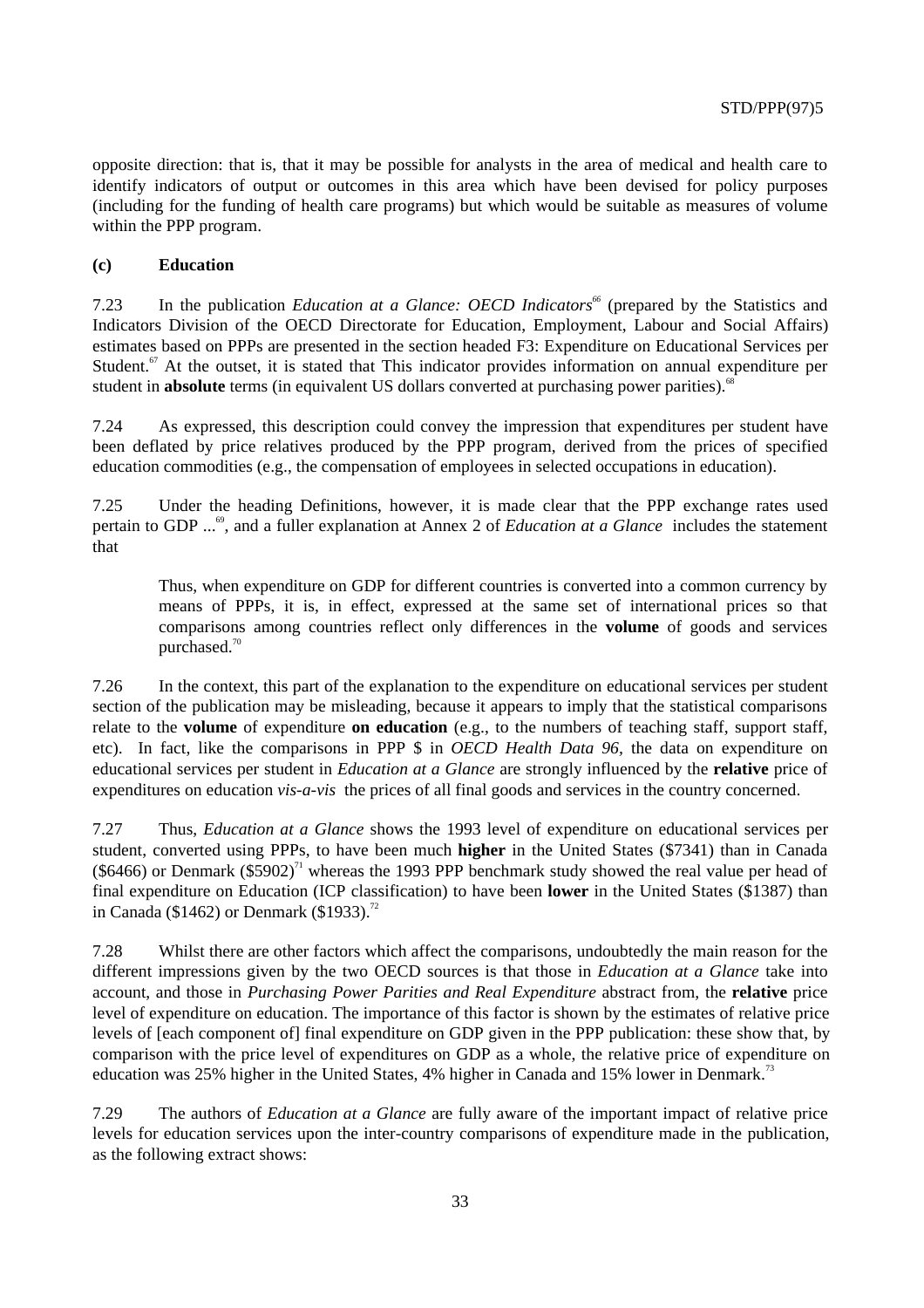Finally, differences in national price levels for educational services, in so far as they deviate from overall price levels accounted for in the purchasing power parities, impact on the differences in unit expenditure across countries. $74$ 

7.30 Yet the authors are also aware that educational **outcomes** may not be adversely affected by relatively low levels of education **expenditure**, as is indicated in the immediately succeeding sentence:

It would be misleading to equate lower unit expenditure generally with a lower quality of educational services and lower outcomes. The Czech Republic, Japan and Korea, for example, which report comparatively moderate expenditures per student, are the countries with the highest level of performance by students in mathematics and science around age 13...<sup>75</sup>

7.31 Finally, the introductory paragraphs of the section in *Education at a Glance* which compares relative levels of expenditure on education per student in OECD countries using PPPs is worth quoting as an indication of the policy context in which analysts in the education field see such estimates as useful:

OECD countries face a continuing debate on whether the amount spent on each student's education is too high, too low, or "just right" given the demand for high-quality education, on the one hand, and the need to avoid an undue burden on taxpayers, on the other. Policy-makers must balance the need to expand access to educational opportunities. ... Since there are no absolute standards for the resources per student needed to ensure optimal returns for both the participant and society as a whole, international comparisons of national investment in education provide an important source of insight.<sup>76</sup>

7.32 Just as the estimates of the PPPs applicable to expenditure on medical and health care produced by the PPP program are not used for the purposes of inter-country comparisons in *OECD Health Data 96,* the corresponding estimates of the PPPs applicable to expenditure on education are not used in calculating expenditure on educational services per student in *Education at a Glance.* In both cases the PPPs for GDP as a whole are used in preference to the category-specific PPPs, which are produced at some cost both to the OECD and to the national authorities which furnish the prices information for the PPP program.

7.33 This raises the question of whether information on prices of commodities in comparison-resistant areas such as education and health is sufficiently useful to justify the costs of collection and conversion into price relatives. As is shown by the reference in *Education at a Glance* to the distinction between, on the one hand, relative levels of unit expenditures and, on the other, the quality of educational services and outcomes, education analysts are conscious of the vital difference between the investment of resources and the end-result in terms of performance. If possible quantitative measures of the latter gain widespread acceptance among specialist analysts, they will be available to be considered as direct measures of quantity for use in measuring the comparison-resistant components of expenditure. Continuing liaison between the Education, Employment, Labour and Social Affairs Directorate and the Statistics Directorate should help to ensure that all of the relevant information relating to education which is available from national sources is fully utilised in the work of both.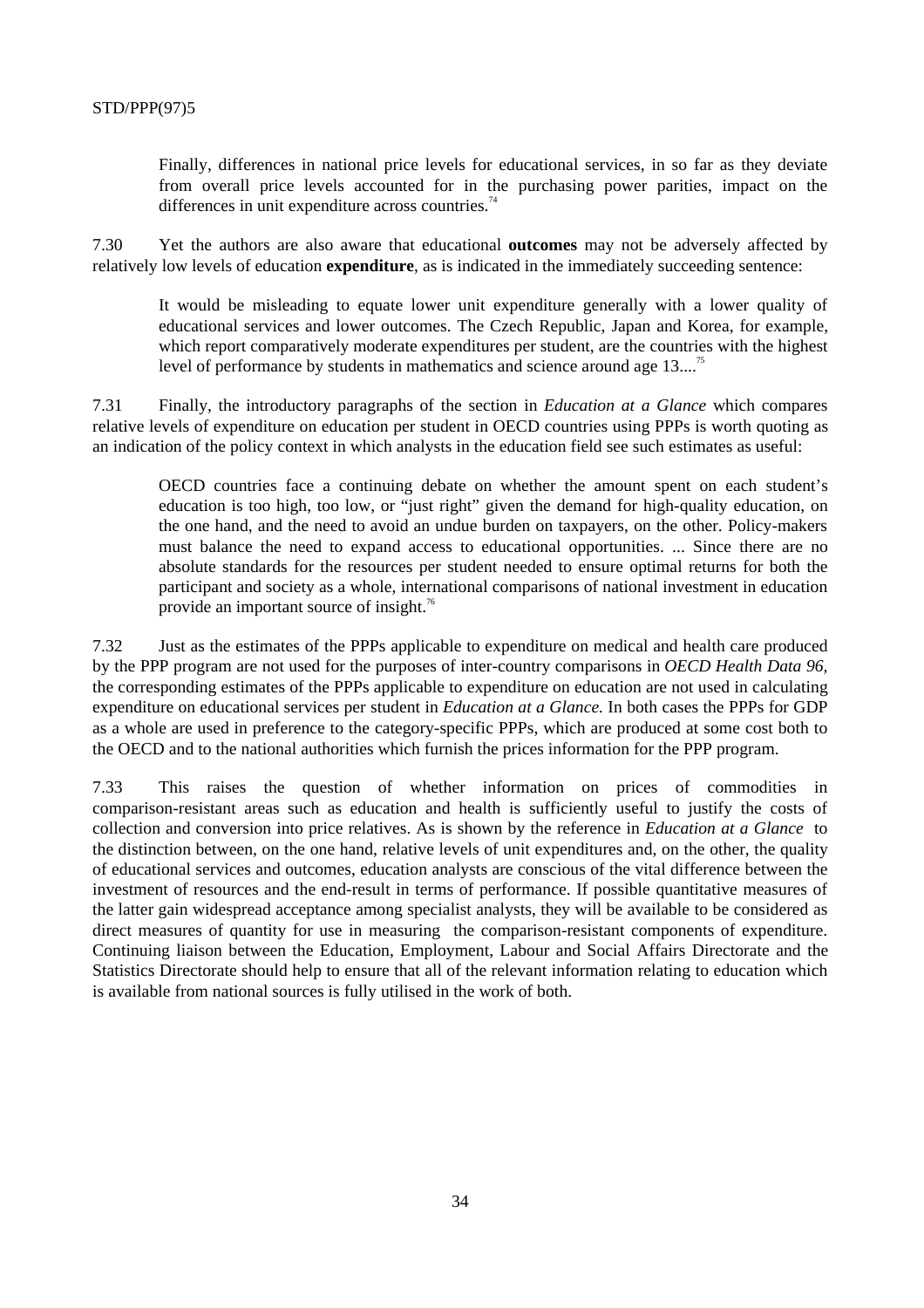#### **(d) Collective government services**

7.34 The price collections for government services in the PPP program cover compensation of employees only, the prices data applicable to government intermediate consumption being derived from the PPPs for equivalent types of household expenditure.

7.35 The prices relating to compensation of employees in collective government services are based on returns from countries of the average compensation paid in the benchmark year to those working in a selection of occupations in general government, in public health and in public education. The final product lists for the 1993 comparison covered 34 such occupations, selected on the basis that they are believed to be representative of the education levels and occupational categories usually found in public administrations. For the purposes of the PPP project, the job descriptions have been taken from the 1968 and 1988 versions of the International Standard Classification of Occupations (ISCO).

7.36 In addition to gross salary, compensation includes employers contributions to social security, pension and life assurance schemes. (When such schemes are unfunded, employers contributions are imputed in line with the national accounting practices followed by the country.)

7.37 The special difficulties encountered in making inter-country comparisons of PPPs and real expenditures on collective government services arise because such services are not marketed. There is, therefore, no information on relative prices for expenditures on those services and, in many cases, no commodity which is capable of being specified as the object of the expenditure.

7.38 Under national accounting conventions, expenditure on general government services in individual countries is measured by the cost of the relevant inputs rather than on the value of the resulting outputs. Consistently with this, intertemporal comparisons of real expenditures on general government services rely upon the deflation of nominal expenditures by the prices of inputs (e.g., the compensation of employees in representative occupations).

7.39 It is not clear than any useful purpose is served by collecting these input prices. Consideration could be given to the possibility of using price parities derived from the prices of outputs of marketed services. Co-operative studies by the Statistics Directorate and other Directorates of the OECD on the methodological issues involved in the measurement of performance in the provision of general government services would be of mutual benefit.

## **8. PPPs for Gross Fixed Capital Formation**

8.1 The collection of prices of capital goods is an important part of the PPP program. For the 1993 benchmark comparison, the final product lists included 186 types of equipment goods (plus some 50 types of motor vehicles) and 16 construction projects (7 residential buildings, 4 non-residential buildings and 5 civil engineering works).

8.2 In EU countries, the pricing both of machinery and equipment and of construction projects are undertaken for Eurostat by independent experts who are nominated by Member States and funded by Eurostat.

8.3 In non-EU countries, responsibility for the collection of prices for capital goods rests with the national statistical services. The pricing of machinery and equipment in these countries is undertaken by the national statistical services themselves (except in Canada where it is contracted out to a private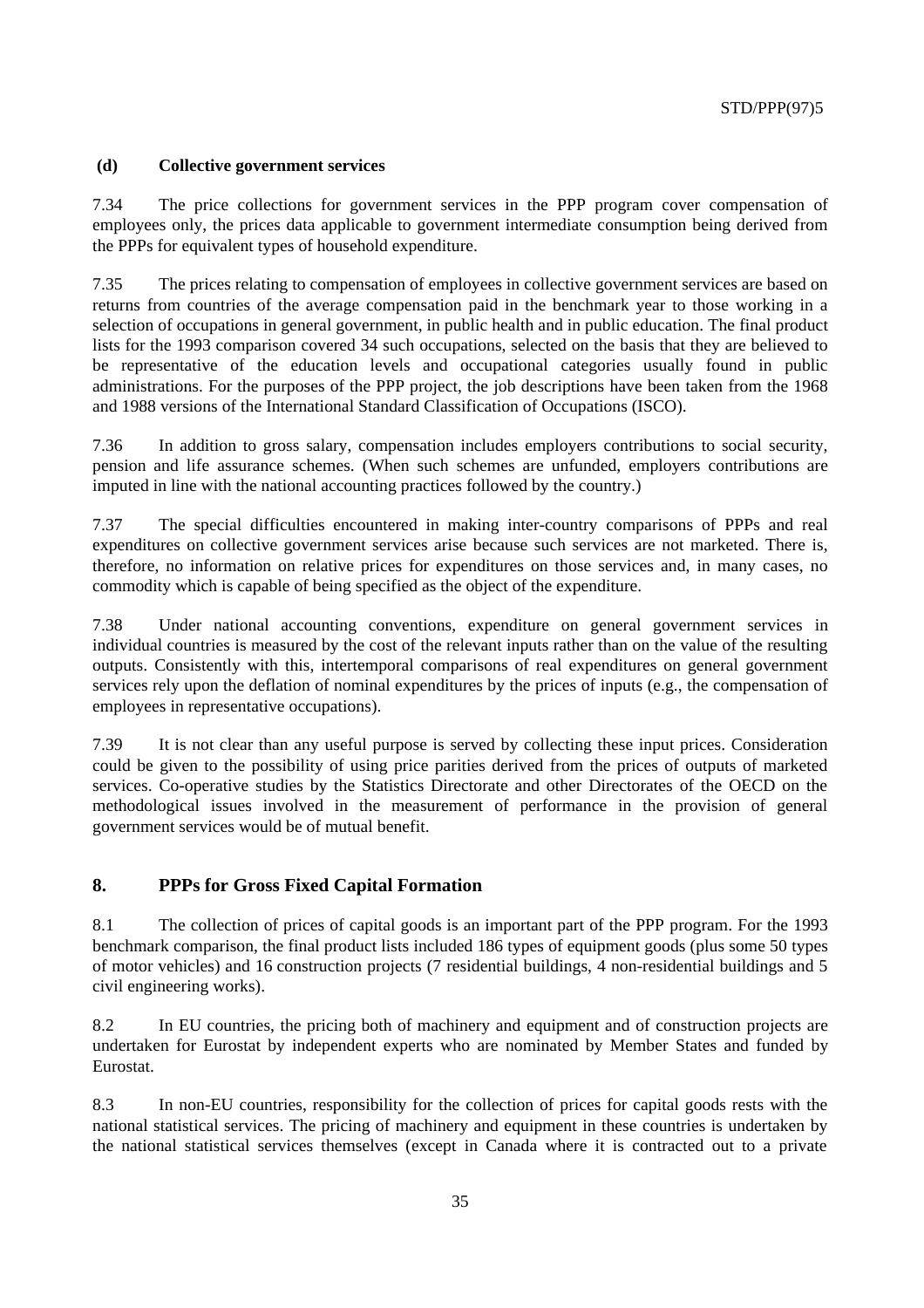consultancy firm). Most countries conduct special surveys of producers of domestic products and of distributors of imported products. The pricing of construction projects in non-EU countries has to be done by experts outside the national statistical services (except in Canada where the work is undertaken within Statistics Canada). Usually the bills of quantities, which specify in detail the material and factor inputs, are completed by another government or quasi-government agency or by private consultants. Although the bills are the same for all countries, pricing standardised bills of quantities requires some flexibility to accommodate differences in national standards, regulations and practices. Countries are required to follow the pricing guidelines that have been drawn up to minimise the quality differences that can arise as a result.

8.4 In principle, however, the PPPs and real values of final expenditures on capital goods are no more difficult to establish than those for expenditure on consumer goods. The purchase of a passenger car, for example, is treated in the national accounts as final expenditure on consumption by households if the buyer is an individual, but as Gross fixed capital formation (GFCF) if the same car is bought by an enterprise. In this case, the price is no more difficult to determine in one case than in the other. The practical difficulties of the pricing exercise are, however, significantly greater than for most components of consumption expenditure.

8.5 Moreover, GFCF and GDP are, by description and definition, **gross** measures. They have been chosen in preference to net measures for practical reasons - not because they are superior in principle. On the contrary, the **net** measures are to be preferred on conceptual grounds, for reasons explained by Gilbert and Kravis in the 1954 OEEC study:

The choice of gross product, which includes gross investment without allowance for capital consumption, in place of net product which allows for capital consumption, ... rests on practical rather than on theoretically desirable grounds. Insofar as relative depreciation and obsolescence among countries differ, as they would, say, between a predominantly industrial and a predominantly agricultural economy even if both had the same stock of capital relative to total output, the net national product would be the more appropriate concept for international comparisons. For if one country must put aside more of its current production than another to replace capital currently being consumed, then it has less available for its current needs and for increasing its capital stock. The net product concept is not used, however, because the available estimates of depreciation are so incomparable as to be virtually meaningless in this context, and means are not available at present for preparing better estimates.<sup>77</sup>

8.6 During the succeeding four decades the estimates of Consumption of fixed capital (CFC) produced by national statistical agencies have been greatly improved. Estimates for recent years, as published by the OECD in *National Accounts: Main Aggregates 1960-1994,* show that inter-country differences in the relative scale of CFC are substantial. For example, CFC was estimated to have exceeded GFCF - i.e., **net** fixed capital formation (NFCF) was estimated to be negative - in four OECD countries (Denmark, Finland, Iceland and Sweden) in 1994; and in that year it was equivalent to the greater part of GFCF in all but three Member countries (New Zealand, Portugal and Switzerland).

8.7 Reflecting the rapid growth in CFC and a marginal decline in GFCF, the ratio of NFCF to NDP for the OECD as a whole has declined from 13.7% in 1970 to 8.2% in 1994. The latter ratio is far below the corresponding ratio of GFCF to GDP (about 20%). In the case of expenditure on Machinery and equipment, as distinct from Construction, the difference between the net and the gross measures would be even greater.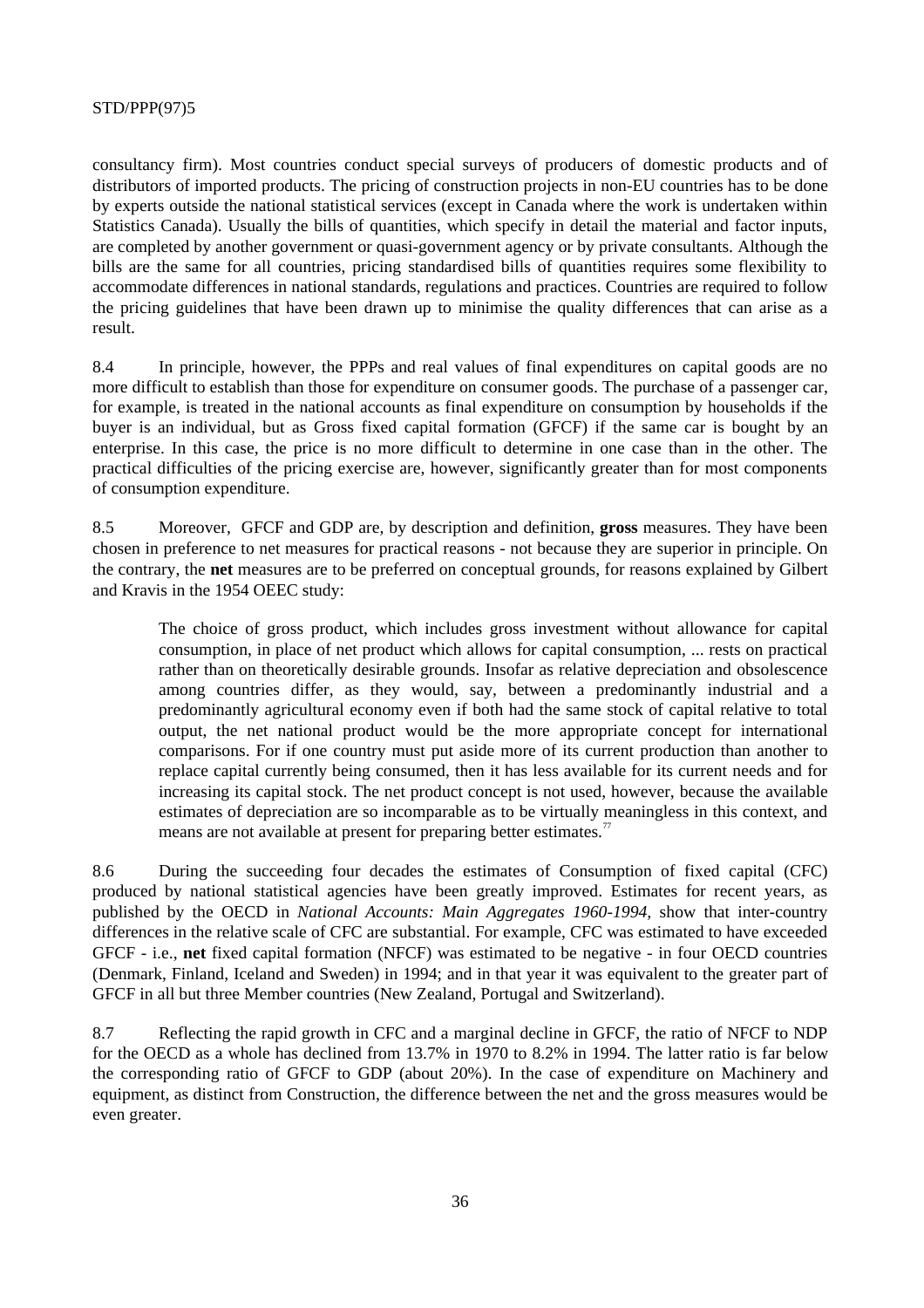8.8 As Gilbert and Kravis pointed out in the 1954 OEEC study, if one country must put aside more of its current production than another to replace capital currently being consumed, then it has less available for its current needs and for increasing its capital stock. It follows that the aggregates which are appropriate for international comparisons of real income or product should make allowance for capital consumed in the process of production: NDP is, in principle, a better measure than GDP of total income or product and NFCF (8% of NDP for the OECD as a whole) is a better measure than GFCF (20% of GDP for the OECD as a whole) of the resources used to increase the capital stock rather than to meet current needs.

8.9 Thus, the use of **gross** measures (GDP and GFCF) leads to a large overweighting of the capital formation component of expenditures, whether the purpose is to measure output and productivity or income and economic welfare. As J R Hicks pointed out in 1940:

If we are content to measure **gross** productivity, the problems of capital maintenance and accumulation simply do not arise; even if we desire a measure of **net** productivity (deducting wear and tear) it would seem that the right method theoretically is to regard the using-up of equipment as negative production, to be weighted by the cost of replacement. I do not suppose that much can be done on these lines, but merely state what seems to be the most defensible procedure.78

8.10 It seems reasonable to conclude that, having regard both to the particular difficulties involved in comparing the prices and real values of expenditure on capital goods and to the marginal value of the results in relation to those uses of PPP estimates examined in this report. The case for increased resources to support this capital investment component of the program requires study of the uses of PPPs for cross-country comparisons of output and productivity by industrial sector.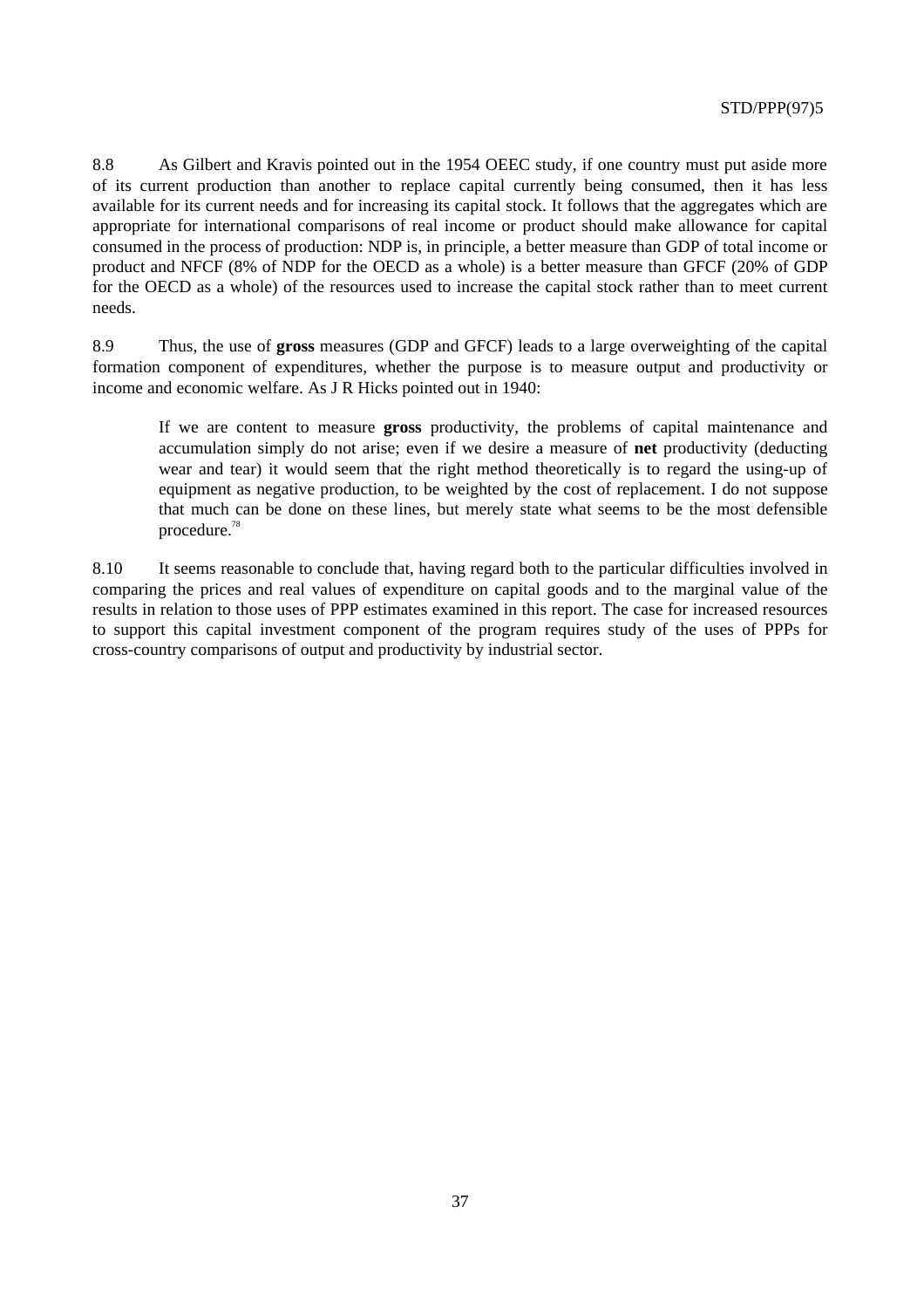#### **ATTACHMENT A**

#### **TERMS OF REFERENCE**

#### **Background**

With cognizance of the broader review which the United Nations is proposing to make of the International Comparison Programme, the OECD review will focus on a series of specific aspects of the OECD-Eurostat PPP Programme that are either not central to the the review of the ICP or where the answers may be rather different for OECD countries than for the entire coverage of the ICP.

The term "Purchasing Power Parities (PPPs)" is used below to refer to the PPPs themselves as well as the related price and volume indices and the data base of prices and expenditures that underlies them.

#### **Terms of Reference**

To write a report, in electronic form (preferably Word 6) on the following issues:

- i) Why and how are PPPs, in electronic and other formats, used by analysts in:
	- a) OECD and EU (Eurostat and DGs)?
	- b) Other international organisations?
	- c) Government agencies?
	- d) Business community?
	- e) Universities and research institutes?
	- f) The Media?
- ii) How well do PPPs produced by OECD/Eurostat meet the needs of the users listed in i) above?
- iii)What analytic uses could be served by better exploitation of the price and expenditure data provided by countries for the OECD-Eurostat PPP programme?
- iv) Are there alternative ways of comparing "comparison-resistant" goods and services, such as housing, health, education, collective government services or construction and equipment goods?
- v) What is the burden, additional to national statistical purposes, on participating countries:
	- a) under the existing programmes?
	- b) if the consultants' recommendations under iv) are implemented?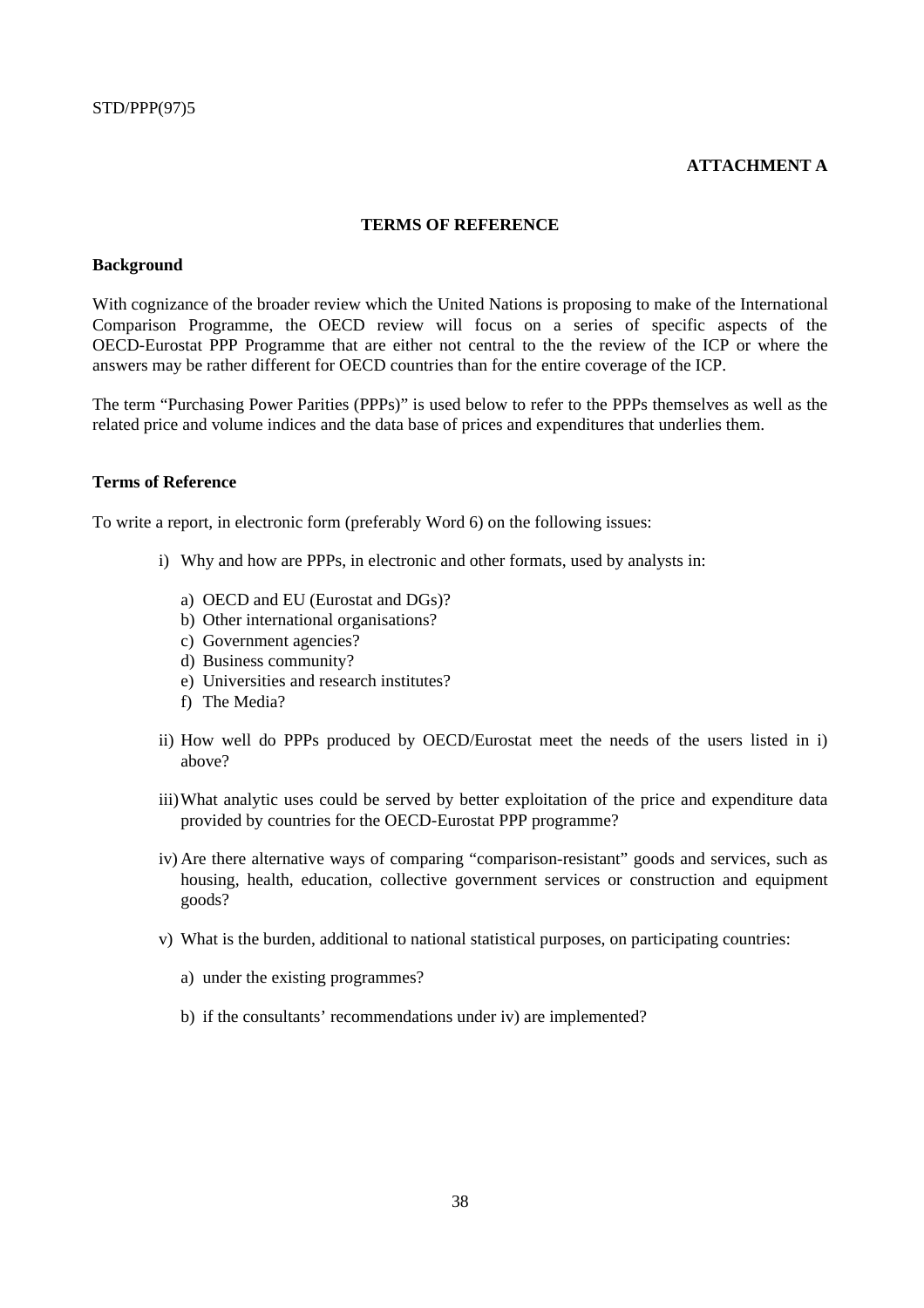#### **ATTACHMENT B**

## **PERSONS CONSULTED IN THE COURSE OF PREPARING THIS REPORT**

## **1. Members of the Steering Committee**

Bert Balk Yuki Miura Joel Popkin

#### **2. Country specialists and academics**

- U.S.Bureau of Economic Analysis Robert Parker Raymond Mataloni U.S.Bureau of Labor Statistics Katrina Reut
- Statistics Canada Stewart Wells Jacob Ryten Katharine Kemp Bohdan Schultz Gaston Levesque
- U.K. Office for National Statistics David Fenwick David Baran
- Australian Bureau of Statistics Robert Edwards Barbara Dunlop Charles Aspden David Collins Keith Woolford

University of Pennsylvania Robert Summers

#### **3. International organisations**

World Bank Michael Ward Sultan Ahmad Yonas Biru Yuri Dikhanov

International Monetary Fund Carol Carson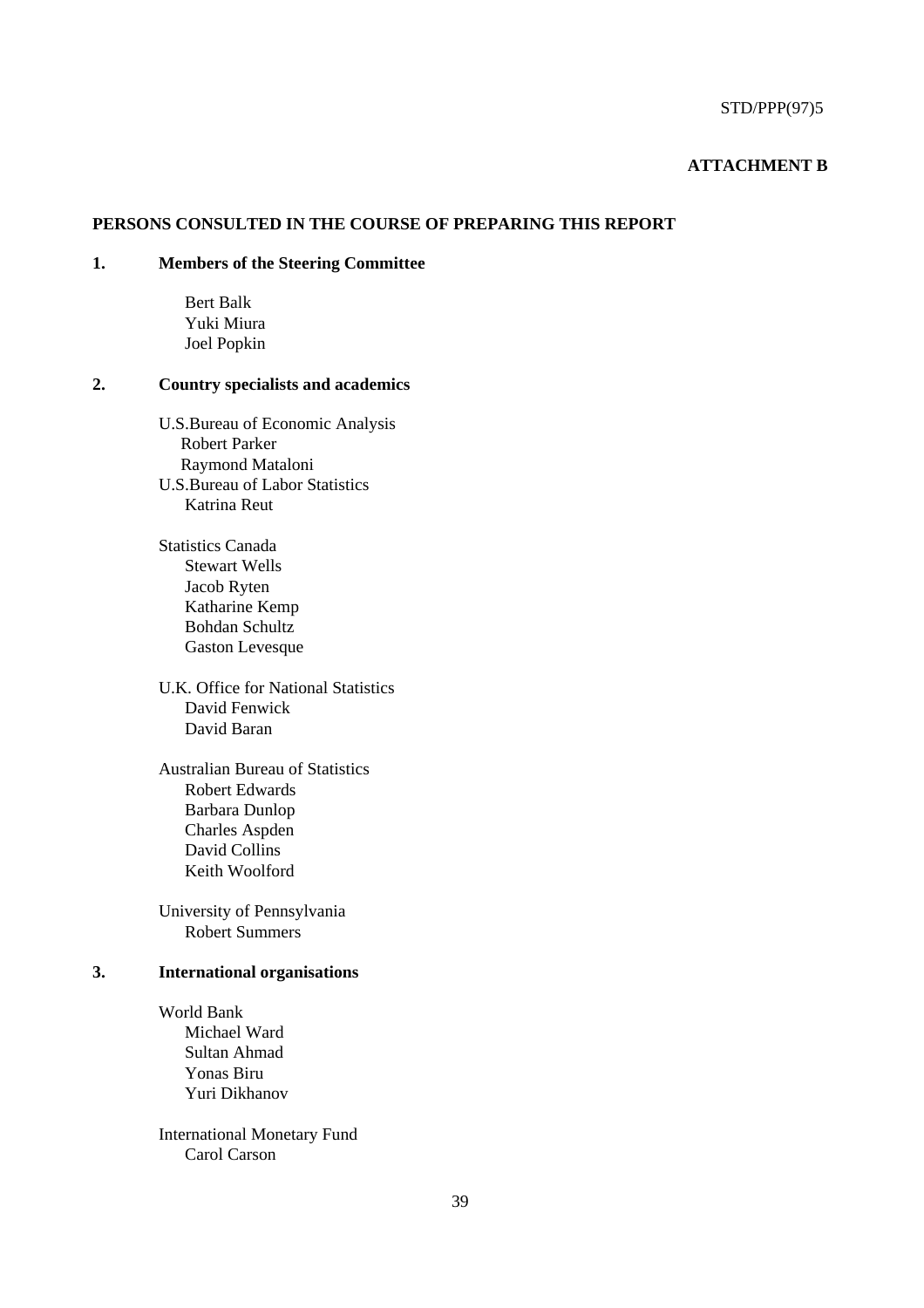Robert Wescott Jemma Dridi

United Nations Statistical Division Hermann Habermann Christina Hannig Mary Chamie

Eurostat John Astin Matti Sikström Giuliano Amerini

## **4. OECD**

Statistics Directorate David Roberts Derek Blades Paul McCarthy Francette Koechlin Michael Davies Joseph Auer Seppo Varjonnen

Economics Department Michael Feiner Paul Atkinson

Directorate for Education, Employment, Labour and Social Affairs Georges Lemaitre Jean-Pierre Poullier Peter Scherer Manfred Huber Michael Förster Andreas Schleicher Thomas Healy

Directorate for Science, Technology and Industry John Dryden.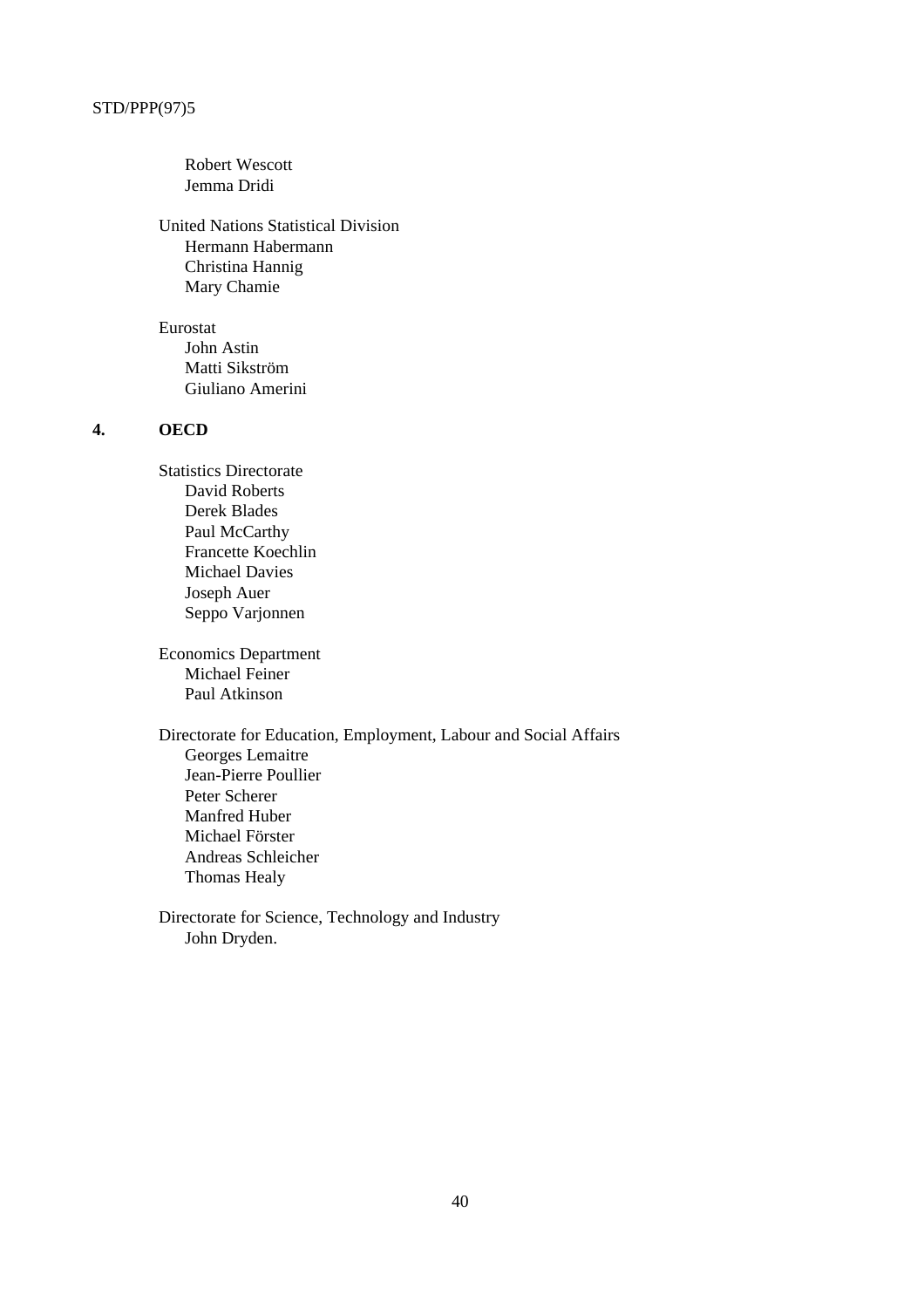#### **NOTES**

- 1. Detailed results of successive rounds of the ICP have been published in 1975, 1978 and 1982 by the World Bank and in 1986/7 and 1994 by the United Nations.
- 2. The 1999 round is expected to cover 30 OECD Member countries and 10 non-OECD Member countries. Of the 30 OECD Member countries, 15 are EU Member States and another four are pre-accession countries (or PACs) which have applied to join the EU. Of the 10 non-OECD Member countries, seven are PACs and three are other countries (China, Israel and Russia) which are to participate in the 1999 round on an experimental basis.
- 3. Ward, Michael (1985) Purchasing Power Parities and Real Expenditures in the OECD, OECD 1985.
- 4. Sen, Amartya (1996). "The Concept of Wealth" in Myers, Ramon H.
- 5. Kravis, I.B., A.W. Heston and R. Summers (1978).
- 6. Sen, Amartya (1996), op.cit., p.18.
- 7. Samuelson, Paul (1974). "Analytical Notes on International Real-Income Measures".
- 8. Kravis, Irving B. (1984). "Comparative Studies of National Incomes and Prices".
- 9. Following the sharp depreciation of the yen during 1995 and 1996, Japan's domestic price level, defined as the ratio of the PPP for private final consumption expenditure to exchange rates, was 69% higher than Canada's in January 1997.
- 10. Eurostat (1995).
- 11. Milleron, J-C (1995), "Global Aspects of a Statistical System in the World Today".
- 12. IMF.
- 13. World Bank (1995).
- 14. World Bank (1997).
- 15. United Nations Development Programme (1996).
- 16. Information provided by Professor Robert Summers, from a citation list prepared in mid-1995 for a proposal submitted to the US National Science Foundation.
- 17. International Civil Service Commission (1987).
- 18. OECD (1995).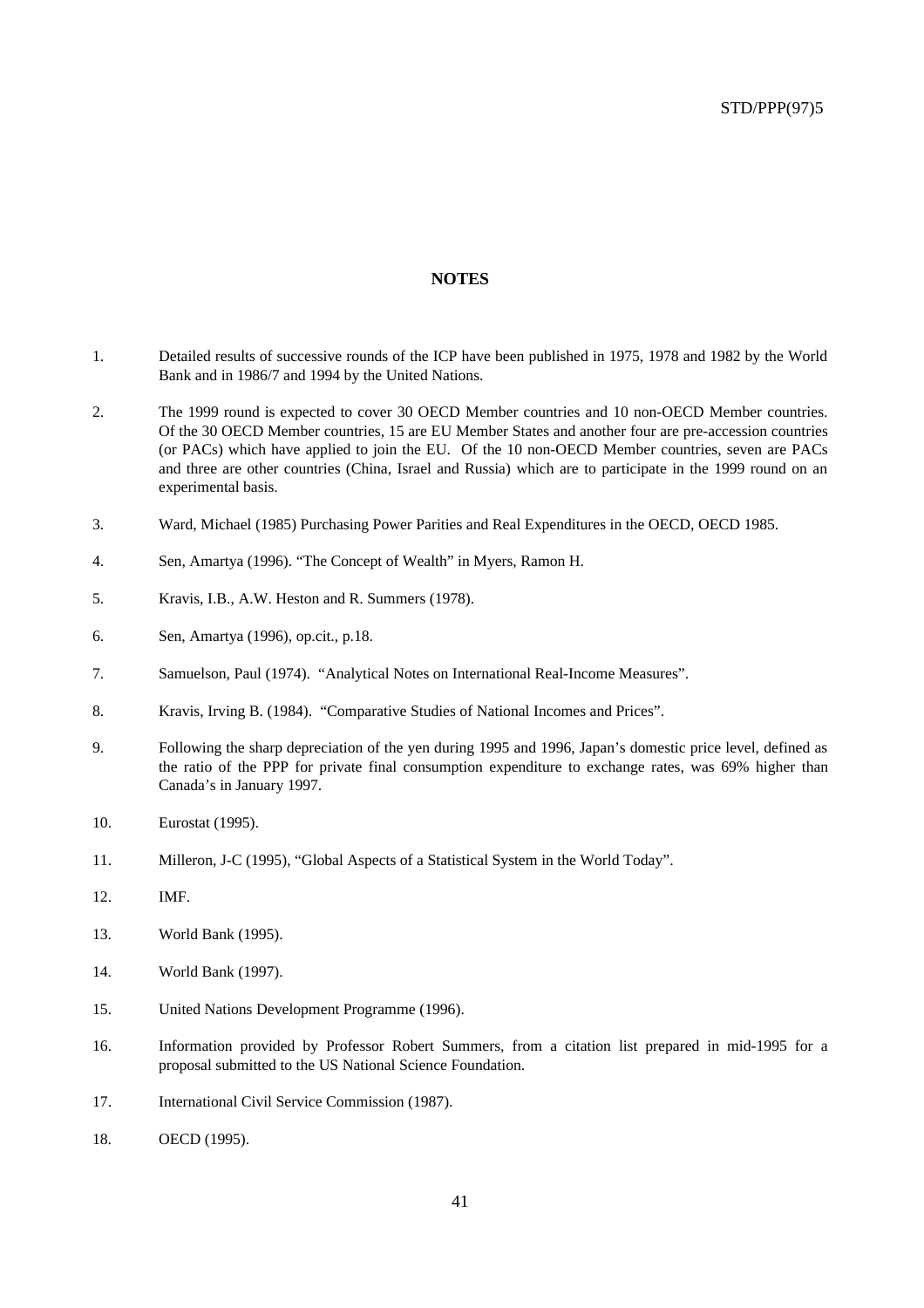- 19. References are to the 1996 edition, which provides annual data for the years 1960-1994.
- 20. OECD (1996).
- 21. References are to the January 1997 issue.
- 22. OECD (1997).
- 23. The relevant figures at current prices and exchange rates \$5114 billion for Japan and \$560 billion for Canada are, in fact, shown in two tables: the Basic Structural Statistics on p. 198 and Gross Domestic Product on p. 206.
- 24. In the case of the estimates of per capita GDP in 1995, the Basic Structural Statistics indicate that half of Member countries had per capita GDP within a range of \$18,000-\$22,000.
- 25. OECD (1995).
- 26. Estimates of Consumption of Fixed Capital are those for 1993 in OECD (1996).
- 27. References are to the 1996 edition.
- 28. OECD (1996).
- 29. OECD (1996).
- 30. OECD (1996).
- 31. OECD (1996).
- 32. OECD (1995).
- 33. OECD (1995).
- 34. OECD (1995).
- 35. Purchasing power parities between currencies are calculated using the prices collected in the different countries for a basket of comparable and representative goods and services. For the 1993 calculation, the basket included some 3000 items and covered the entire range of final goods and services which make up GDP OECD (1995).
- 36. Kemp, Katherine (1993). "International Price and Quantity Comparisons: Purchasing Power Parities and Real Expenditures, Canada and the United States" in Statistics Canada.
- 37. World Bank (1996).
- 38. Clark, Colin (1940).
- 39. Clark, Colin (1938).
- 40. Gilbert, Milton and Kravis, Irving B (1954).
- 41. Kendrick, John W (1970). The Historical Development of National-Income Accounts.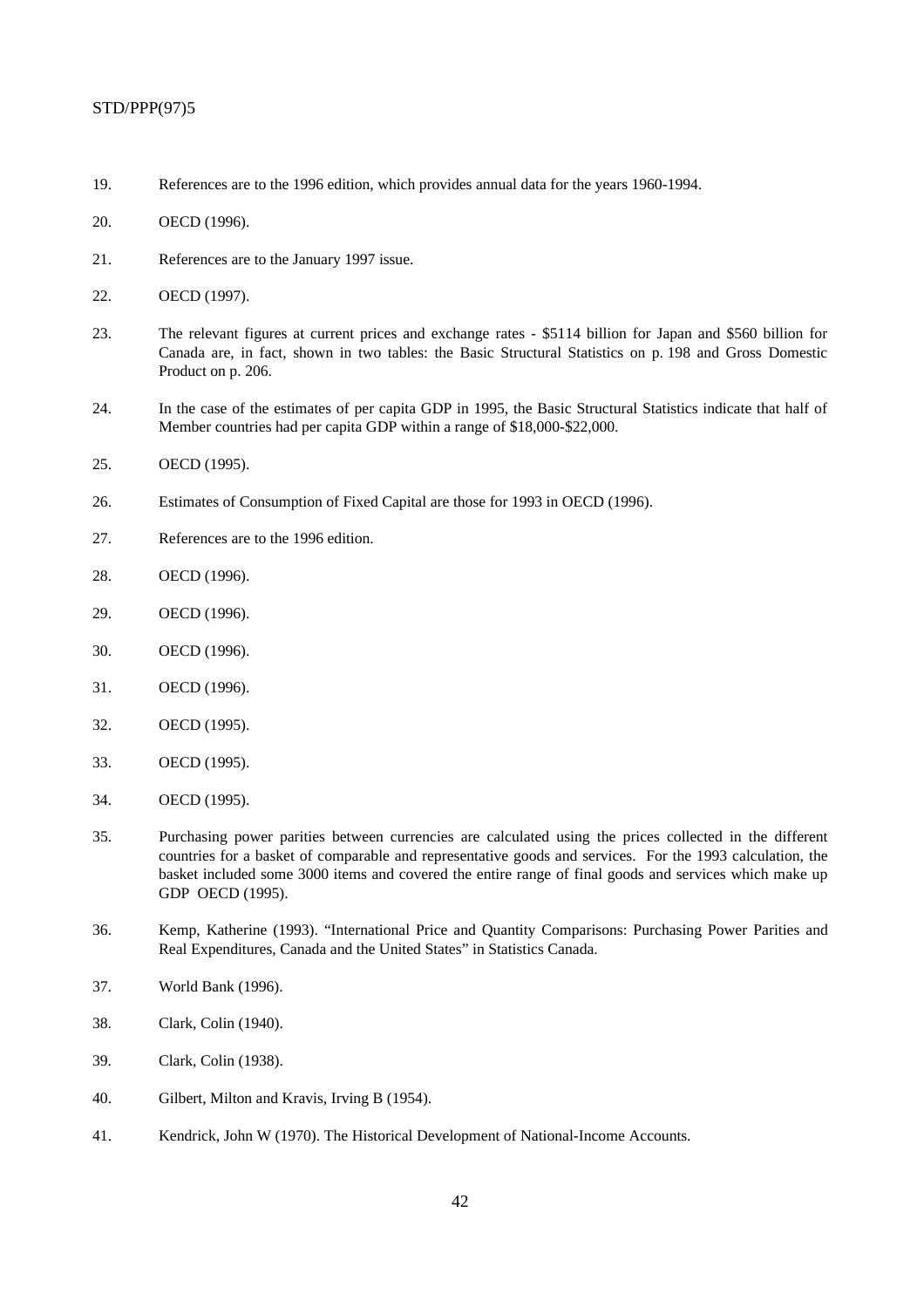- 42. Gilbert, Milton and Kravis, Irving B. (1954).
- 43. Gilbert, Milton and Kravis, Irving B. (1954).
- 44. Beckerman, Wilfred (1966).
- 45. Summers, R. and Heston, A. (1991). The Penn World Tables (Mark 5): An Expanded Set of International Comparisons, 1950-1988.
- 46. Eurostat (1995).
- 47. Gilbert, Milton and Kravis, Irving B (1954).
- 48. Kravis, Irving B (1984).
- 49. For a discussion of the relative merits of PPP estimates based on production data and on expenditure data.
- 50. Clark, Colin (1940).
- 51. Hicks, J. R .(1940). "The Valuation of the Social Income".
- 52. Hicks, J. R .(1940). "The Valuation of the Social Income".
- 53. Gilbert, Milton and Kravis, Irving B (1954).
- 54. OECD (1995).
- 55. OECD (1995).
- 56. Gilbert, Milton and Kravis, Irving B (1954).
- 57. All Member countries in 1994, except Luxembourg were included in the Science, Technology and Industry Directorate study.
- 58. The tariff comparison methodology for the OECD baskets of telephone charges is described in OECD, ICCP Series No. 22, "Performance Indicators for Public Telephone Operators".
- 59. OECD (1993).
- 60. "Damned lies".
- 61. "The unmeasurable lightness of being".
- 62. Kravis, Irving B., Heston, Alan and Summers, Robert (1982).
- 63. OECD.
- 64. Japan, Statistics Bureau (1997).
- 65. Norway, Central Bureau of Statistics (1992).
- 66. OECD (1996).